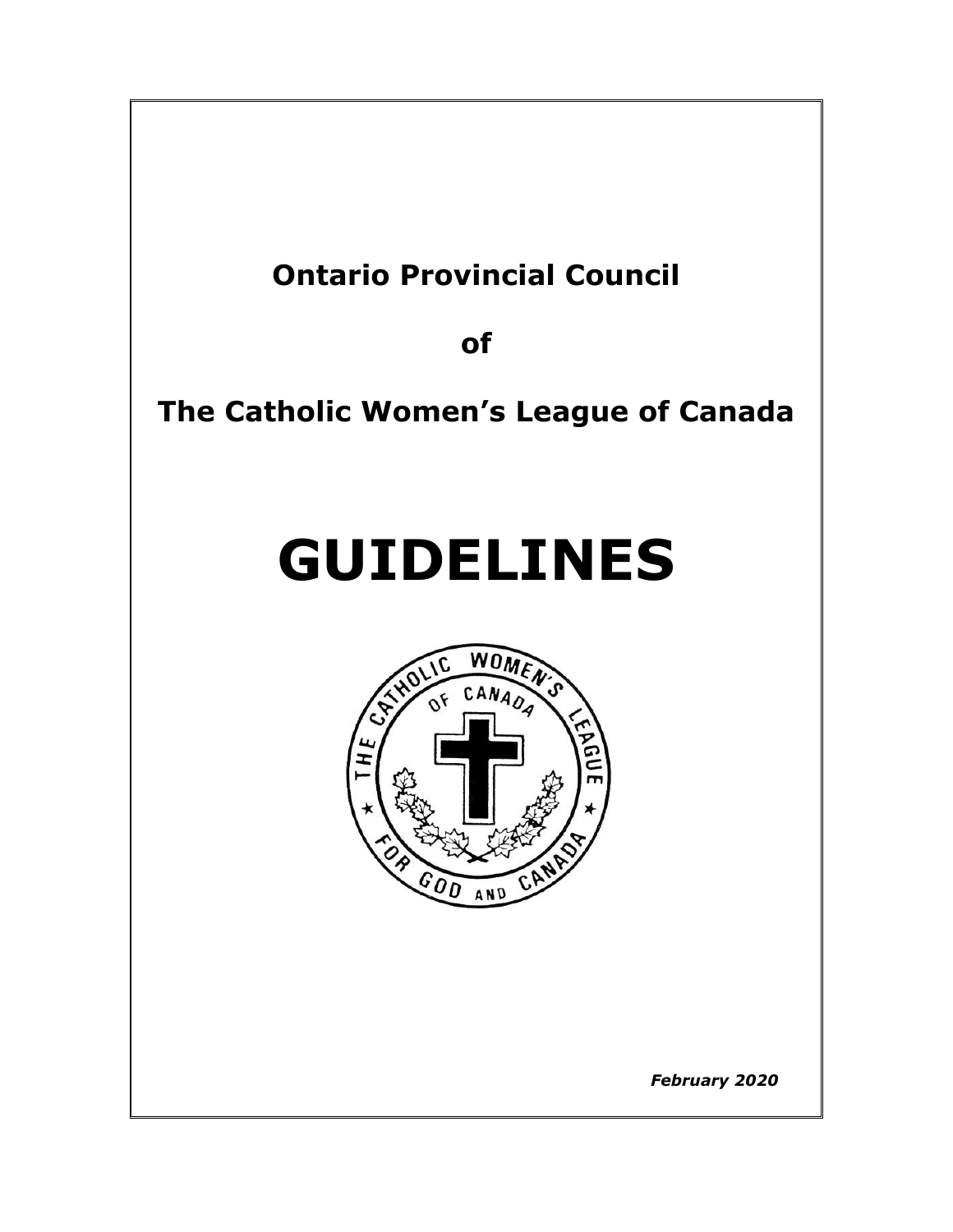# **Ontario Provincial Council of The Catholic Women's League of Canada GUIDELINES TABLE OF CONTENTS**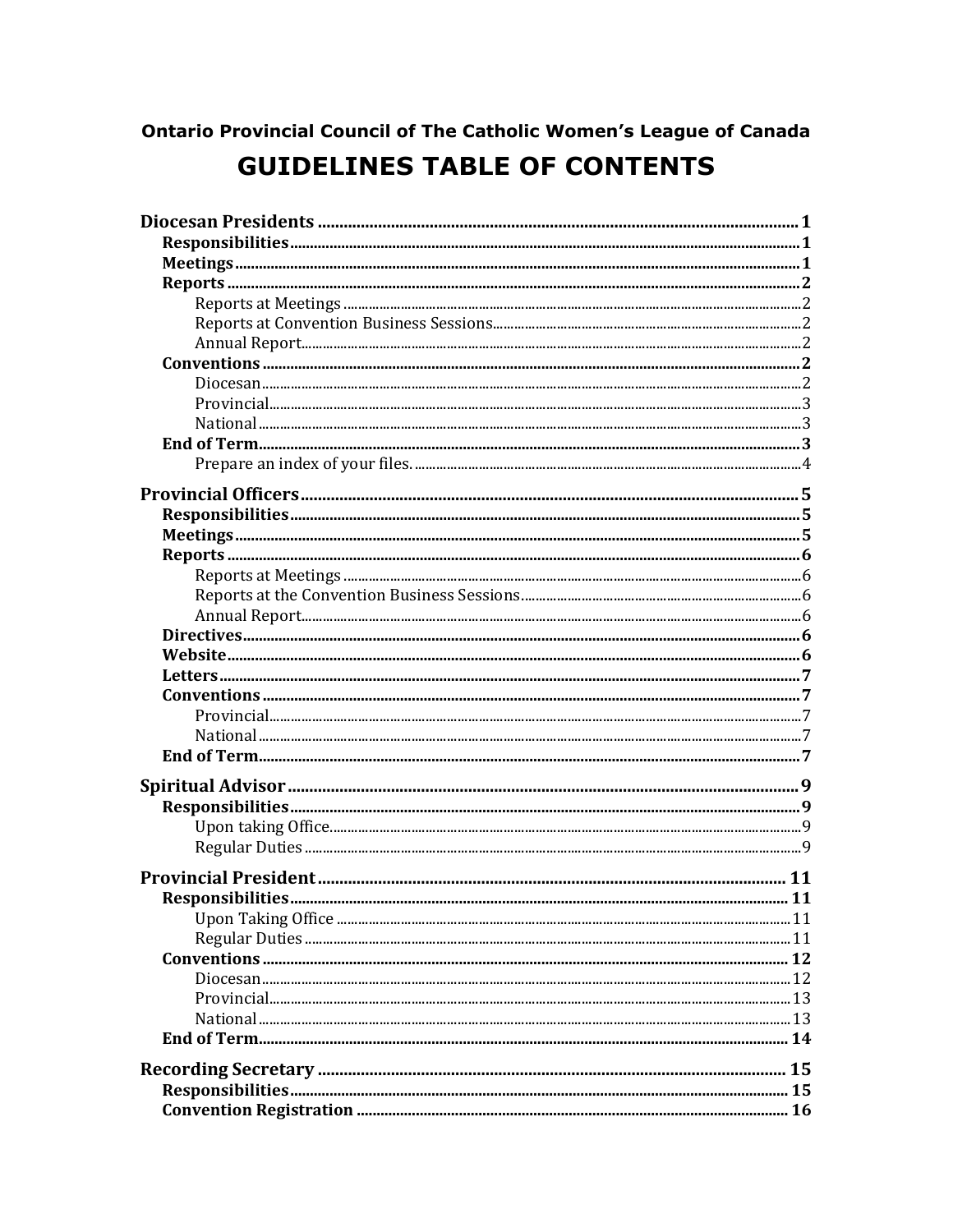| As requested by the president, prepare/write/mail as per timelines: 18 |  |
|------------------------------------------------------------------------|--|
|                                                                        |  |
|                                                                        |  |
|                                                                        |  |
|                                                                        |  |
|                                                                        |  |
|                                                                        |  |
|                                                                        |  |
|                                                                        |  |
|                                                                        |  |
|                                                                        |  |
|                                                                        |  |
|                                                                        |  |
|                                                                        |  |
|                                                                        |  |
|                                                                        |  |
|                                                                        |  |
|                                                                        |  |
|                                                                        |  |
|                                                                        |  |
|                                                                        |  |
|                                                                        |  |
|                                                                        |  |
|                                                                        |  |
|                                                                        |  |
|                                                                        |  |
|                                                                        |  |
|                                                                        |  |
|                                                                        |  |
|                                                                        |  |
|                                                                        |  |
|                                                                        |  |
|                                                                        |  |
|                                                                        |  |
|                                                                        |  |
|                                                                        |  |
|                                                                        |  |
|                                                                        |  |
|                                                                        |  |
|                                                                        |  |
|                                                                        |  |
|                                                                        |  |
|                                                                        |  |
|                                                                        |  |
|                                                                        |  |
|                                                                        |  |
|                                                                        |  |
|                                                                        |  |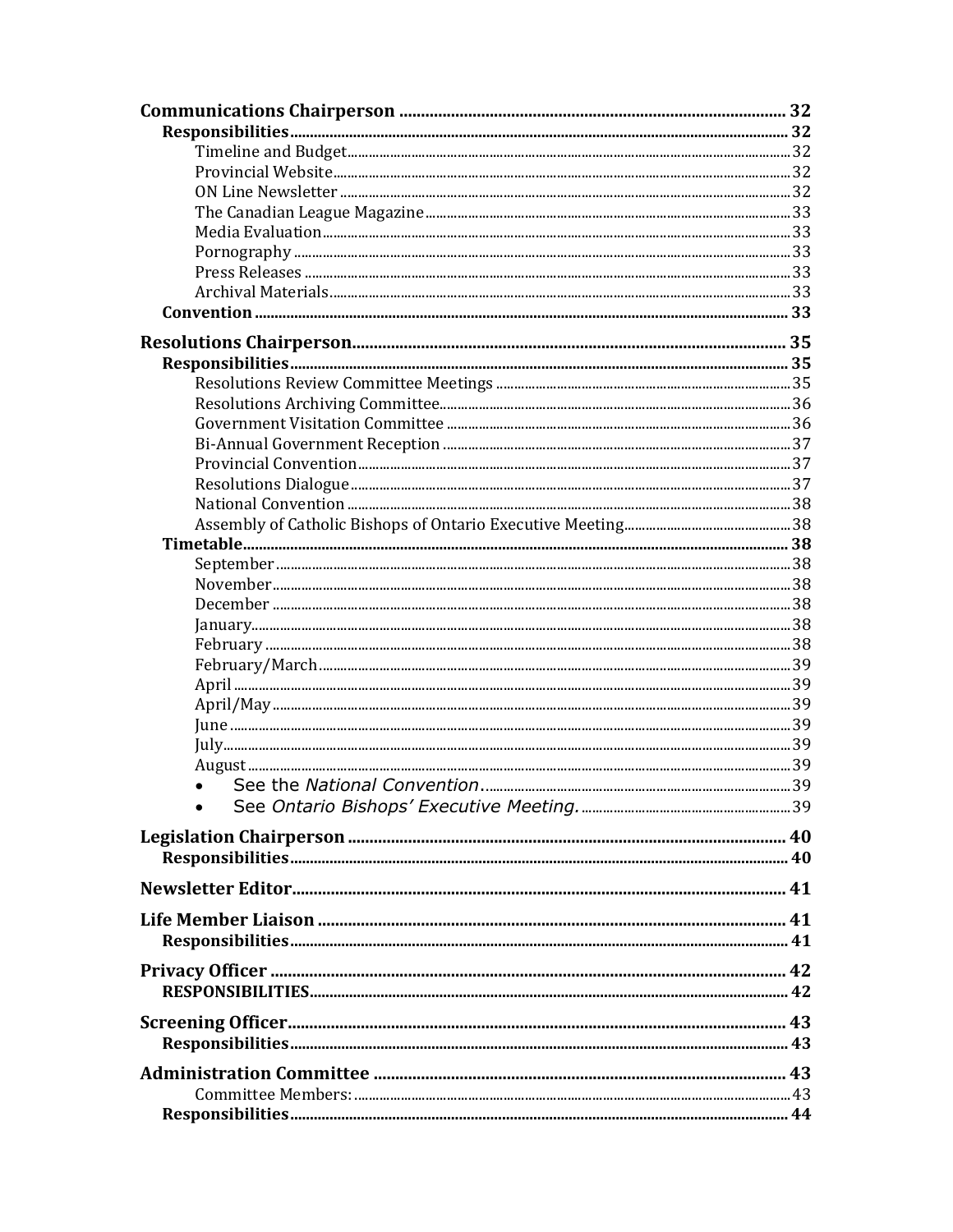| POLICY, GUIDELINES, AND CONVENTION GUIDE REVIEW COMMITTEE 45 |  |
|--------------------------------------------------------------|--|
|                                                              |  |
|                                                              |  |
|                                                              |  |
|                                                              |  |
|                                                              |  |
|                                                              |  |
|                                                              |  |
|                                                              |  |
|                                                              |  |
|                                                              |  |
|                                                              |  |
|                                                              |  |
|                                                              |  |
|                                                              |  |
|                                                              |  |
|                                                              |  |
|                                                              |  |
|                                                              |  |
|                                                              |  |
|                                                              |  |
|                                                              |  |
|                                                              |  |
|                                                              |  |
|                                                              |  |
|                                                              |  |
|                                                              |  |
|                                                              |  |
|                                                              |  |
|                                                              |  |
|                                                              |  |
|                                                              |  |
|                                                              |  |
|                                                              |  |
|                                                              |  |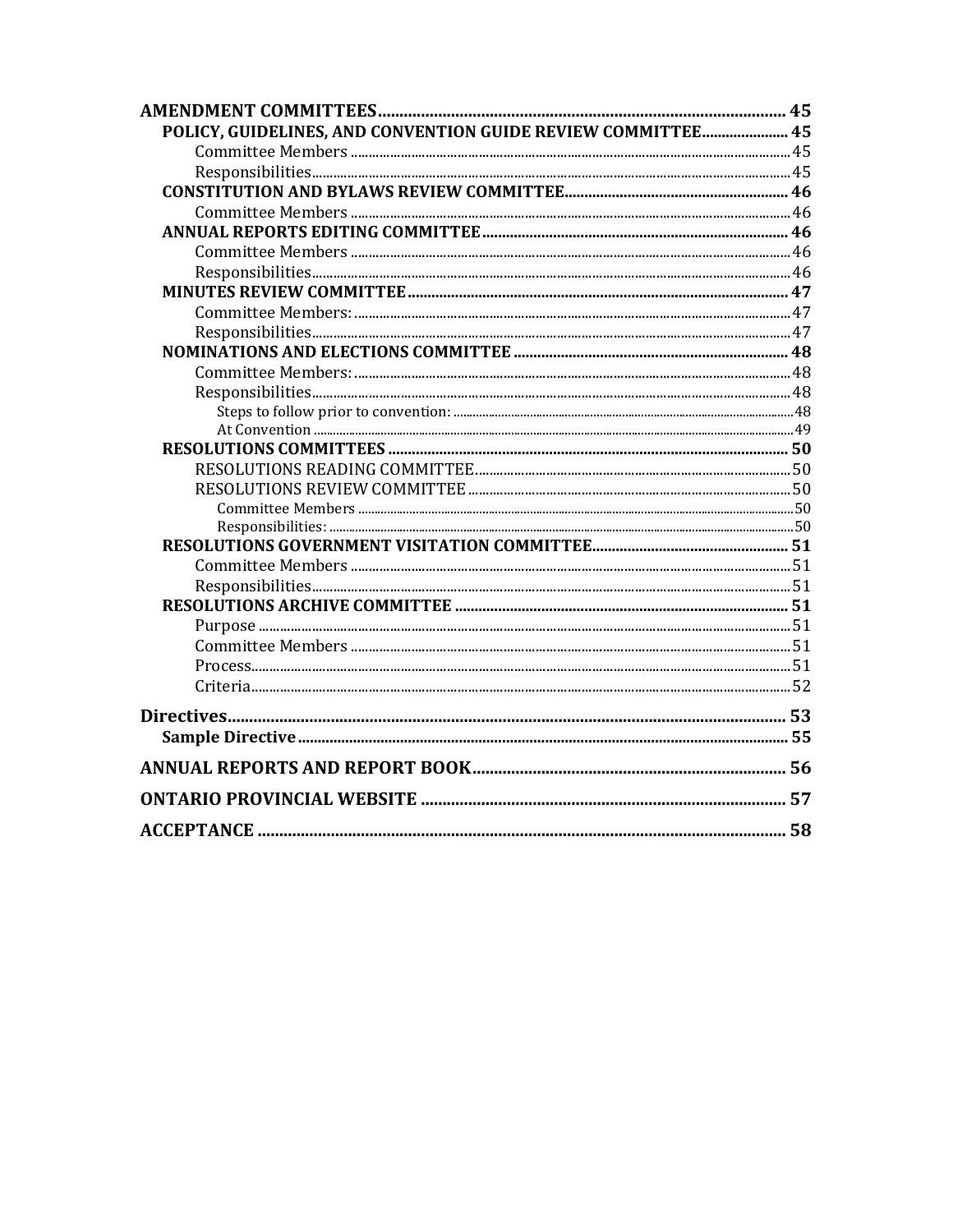## **ONTARIO PROVINCIAL COUNCIL OF THE CATHOLIC WOMEN'S LEAGUE OF CANADA**

## **GUIDELINES**

# **Diocesan Presidents**

## *Responsibilities*

- Submit an updated contact list of diocesan officers by June 15 to the administrative assistant.
- Read and process all directives and material received. Pass material along to appropriate chairpersons.
- Contact the provincial president or chairperson concerned if you need clarification or additional information.
- Carbon copy (cc) to the provincial president all letters written to national. This guideline must be strictly followed.
- Send requests for provincial facilitators, workshop leaders, etc. at any level to the provincial president for authorization. The provincial president will then forward said request to the president-elect/organization chairperson for implementation.
- Send subsidy requests from the National Development Fund to the provincial president for authorization before being sent to national.
- Send subsidy requests from the Provincial Development Fund to the provincial president for authorization. The provincial president will reply, then forward the approved request to the president-elect and treasurer for action.
- Submit expense sheets within one month of meetings.
- Report on business transacted at the provincial meeting to the diocesan executive.
- Submit profile electronically for website and newsletter by August 31.

### *Meetings*

As a member of the provincial executive attendance is required at:

- two provincial executive meetings **—** Fall and Winter
- pre and post-convention meetings
- Ontario Provincial Convention in July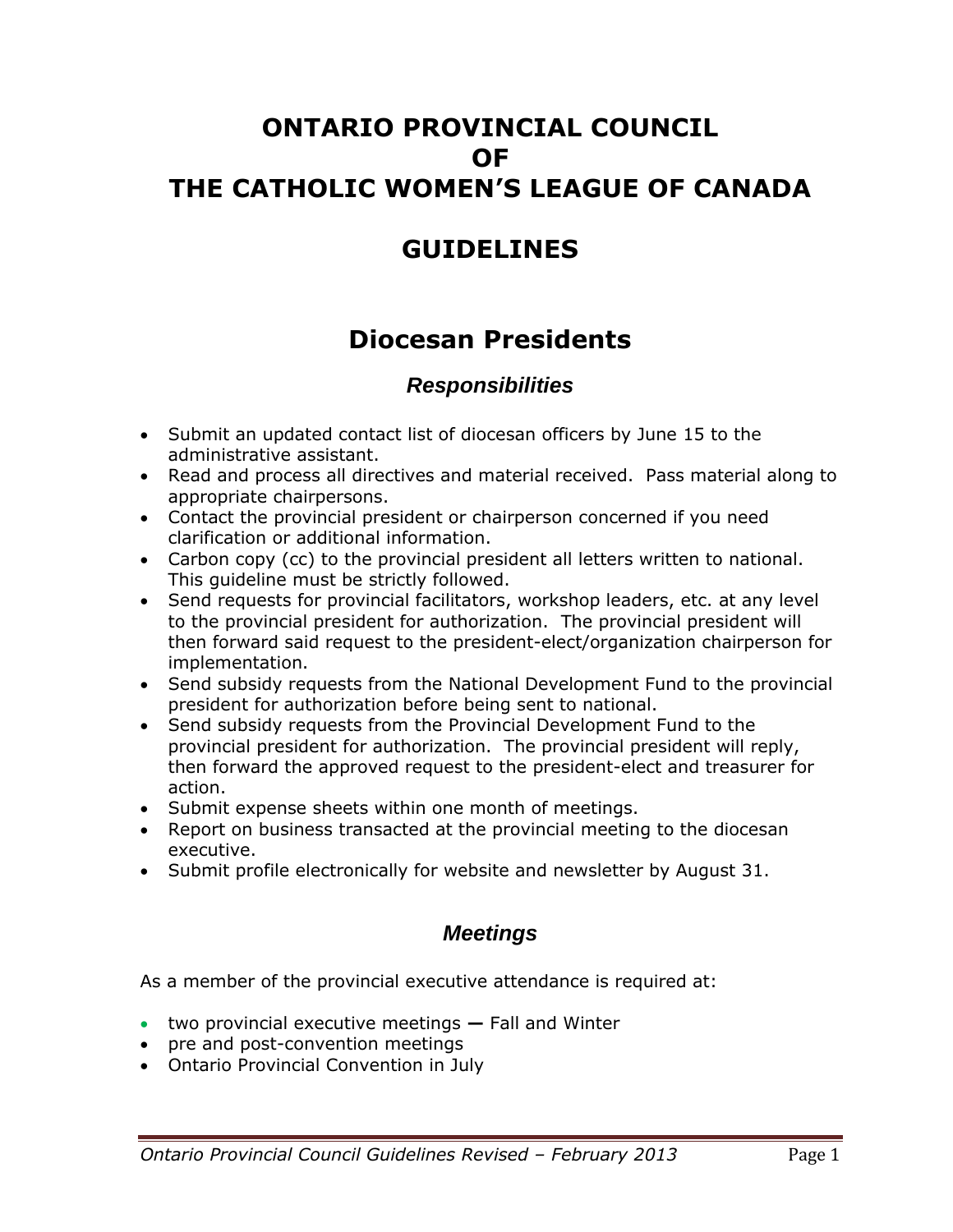## *Reports*

#### **Reports at Meetings**

- Prepare a written and oral report for the Fall and Winter executive meetings and email to the provincial president three weeks prior to the meeting. Keep a copy for your files.
- The provincial president then forwards approved reports to the administrative assistant two weeks prior to the meeting.
- Email a point form summary of the report to the recording secretary for the minutes at least five days before the meeting. The summary is not to exceed 15 typewritten lines. A form will be provided.

#### **Reports at Convention Business Sessions**

- Prepare an oral report to highlight a special event or project of your diocesan council. Report on future plans or direction that you hope to take. Additional direction may be given by the president.
- Observe the time allowed for oral reports.
- Make two copies of your oral report, one for the provincial president and one for your file.
- E-mail a point form summary of the report five days before the convention to the recording secretary for the minutes. The summary is not to exceed 15 typewritten lines. A form will be provided.
- E-mail your convention oral report within two weeks after the convention to the communications chair for inclusion on the website.

#### **Annual Report**

- Observe the deadlines set by the provincial organization chairperson.
- Following the directions given, prepare and submit a president's report of the activities at the diocesan level and an overview of the status of the League in your diocese. This should not be a repetition or summary of the parish reports. Additional direction may be given by provincial organization chairperson. Email one copy to the organization chairperson, one to the president and keep one in your files.

### *Conventions*

#### **Diocesan**

- An invitation is issued to the provincial president no later than the fall executive meeting to attend each diocesan convention or to send a representative from provincial council.
- Provincial council is responsible for all convention expenses for the provincial representative. This is now paid initially by the host council, who will be reimbursed upon submission of the appropriate forms.
- The host diocese will provide the representative with the appropriate paperwork.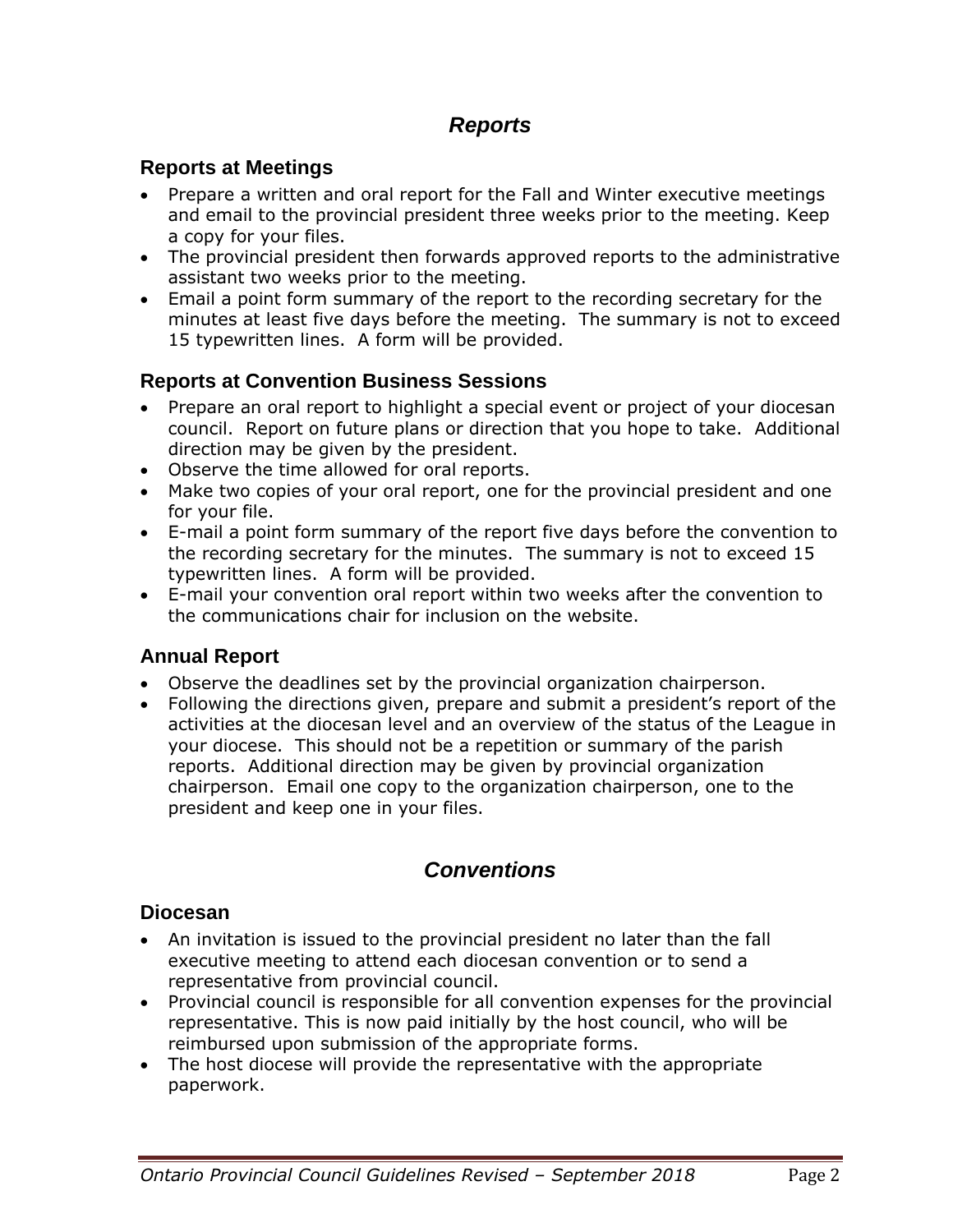- The representative shall complete the paperwork (respecting deadlines) and send it to the diocesan convention committee.
- The provincial representative will bring greetings from provincial council and the provincial spiritual advisor and a president's report. If possible, she will be part of your program by giving a talk or a workshop. Advise the provincial representative as to what her contribution will be, **prior to your convention,** so that she is well prepared to participate.
- Assign a member to greet the representative and look after her needs. Confirm travel method, arrival and departure times with this representative.

#### **Provincial**

- Each diocese is entitled to be represented at the provincial convention by one voting delegate (the diocesan president or designate) and two accredited delegates.
- Registration, meals and credential forms for voting delegates (diocesan presidents) will be completed at the winter meeting and given to the treasurer who will remit forms and payment to the host convention committee.
- Credential forms shall be submitted by the diocesan secretary after the diocesan convention once they have been signed by the diocesan president and secretary.
- Booking shared accommodations shall be done by the provincial treasurer. Notify the provincial treasurer of your roommate's name.
- Convention information and forms are found on the provincial website.
- Voting cards for all delegates are to be picked up at the registration desk.
- Travel costs may be submitted before, during or after the convention.

#### **National**

- Each diocesan council may send two accredited delegates to the national convention. Credential cards are obtained from the provincial president or her designate at the diocesan convention and must be submitted to national office after being signed by the diocesan president and secretary. Upon presentation of the duplicate copy of the credential at the time of registration, the delegate may pick up her voting card.
- When the national convention is in Ontario, claims for expenses of the diocesan president or her representatives may be submitted to the provincial treasurer.

## *End of Term*

At the end of your term as diocesan president your provincial file shall be put in order and turned over to the incoming president as soon as possible.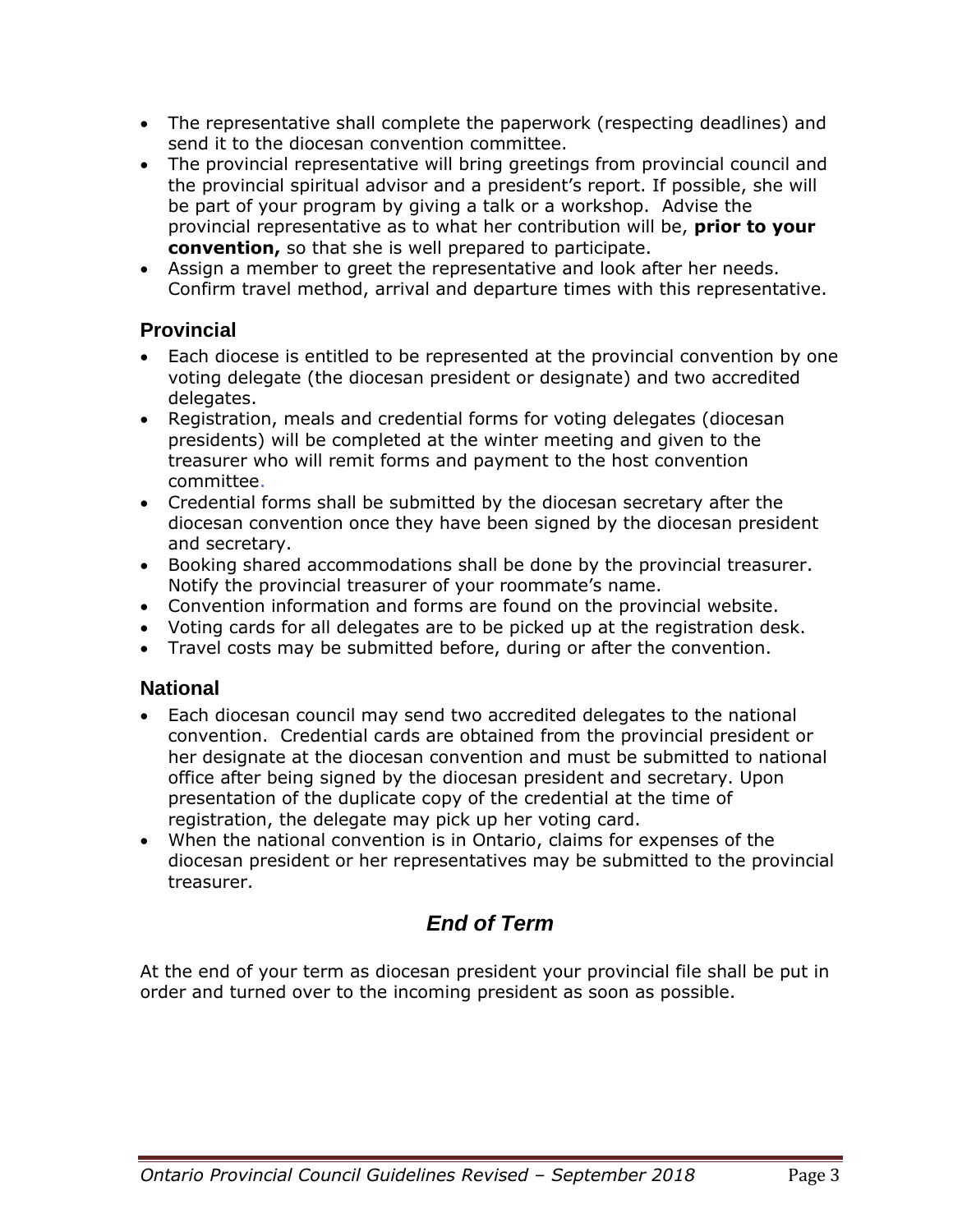#### **Prepare an index of your files.**

This file should include:

- an index of materials in your file
- a timeline of expectations
- directives and reports for previous four years
- provincial minutes and motions for previous four years
- *Ontario Provincial Council Manual of Policy and Procedure*
- *Ontario Provincial Guidelines*
- *Ontario Provincial Convention Guide* (if you are hosting a provincial convention)
- updated *National Manual of Policy and Procedure*
- *Constitution & Bylaws* (most recent issue)
- other resource materials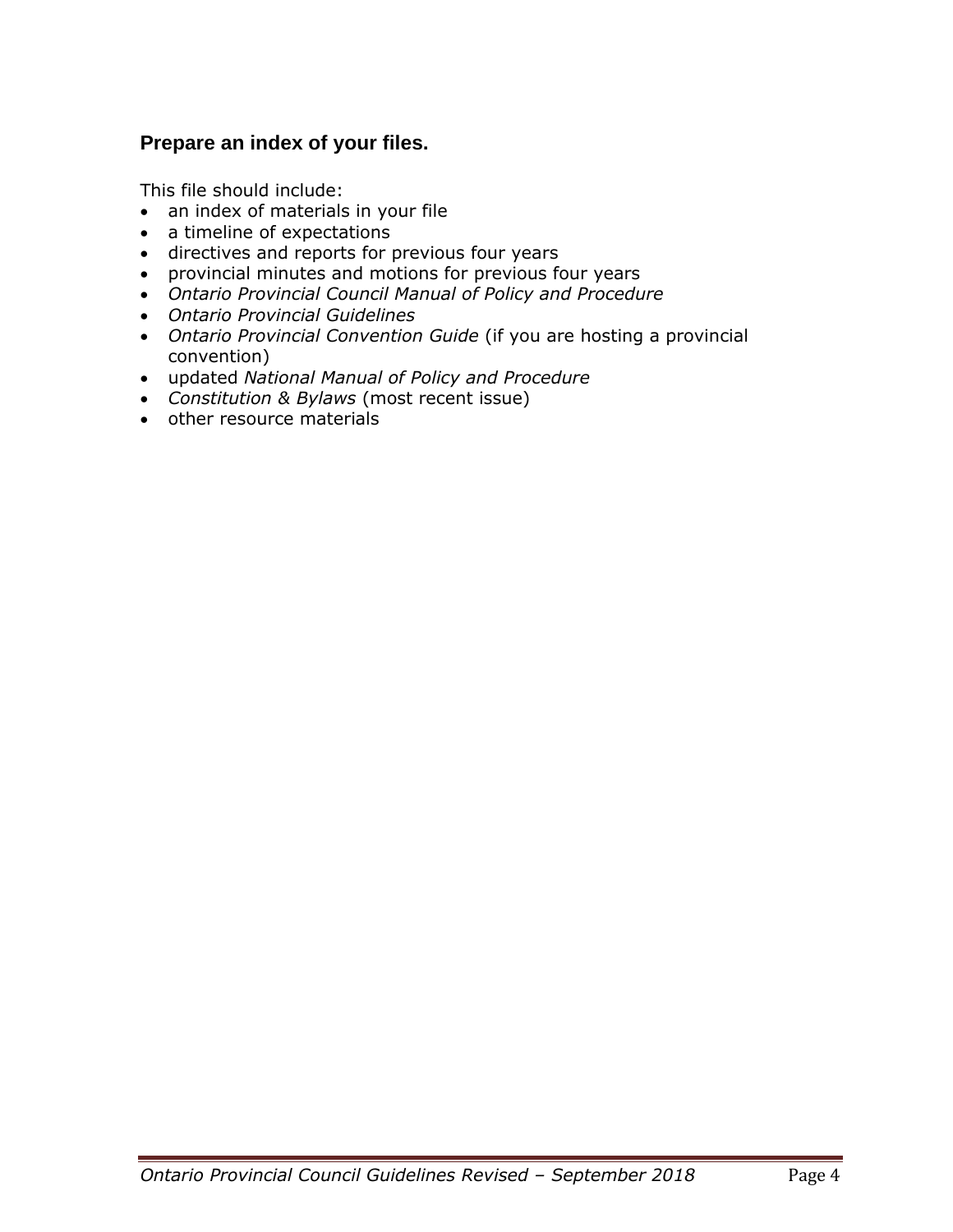# **Provincial Officers**

Refer to Article XI – Section 3 to 8, *Constitution & Bylaws*. *Ontario Provincial Manual of Policy & Procedure, Ontario Provincial Council Guidelines and Ontario Provincial Convention Guide*

### *Responsibilities*

- Review all resource material in the file from previous officers and from the *Executive Handbook*.
- Set goals and prepare long term plans for your position or standing committee.
- Select sub-chairpersons and committee members as required. Consider members with interest or knowledge in the area concerned or specific task to be addressed. Provide these sub-chairpersons with copies of pertinent information from the file.
- Compile and distribute a list of diocesan counterparts.
- Ask sub-chairpersons to send all material to be included in directives or the newsletter, to you.
- Submit a short profile for the website and newsletter.
- Consult with the president on any proposed action or project, before it is initiated or discussed at a meeting.
- Read and process all material received.
- Act on resolutions passed at provincial and national conventions that pertain to the standing committee.
- Consult with the president before writing a letter to government or other officials and send her a copy for approval before it is sent.
- Prepare workshops and presentations as requested by the president. Requests to present workshops made directly to you must be approved by the president. Give a copy of the presentations to the president and organization chairperson for their files.
- Submit all expenses, with receipts, to the treasurer by the end of each month. Use the expense form provided.
- Keep files in good order.
- Perform other duties as designated by the president.
- Establish short-term goals**.**
- Promptly read all correspondence received and respond as required.
- Mentor diocesan counterparts.

#### *Meetings*

#### **As a provincial officer attendance is required at:**

- two provincial executive meetings fall and winter
- pre-convention and post-convention meetings in July
- provincial convention
- workshops and meetings as designated by the president or organization chairperson
- diocesan conventions to represent the provincial council as designated by the president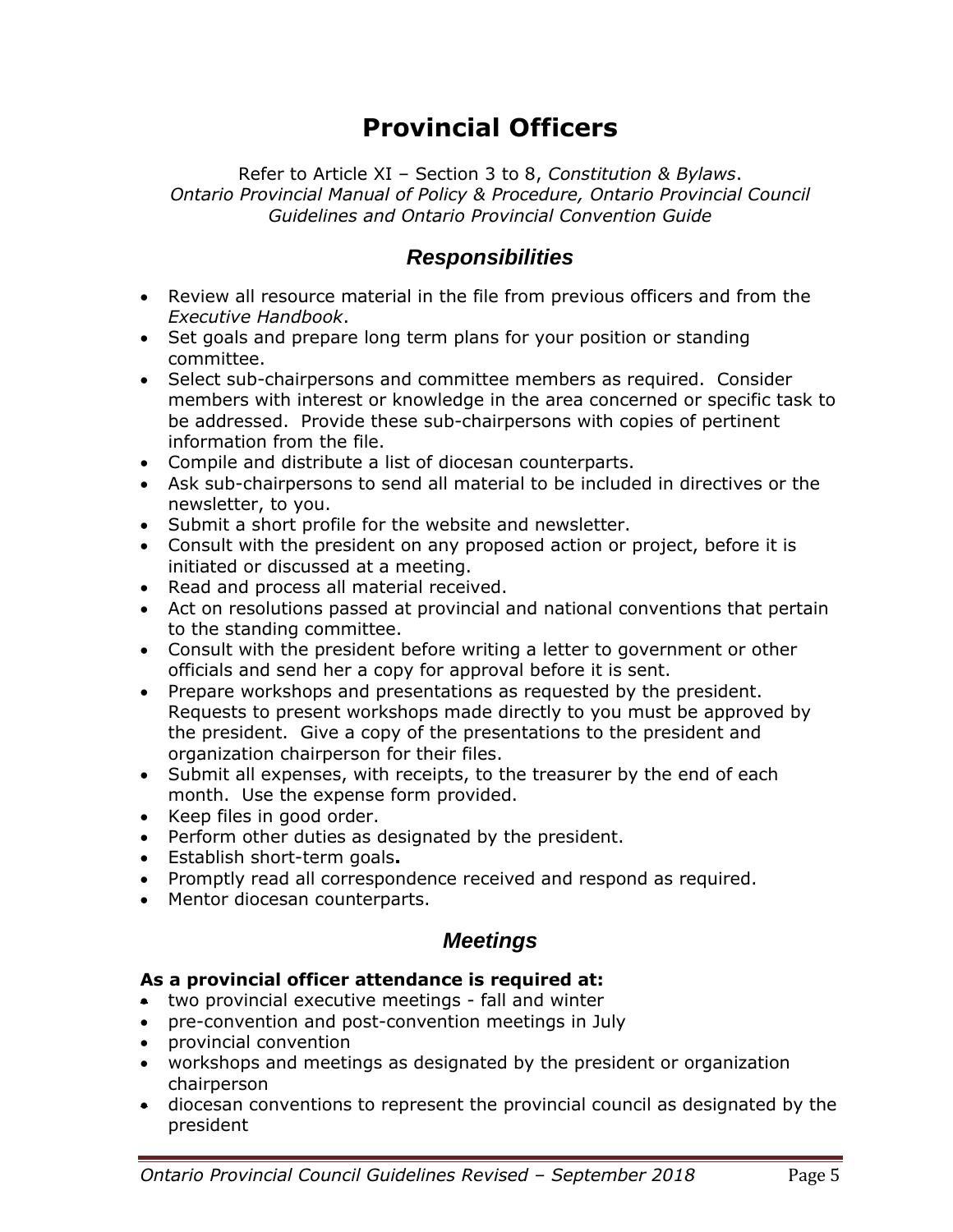## *Reports*

#### **Reports at Meetings**

- Prepare a written and oral report (maximum two pages) for the meeting and email it to the provincial president three weeks prior to the meeting. Keep a copy for your files.
- Prepare an oral report for the fall and winter executive meetings as required. Keep a copy for your files.
- Comply with the time allowed for oral reports.
- Email a point form summary of the report to the recording secretary for the minutes five days before the meeting. The summary is not to exceed 15 type-written lines. A form will be provided.

#### **Reports at the Convention Business Sessions**

- Prepare an oral report to highlight a particular area or project. Direction may be given by the president. Make two copies of the report, one for the president and one for your file.
- Comply with the time allowed for oral reports.
- Email a point form summary of the report to the recording secretary for the minutes five days before the meeting. The summary is not to exceed 15 type-written lines. A form will be provided.
- Email your convention oral report within two weeks after the convention to the communications chairperson for inclusion on the website.

#### **Annual Report**

- Comply with the deadlines set by the provincial organization chairperson.
- Follow the directions given by the provincial organization chairperson for format, length, number of copies, and distribution.
- Compile reports submitted by the diocesan chairpersons, using the headings listed in the *Constitution & Bylaws*.
- Report work performed as a provincial officer including the work of your predecessor and sub-chairpersons and provincial projects related to your position/committee.
- List a maximum of three recommendations at the end of the report, if desired.
- Send report to your counterpart at national by deadline date.

#### *Directives*

Prepare and send out directives as required by the provincial president following the directions in the Directive Guidelines and also see the sample directive.

#### *Website*

- The Ontario Provincial Website address is: [www.cwl.on.ca](http://www.cwl.on.ca/)
- All information shall be approved by the provincial president prior to posting.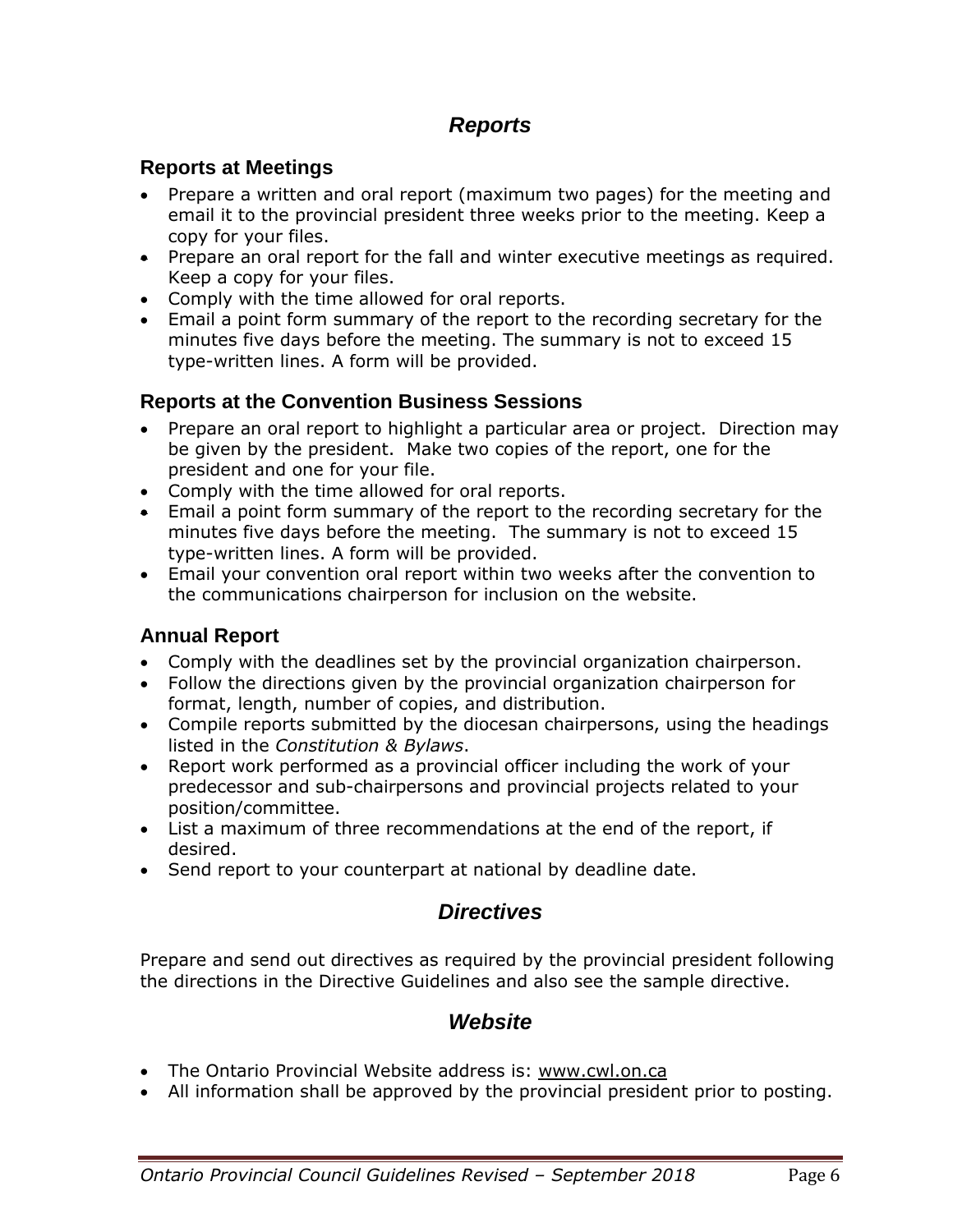• Send directives without attachments to the communications chair for entry on the website. Directives are deleted or erased at the end of each term. All submissions shall be made via the chairperson of communications who is the only contact for the website.

## *Letters*

Write welcome letters to newly elected diocesan counterparts and thank you letters to those who have completed their terms.

## *Conventions*

#### **Provincial**

- Complete the registration and meals forms at the winter meeting and give them to the treasurer who will remit forms and payment to the host convention committee.
- Complete the credential forms as accredited delegates at the same time.
- Arrangements and payments, for shared accommodations, shall be made by the treasurer.
- Complete the claim form for travel and en route expenses. An advance for meals shall be provided by the treasurer.
- Attend all sessions and perform duties as required.

#### **National**

- If attending national convention as an accredited provincial delegate or provincial representative, arrange registration and credentials with the president, secretary and treasurer.
- Attend all sessions and sit in the designated area.
- Prepare report(s) as instructed by the president.
- Send copies of your report(s) to the president by the date specified.

## *End of Term*

At the end of your term put your provincial file in order and turn over to the incoming officer as soon as possible. Notify the incoming officer of immediate responsibilities.

- Transfer electronic copies of all directives and reports from your term to your successor using a flash drive or by other means.
- Recall all materials from sub-committee chairpersons and committee members.
- Update the file, removing outdated and unnecessary material
- Prepare an index of material in your file and place it in the front of your binder.
- Prepare to transfer the file by the end of July, treasurer by the end of August.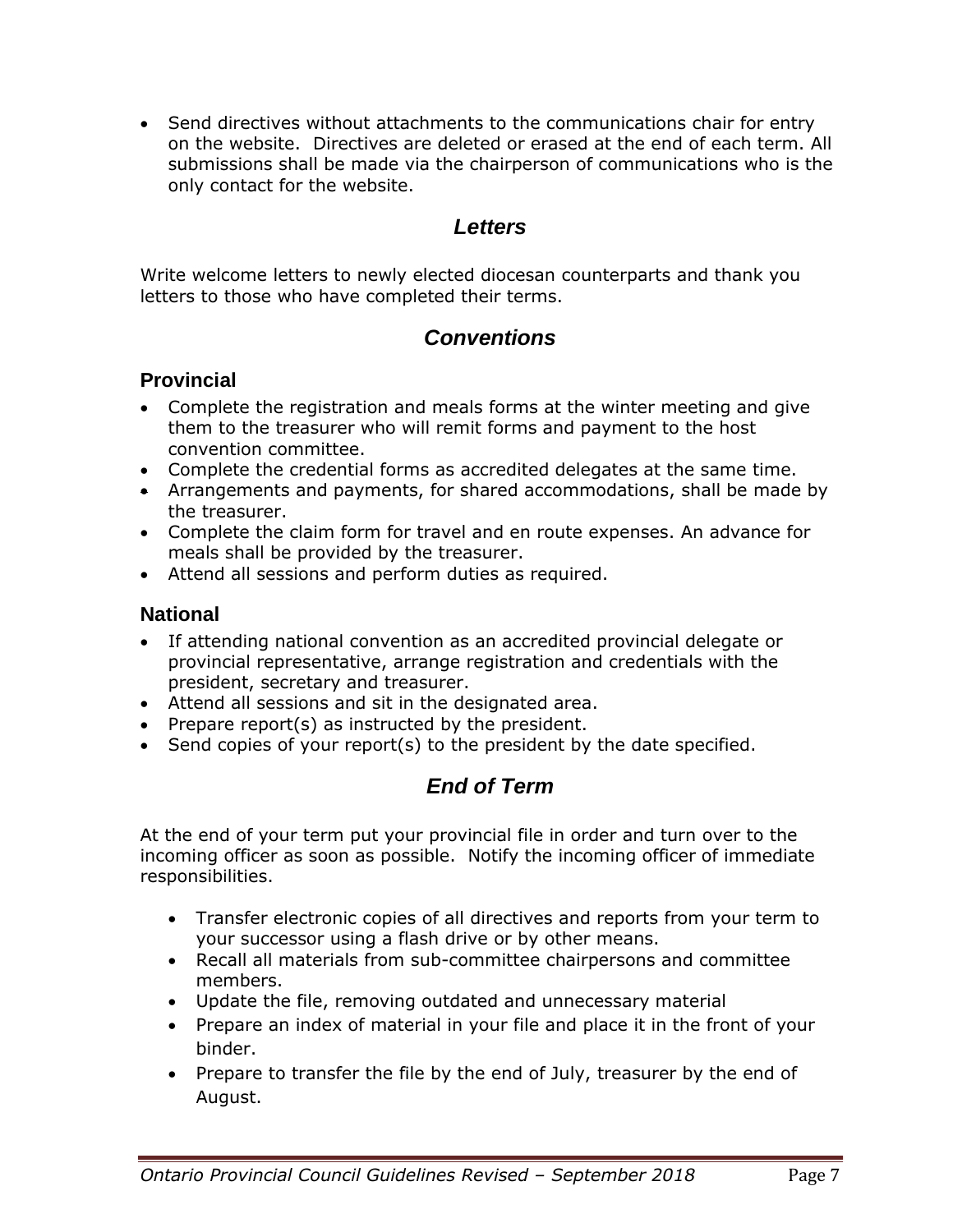#### **This file should include:**

- an index of materials in your file
- a timeline of expectations
- directives and reports for previous four years
- provincial minutes and motions for previous four years
- *Ontario Provincial Council Manual of Policy and Procedure*
- *Ontario Provincial Guidelines*
- *Ontario Provincial Convention Guide* (president, past president, presidentelect, secretaries, treasurer and spiritual development chair only)
- updated *National Manual of Policy and Procedure*
- *Constitution & Bylaws* (most recent issue)
- other resource materials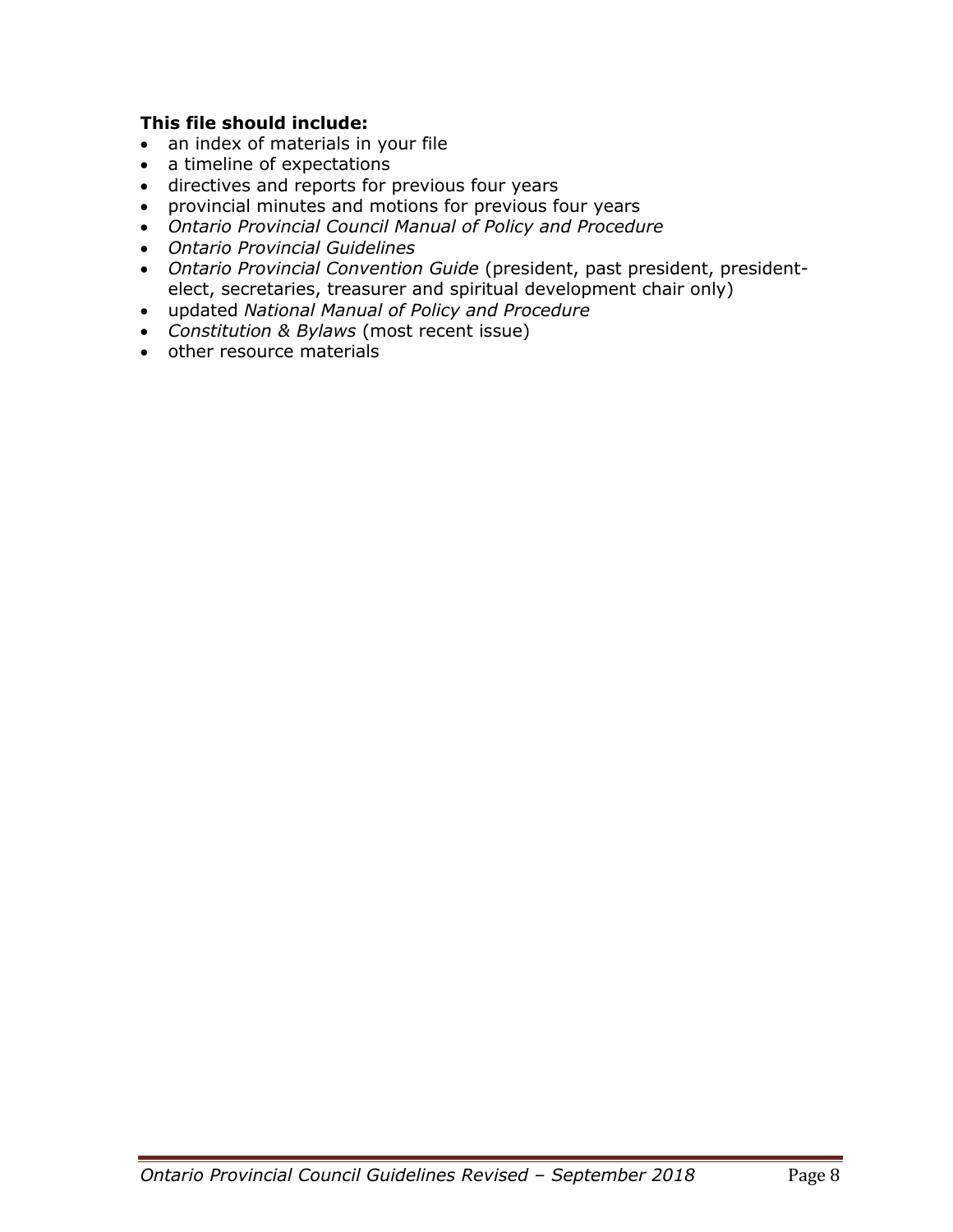# **Spiritual Advisor**

Refer to Article Part IX – (a) [i] and [ii)], (b) [ii] and [iii], (c), *Constitution & Bylaws*. *Ontario Provincial Manual of Policy & Procedure, Ontario Provincial Council Guidelines and Ontario Provincial Convention Guide*

## *Responsibilities*

#### **Upon taking Office**

- Meet with the president and spiritual development committee chairperson to discuss plans, dates and procedures for meetings, masses, stipends, etc.
- Discuss the spiritual direction of the Ontario provincial council in relation to development of the theme.
- Be prepared to assist the spiritual development standing committee chairperson with plans.
- Familiarize yourself with your role by reading *The Spiritual Advisor's Handbook,* the *Ceremonies Book* and other League material provided to you.

### **Regular Duties**

- Install the new officers at the closing mass of the convention and reaffirm them the following year. The spiritual development chairperson will provide a copy of the service and the necessary materials to conduct the service.
- Attend all meetings of the provincial council. Notification is always given well in advance. If unable to attend, inform the president.
- Celebrate the Eucharist at some time during the meeting. The spiritual development chair will contact you to arrange details.
- Give a message of encouragement and support to the members of the executive at the meetings.
- Approve spiritual program for executive meetings and provincial convention as prepared and submitted by the spiritual development chair.
- In conjunction with the spiritual development chair discuss and approve the readings, prayers of the faithful and any other items for the convention Eucharistic celebrations.
- Supply letter of welcome and message for the provincial convention program booklet and letter to be read at all diocesan convention banquets attended by the provincial president or her representative.
- Be prepared to provide the view of the Church on issues that may arise in the context of the business. Advise on possible action.
- Support the guidelines and programs set out by the national council and accepted for implementation by the provincial council.
- Serve as an *ex officio* to the administration committee, the nominations and elections committee and other ad hoc committees, as necessary. The chair of these committees will provide information and necessary materials.
- Submit expenses to the treasurer as requested. Discuss travel and accommodations etc., for meetings with her.
- Please note: all your expenses are paid as per provincial policy for all meetings, provincial and national conventions.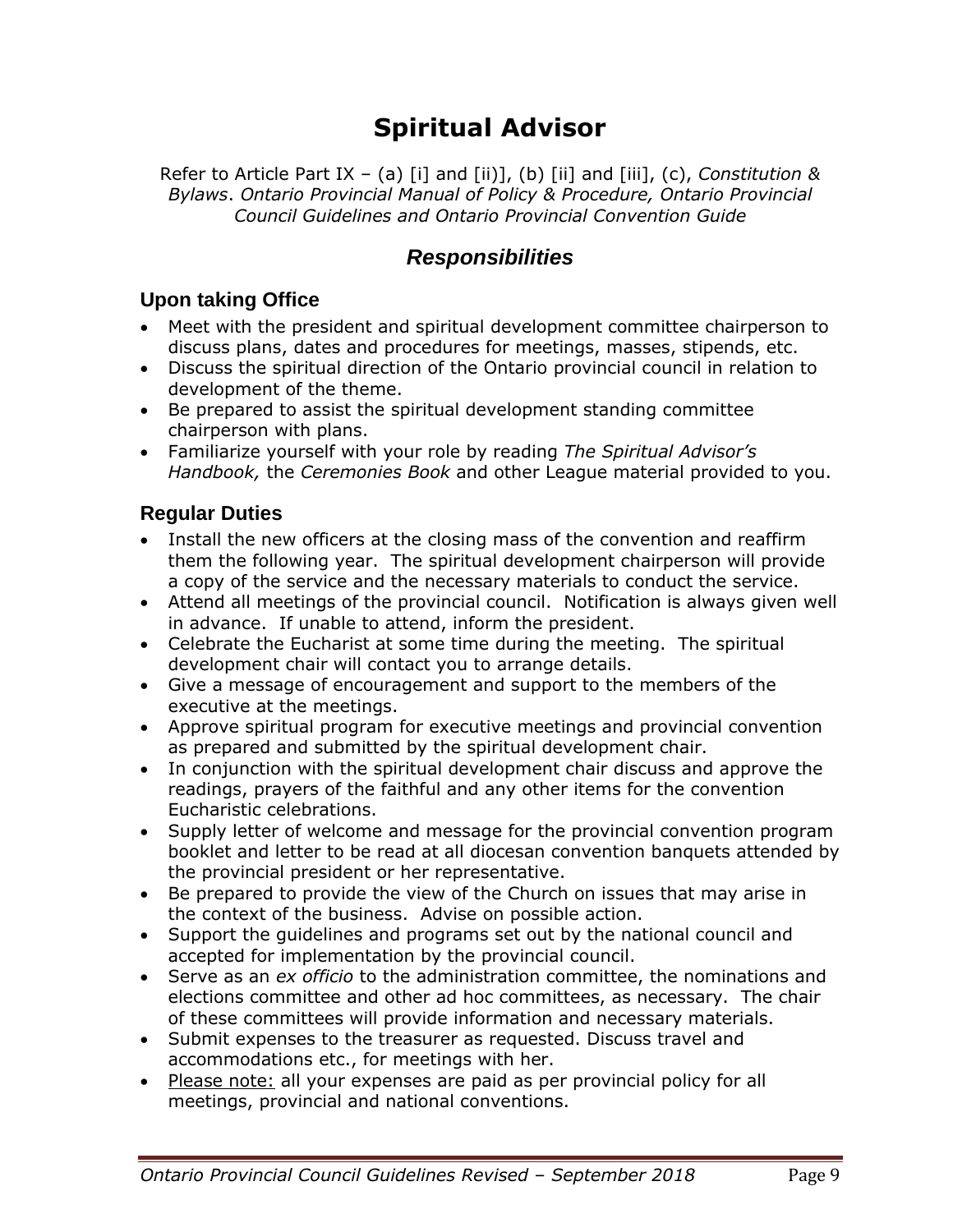- If possible, attend the national convention in August as part of the Ontario delegation.
- Maintain open communication with the president for better understanding of the potential boundaries in decision making and the scope of the organization.
- A mass shall be offered once a month for the intentions of members of the provincial executive and a second monthly mass for the intentions of all members in Ontario. The provincial spiritual development chairperson shall make arrangements for these masses.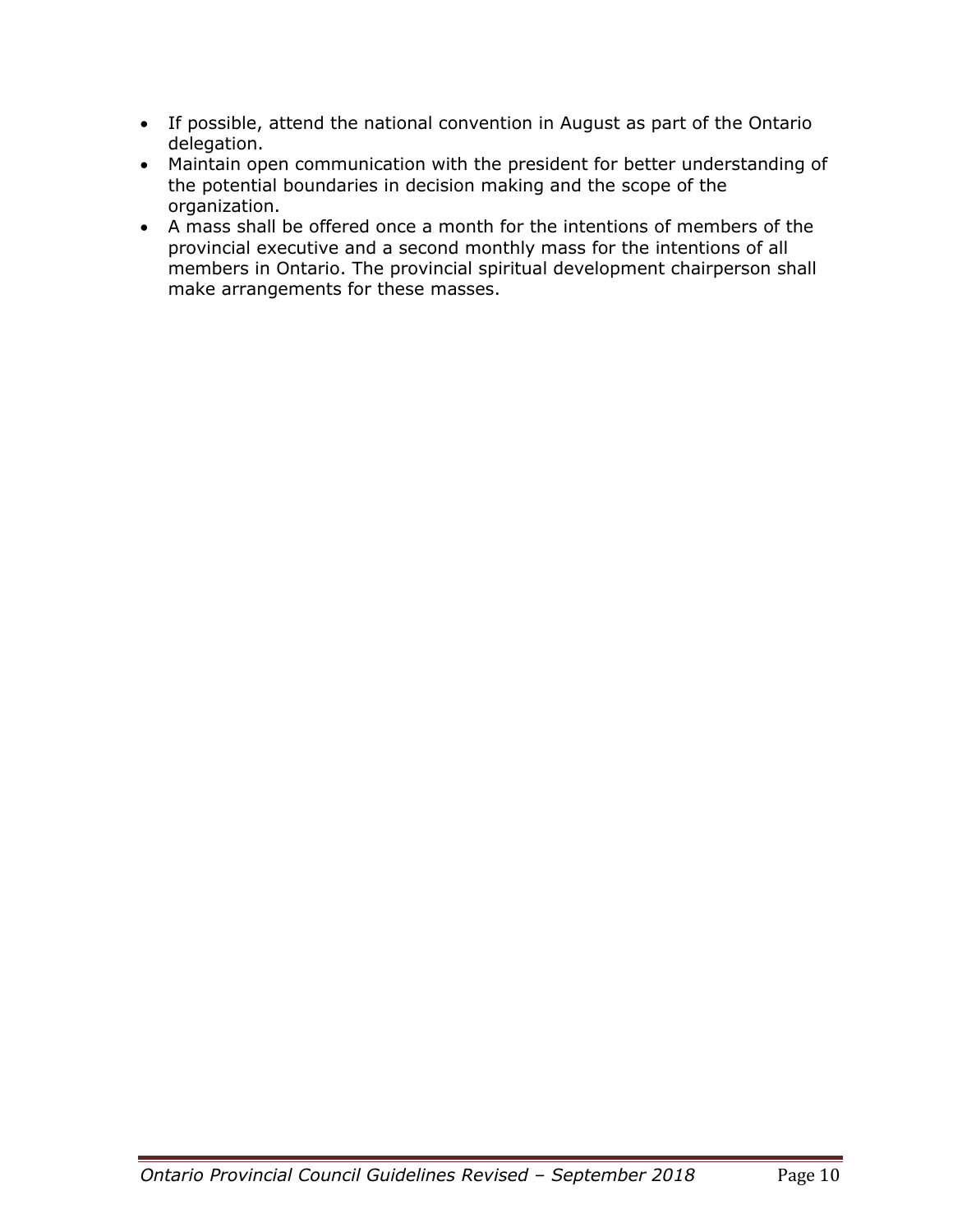# **Provincial President**

## *Responsibilities*

### **Upon Taking Office**

Assign committee and other appointments newsletter editor, life member liaison, screening officer, privacy officer).

- Arrange with the administrative assistant to have the official stationery available.
- Sign the bank signature card with other signing officers for banking purposes.
- Ensure that the minutes and financial transfers are completed.
- Meet with the spiritual advisor to discuss plans, dates, procedures for meetings, masses, stipends, etc.

### **Regular Duties**

- Be the official spokesperson for the Ontario Provincial Council. All statements must reflect official League policy in accordance with the *Objects of the League*.
- Chair the administration committee.
- Serve as an *ex officio* member of all other committees, except the nominations and election committee.
- Schedule provincial meetings on the first weekend of October and February. Arrange with the treasurer to book the hotel, meeting rooms, etc.
- Consult with the committee regarding administration committee meeting agendas.
- Consult with the administrative assistant to prepare a list of all correspondence sent and received.
- Prepare an agenda for each executive meeting and in conjunction with the recording secretary, distribute meeting information to the executive.
- Prepare and send preparation hints, for meetings, to executive and spiritual advisor, in a timely manner.
- Appoint provincial council representatives to attend seminars, conferences, etc. Expenses are paid as per provincial policy. Request a written report with recommendations.
- Prepare a president's message for the convention booklet, annual report book, and the website.
- Check incoming email to the website and reply or forward for action as required.
- Consult with the resolutions chairperson to arrange a meeting for the resolutions government visitation delegation to present the current resolutions brief and to meet with the appropriate government ministries and members of the opposition parties.
- Arrange a meeting for you and the president-elect with the Assembly of Catholic Bishops of Ontario (ACBO) to present the current resolutions brief along with any of the concerns of the provincial council.
- Attend the resolutions review committee meeting in June.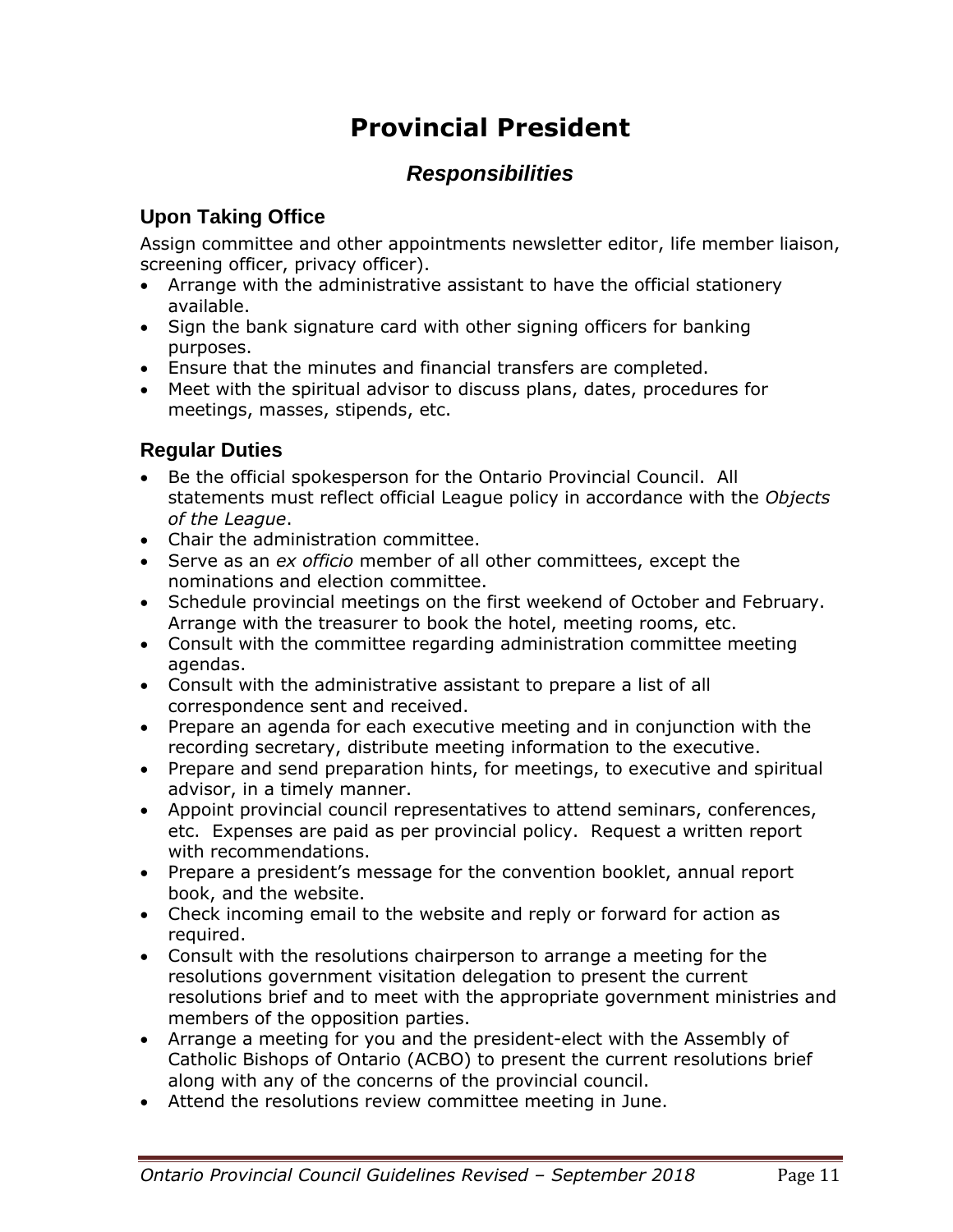- Consult with the resolutions chair to arrange a government reception as appropriate (every second year). Appoint members to attend.
- Review requests for Provincial Development Fund subsidy for workshops, development days, etc. Authorize the request and send it to the presidentelect/organization chairperson and treasurer for their action.
- Review all requests for facilitators for workshops or development days and then forward them to the president-elect/organization chairperson with recommendations for action. Copy the treasurer on decisions that require payment.
- Review requests for National Development Fund subsidy for workshops, development days, etc. If you authorize the request, then send it to national.
- Review and/or approve and if approved, sign life membership applications submitted by diocesan councils in Ontario and send to national before the deadline.
- Attend the national executive meetings. Prepare a brief report on League activity in Ontario for each meeting. Email the report one month in advance to national staff for distribution to the national executive.
- Report on business transacted at national meetings to the provincial executive within one month of the meeting.
- Prepare a personal profile for *The Canadian League* as requested by national office.
- Have a colour photograph taken and several copies made for publication requests and submit claim for costs to treasurer.
- Forward copies of letters received from national pertaining to new, reorganized, and disbanding councils to the organization chairperson so that she can then send out proper provincial responses.
- Revise and send copies of the Bishop Bernard F. Pappin Memorial Bursary brochure and application **to** the seminaries and the website.
- Notify all applicants of the decision of the Bishop Bernard F. Pappin Memorial Bursary Committee by the end of April. In September confirm with the seminary that each recipient has continued his studies.

## *Conventions*

#### **Diocesan**

- Arrange provincial representation to diocesan conventions. Try to attend at least one convention in each diocese during your term. If unable to attend yourself, appoint an alternate in order of office: president-elect, first vicepresident, second vice-president.
- Notify the diocesan presidents of the name of the provincial representative.
- Prepare provincial president's greetings and report for the representative to present at each convention.
- Arrange for a greeting from the spiritual advisor to be read at the banquet of each convention.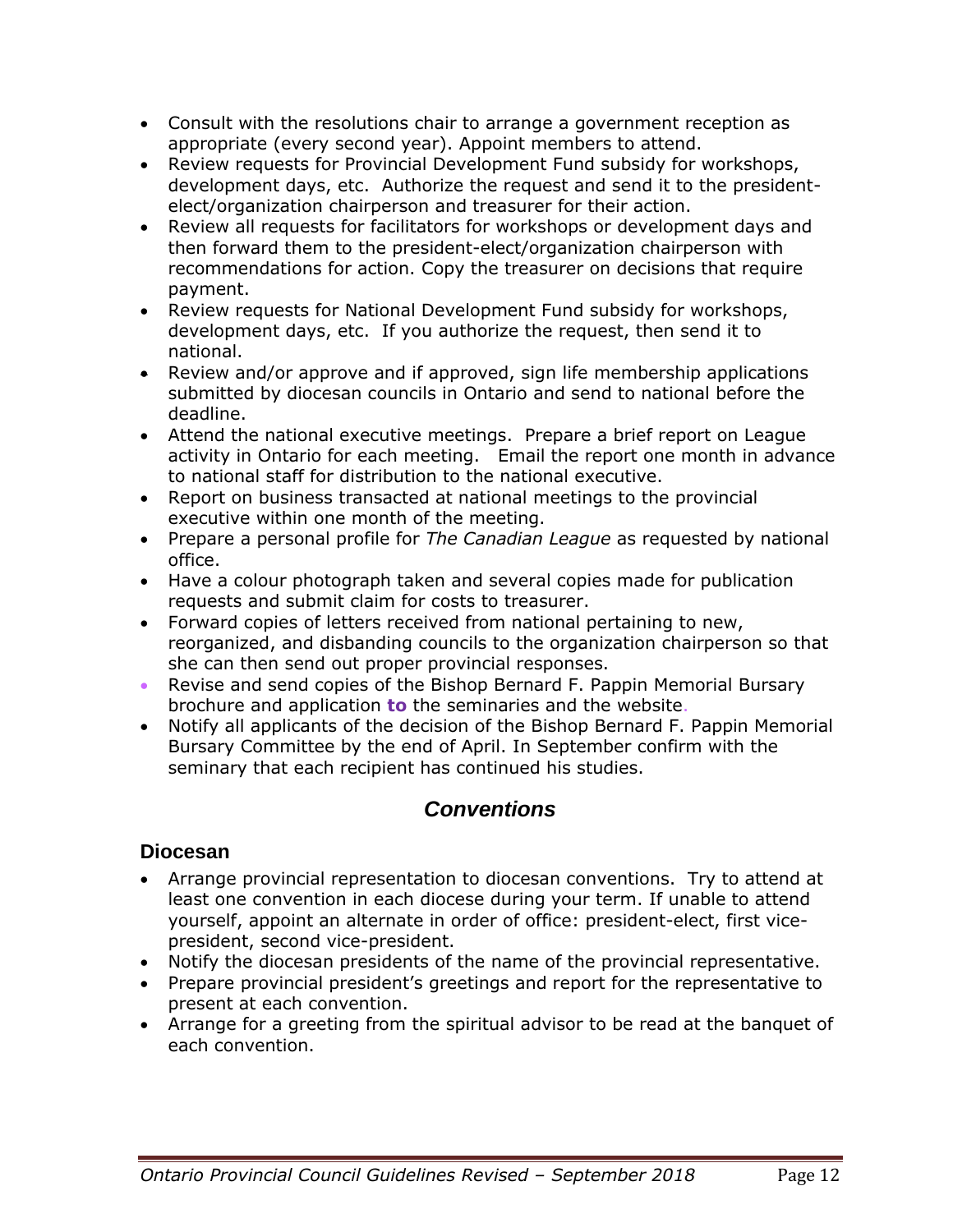### **Provincial**

- In October, invite the national president or her representative to attend the provincial convention.
- Discuss and/or choose the convention sub-theme, program and speakers at the fall meeting.
- Work with the host convention chairperson and committee to:
	- $\circ$  clarify responsibilities according to provincial policy and convention guide
	- o outline requirements, set-ups, etc. for the convention
	- o visit the site well in advance
- Prepare tentative convention agenda/program, providing a copy to the convention committee by January 10 for inclusion in the convention package and posting to the provincial website.
- Invite the host bishop to celebrate the opening mass (January).
- Direct the administrative assistant to:
	- o invite all Ontario bishops on the mailing list to attend the convention (February)
	- $\circ$  invite local dignitaries to bring greetings names to be submitted by the convention chairperson (March)
	- o invite the life members to attend the convention. Send with registration forms and information to coincide with the distribution of the spring newsletter.
	- $\circ$  Invite the past provincial presidents to attend the convention. Send with registration forms and information to include expenses covered by the provincial council.
- Invite speakers, panelists, etc. for the convention programs. Confirm two weeks prior to the convention.
- Prepare content for convention program booklet and banquet program and submit to the convention chairperson by the agreed deadline.
- Following the convention, have thank-you letters written to speakers, guests, dignitaries and others who took part.
- Ensure that the hosting council has prepared and forwarded all reports as requested, by August 31. If not received, follow up as necessary. Review and keep one binder. Present another copy plus the Provincial Convention Responsibility Chart to the hosting council at the October meeting.
- Present *The Provincial Convention Guide* to the diocesan president once an invitation, to host, has been accepted. Ensure that she and convention chairs have an updated copy.
- Either the president or president-elect should view and approve the convention site before any contract is signed.

#### **National**

- Send signed credential cards to national office and complete registration for provincial delegates and spiritual advisor immediately after the post convention meeting.
- Attend pre-convention, post-convention meetings and convention sessions as Ontario voting delegate.
- Prepare an oral report for the national convention business session as requested by national. Make one copy for your file and one to read. Email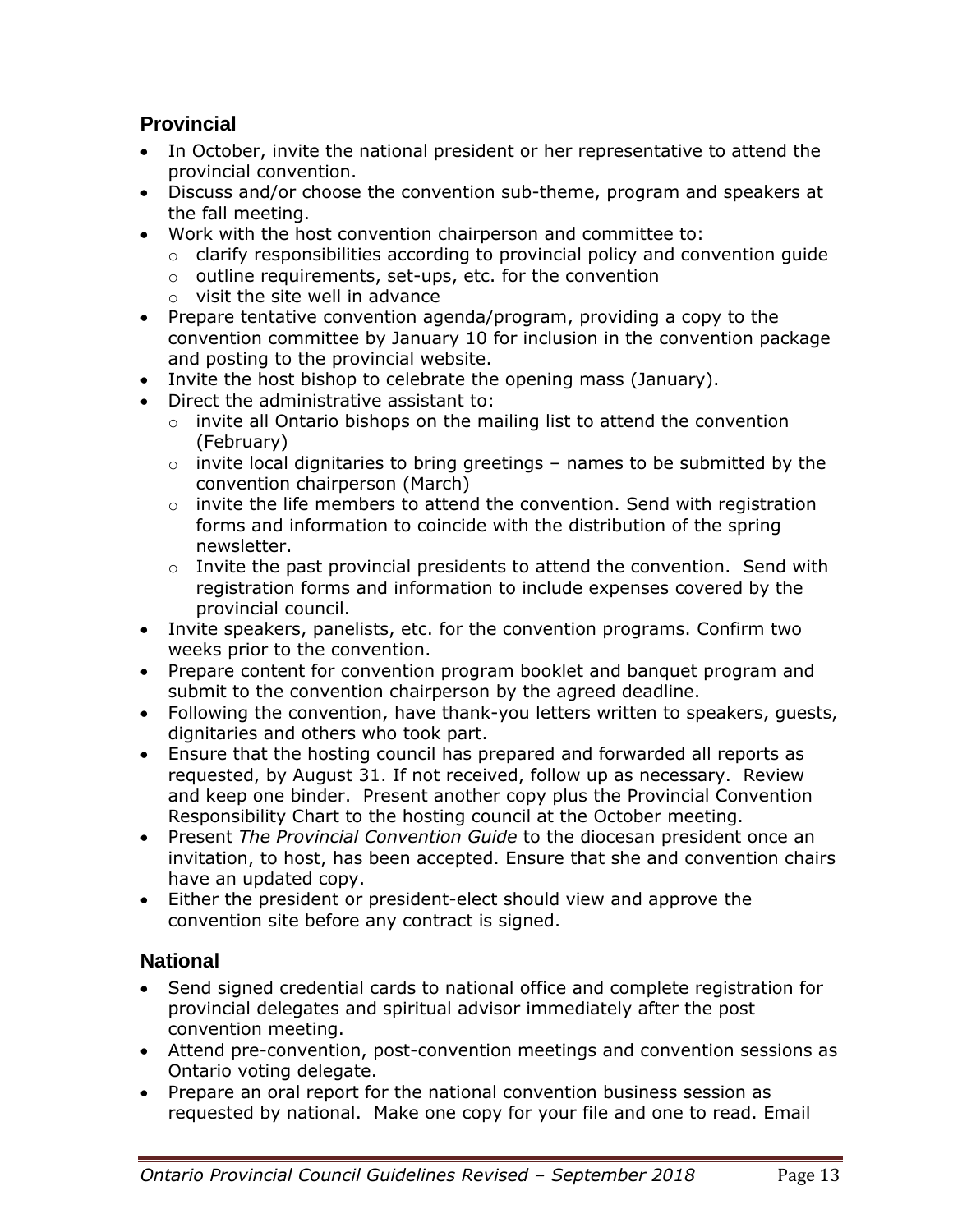one to national office and provincial communications chair for inclusion in the online newsletter.

## *End of Term*

- In the fall of the second year of the term, appoint a nominations and elections committee consisting of the immediate past president as the chairperson and two other committee members. A recording secretary for the elections will be appointed at the provincial convention.
- In January of the second year of the term, write to the ordinary of the president-elect's diocese to request that he accept the spiritual advisor's role during her term. If there is more than one bishop in the diocese he may name an auxiliary bishop.
- When notified of the new spiritual advisor, send him the convention agenda and information regarding his attendance at the banquet, closing mass and installation, closing luncheon and post-convention meeting. Request his arrival/departure time and ensure that the treasurer books his room, tickets, etc.
- Write follow-up letters to government or others regarding the resolved clauses of the resolutions passed at convention.
- Write appreciation cards and messages as required.
- See that all officers have turned over files to their successors by July 31, the treasurer by August 31.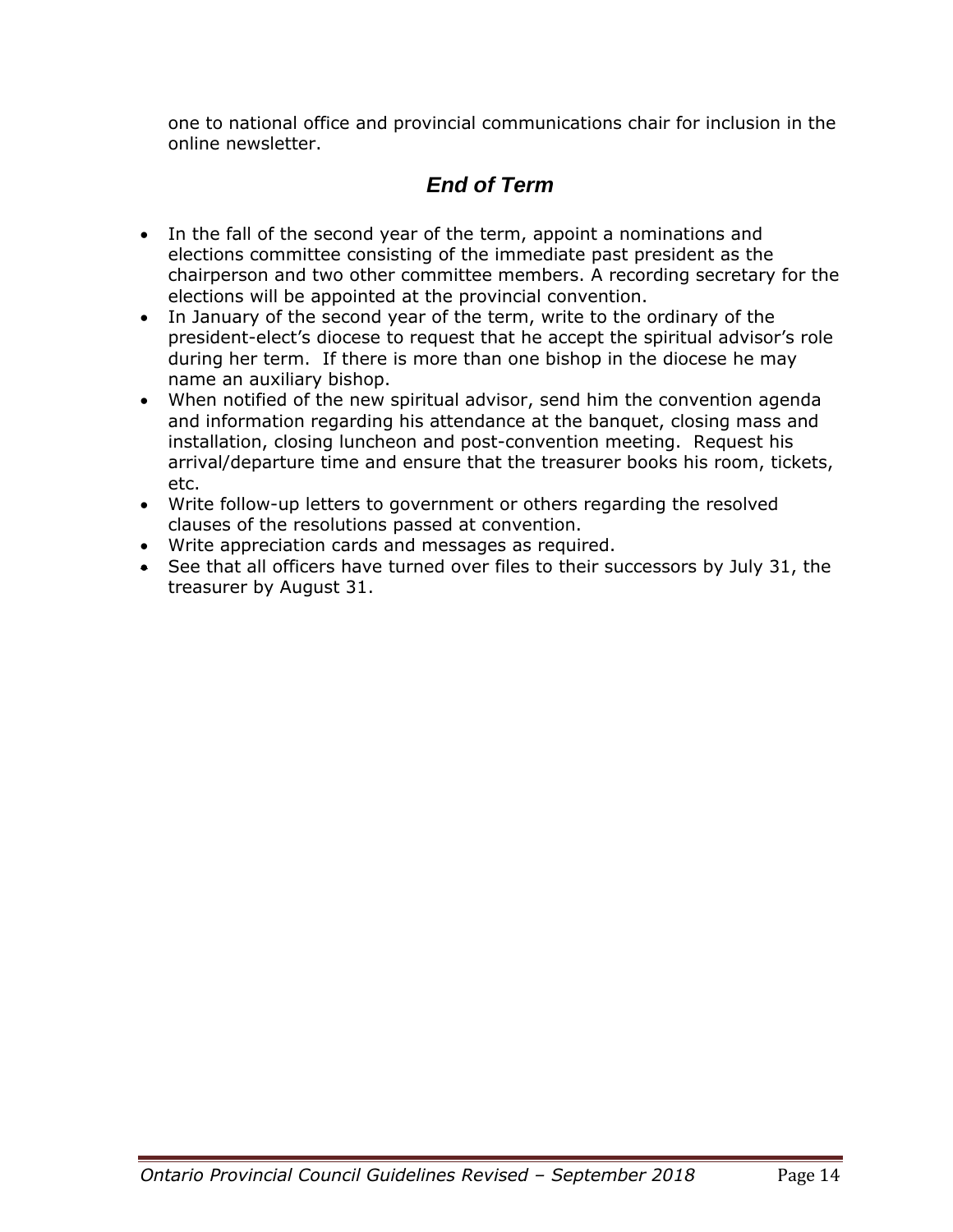# **Recording Secretary**

Refer to Article Part XI – Section 4 and 9 (a), *Constitution & Bylaws; Ontario Provincial Council Manual of Policy & Procedure; Ontario Provincial Council Guidelines* and Ontario Provincial Convention Guide

### *Responsibilities*

- In consultation with the provincial president, provide a list of names for appointment to the minutes review committees.
- Establish minutes review committees for executive meetings and convention.
- Prepare and send motions from each meeting to all members of the provincial executive within two weeks after the meeting.
- Motions dealing with financial items are numbered in red, i.e. 2011.09.30 05
- Motions dealing with changes to *P&P, Guidelines, Convention Guide* are numbered in red, i.e. 2011.09.30 **–** 06 with one of the following notations in red (policy change) (guidelines change) (convention guide change).
- Draft accurate minutes of the business conducted at all meetings of the Ontario Provincial Council.
- Prepare a first draft of the minutes and send to the minutes review committee and president for review within one month after the meeting and/or the provincial convention.
- Make necessary corrections or changes and prepare and send the second draft to the executive. Send an email requesting that all errors or omissions be submitted in writing within two weeks. Retain two copies: one personal, one for files.
- Distribute minutes at least 30 days prior to the next meeting to:
	- o president
	- o provincial officers
	- o diocesan presidents
	- o spiritual advisor
- Email a copy of the convention minutes (general business sessions only) to the administrative assistant for mailing to life members who attended the convention and requested minutes in time for the February mailing.
- Be a member of the administration committee.
- Take notes at the administration meeting to prepare the report for the executive meeting which follows.
- Send to officers and spiritual advisor the agendas for all meetings in a timely manner.
- In consultation with the president, prepare the Notice of Meeting for the fall and winter meetings, and the pre-convention meeting. Email to officers and spiritual advisor, along with a motion form and summary of written report form.
- Keep one copy of the official signed minutes in the Official Minutes Book. At the end of the term, minutes from the immediate past term are kept in the Official Minutes Book and any other minutes are turned over to the historian for the archives.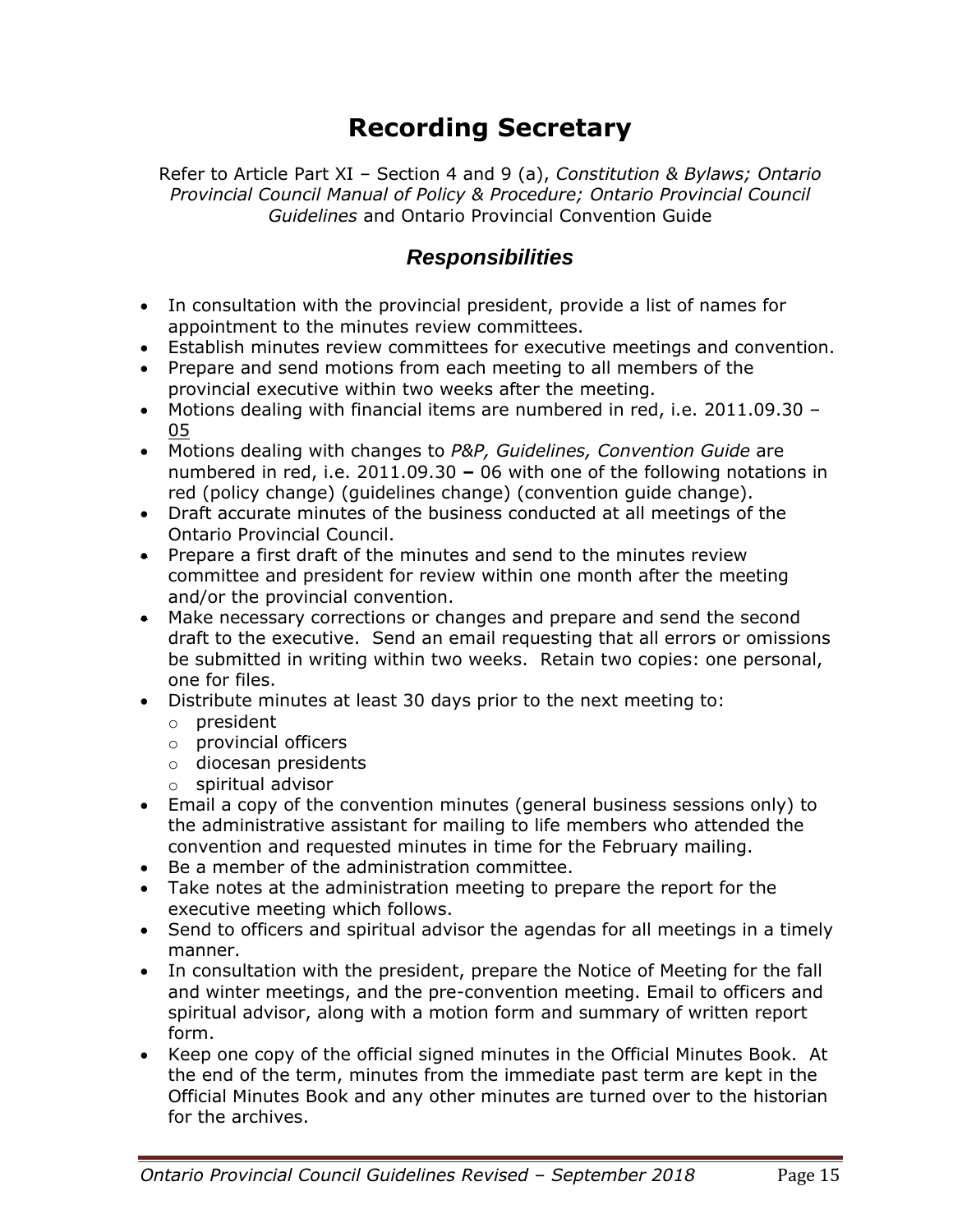- Keep all motions in a separate Motion Book, numbering them in sequence beginning with - 01 for each meeting (example 2013.10.05 – 01)
- Append to the convention minutes:
	- o reports of officers, diocesan presidents and special committees
	- o audited financial statement
	- o adopted resolutions
	- o call to convention notice
	- $\circ$  credential reports and (signed) list of members with voting status in attendance
- At convention, ensure that the five-part motion form for resolution amendments is distributed as follows:
	- o secretary
	- o mover
	- o president
	- o resolutions chairperson
	- o parliamentarian
- Keep the official seal.
- Keep the elections register and eligibility list up to date.
- Update the election eligibility list with addresses to be submitted to the chair of elections committee (past president) in the fall, prior to election year.

## *Convention Registration*

- Work with the registration convener of the host committee to review credentials. Initial the voting card for each delegate. Be aware that provincial accredited delegates include only the provincial officers.
- Assist the registration committee in any way possible; help prepare the final credential report of voting and accredited delegates' names, status, and signatures which will be appended to the minutes.
- Provide the administrative assistant with a list of life members and honorary life members who have indicated on the registration form that they would like to receive a copy of the minutes.

### *End of Term*

- Complete and distribute the final draft minutes as approved by the outgoing president of the pre-convention meeting and the convention**,** at least 30 days prior to the fall meeting.
- Assist the new recording secretary with the minutes of the postconvention meeting
	- Put all files in order and turn over promptly to the new recording secretary.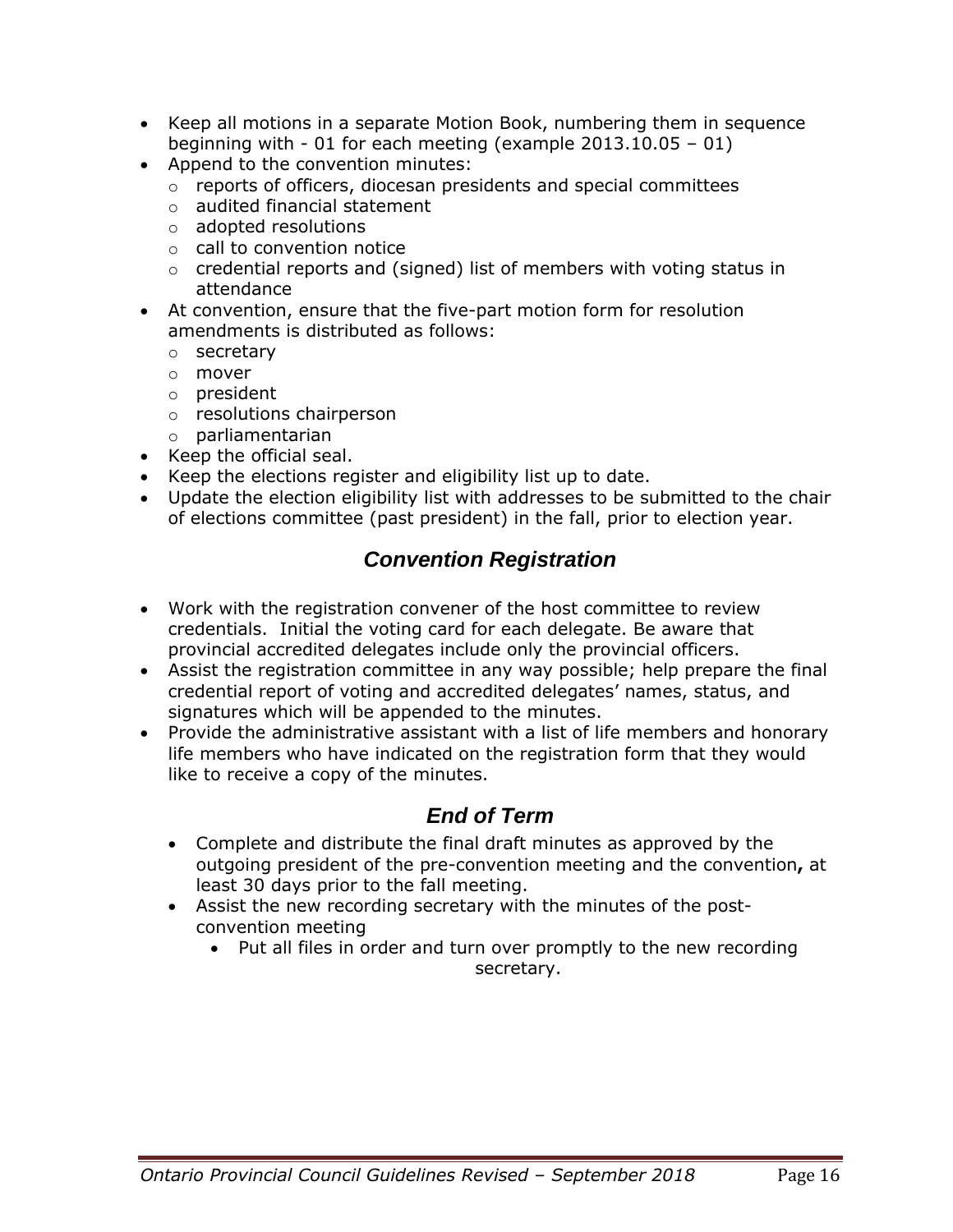# **Administrative Assistant**

Refer to Article Part XI – Section 4 and 9 (a), *Constitution & Bylaws*; *Ontario Provincial Council Manual of Policy and Procedure;* and *Ontario Provincial Council Guidelines and Ontario Provincial Convention Guide*

### *Responsibilities*

- Send all correspondence under the direction of the provincial president.
- Keep an up to date list of all correspondence sent and received since the previous meeting. Distribute the list to the executive at each executive meeting.
- Keep a copy in the file of all correspondence sent out.
- Maintain a file of names and addresses of people and organizations frequently contacted.
- Mail or email material as requested:
	- $\circ$  general mailing list for notices, memos etc. spiritual advisor, provincial officers, diocesan presidents
	- o special mailings as required report books, convention material to Ontario bishops, diocesan spiritual advisors
	- o other mailings at the request of the provincial president.
- Receive and redistribute by email provincial executive reports, at least one week, prior to the executive meeting.
- Keep an electronic copy of the official letterhead on file for distribution to officers when requested and approved by the provincial president. (refer to P&P 1.3.2 & 1.3.3.)
- Prepare and update the provincial executive directory as needed and distribute to:
	- o provincial executive
	- o appointees
	- o provincial spiritual advisor
	- o national office
- Prepare and submit an annual report to the organization chairperson, as required.
- Keep and update an electronic copy of the list of life members and honorary life members as prepared and updated by the life member liaison in July.
- Update the Christmas card list with the president and purchase Christmas cards if required.
- Christmas greetings are sent out electronically, except for members without email addresses. This list shall include all Ontario Life Members and Past Provincial Presidents, Bishops of Ontario, provincial executive, national executive and office, as well as others that the president may deem appropriate. The administrative assistant works with the life member liaison, who has contact information for life members.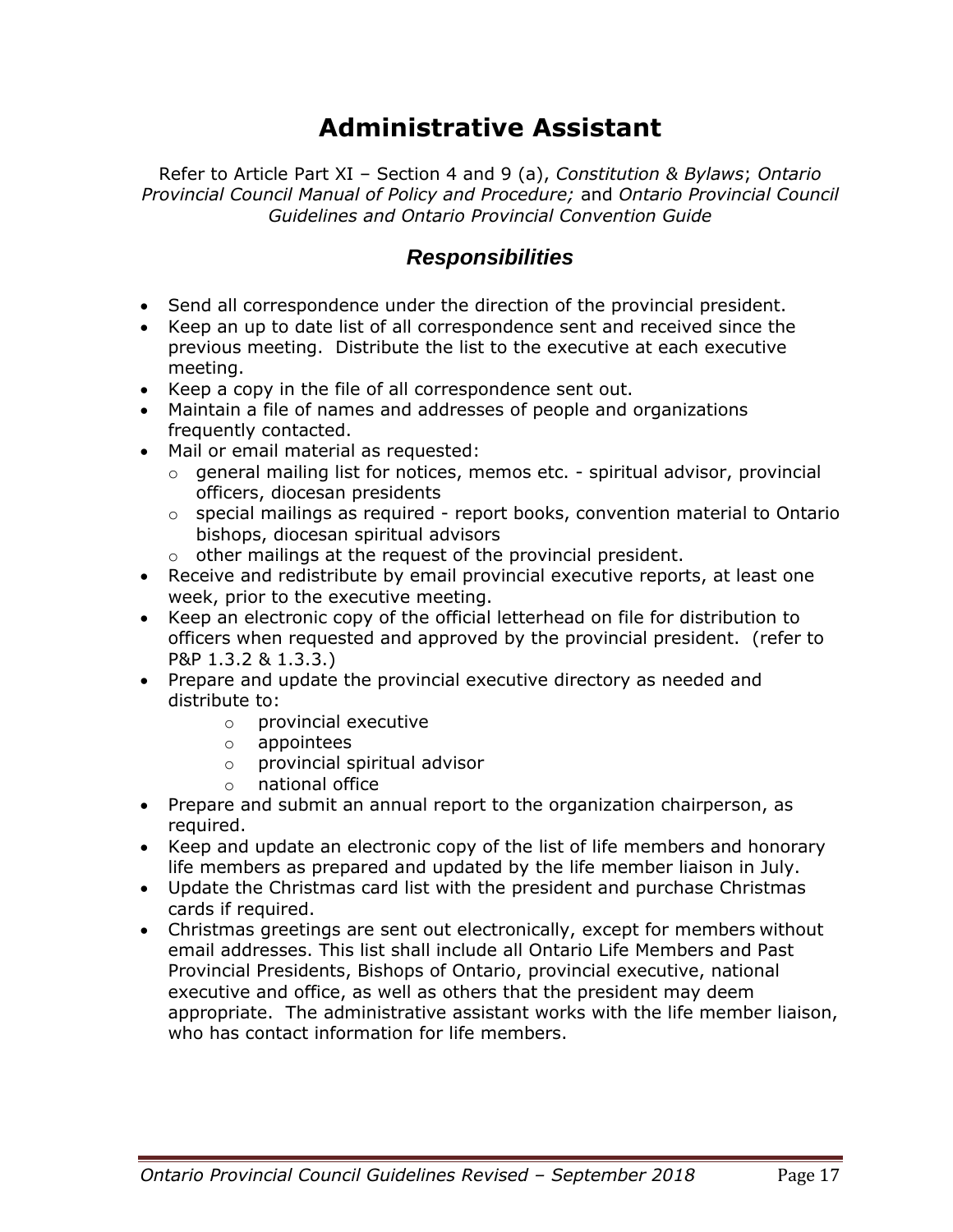#### **As requested by the president, prepare/write/mail as per timelines:**

#### **July-August**

- a list of provincial officers to members of executive
- reports for pre, post and convention meetings
- annual reports with a covering letter from the president to:
	- o all bishops in Ontario
	- o national office
	- o national president
	- o national president-elect
	- o provincial presidents
	- o general secretary of the ACBO
	- o Development and Peace
	- o Institute of Catholic Education
	- o Ontario Catholic Trustees Association
	- o past Ontario presidents
	- o Ontario honorary life members (not in attendance at convention)
	- o the Knights of Columbus
- letters of thanks to speakers, visitors who attended convention
- update name plates as required

#### **September**

- letters of congratulations to:
	- o newly elected national officers
	- o appointees
	- o provincial sub-committee chairpersons
- the correspondence report for fall meeting

#### **October**

- follow up letters to the business brought up at the executive meeting
- name cards and folders for material distribution at the meeting

#### **November-December**

- the correspondence list and directory
- Christmas greetings (*See last bullet under responsibilities for list)*

#### **January -February**

- reports/materials to all executive members
- labels for life members and honorary life members verified with life member liaison
- letter to life and honorary life members re: convention and minutes of previous convention, if requested
- blank forms for diocesan executive lists to president
- updated provincial directory for distribution to the executive
- correspondence report for winter meeting
- follow-up letters to the business meeting
- name cards and folders for material for distribution at the meeting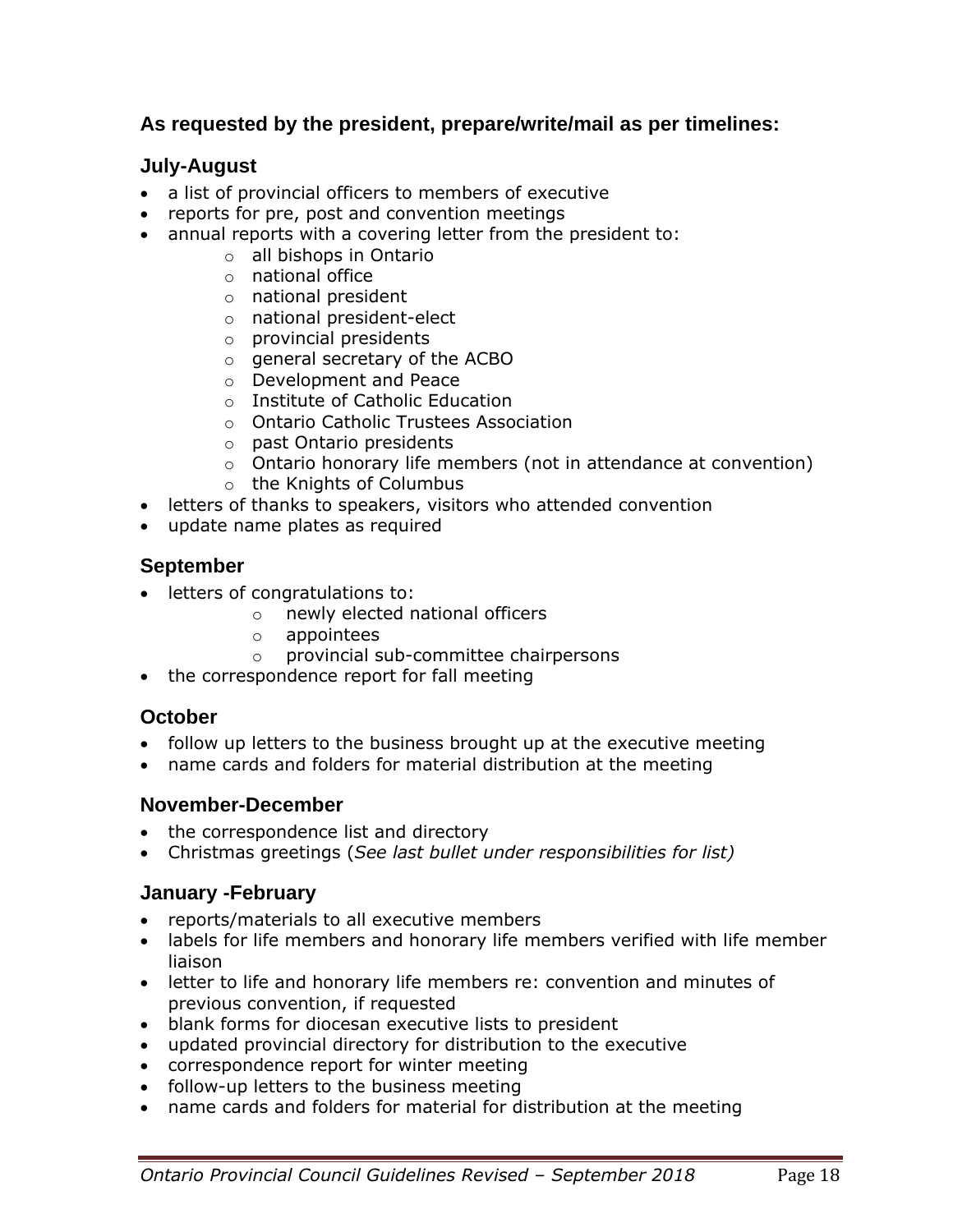• letter to Ontario bishops inviting them to the provincial convention

#### **March**

- annual report
- a letter of welcome to new provincial spiritual advisor

#### **April**

- letters pertaining to provincial convention
- letters to speakers, dignitaries etc. for convention as required

#### **May-June:**

- provincial stationery, if required
- update provincial directory and updated diocesan counterparts lists to provincial officers
- Call to Convention notice to executive
- letters of welcome to the new diocesan presidents and spiritual advisors
- letters of appreciation to retiring provincial officers, diocesan presidents and spiritual advisors
- update name plates as required

## *End of Term*

- Cull the two-year's correspondence, in consultation with the president.
- Transfer electronic copies of all correspondence or form letters from your term to your successor, using a flash drive.
- Keep copies of correspondence received and sent**,** as directed by the president.
- Complete the follow-up correspondence from provincial convention as necessary.
- Explain procedures to the new administrative assistant.
- Turn all files and materials over to your successor by the end of July.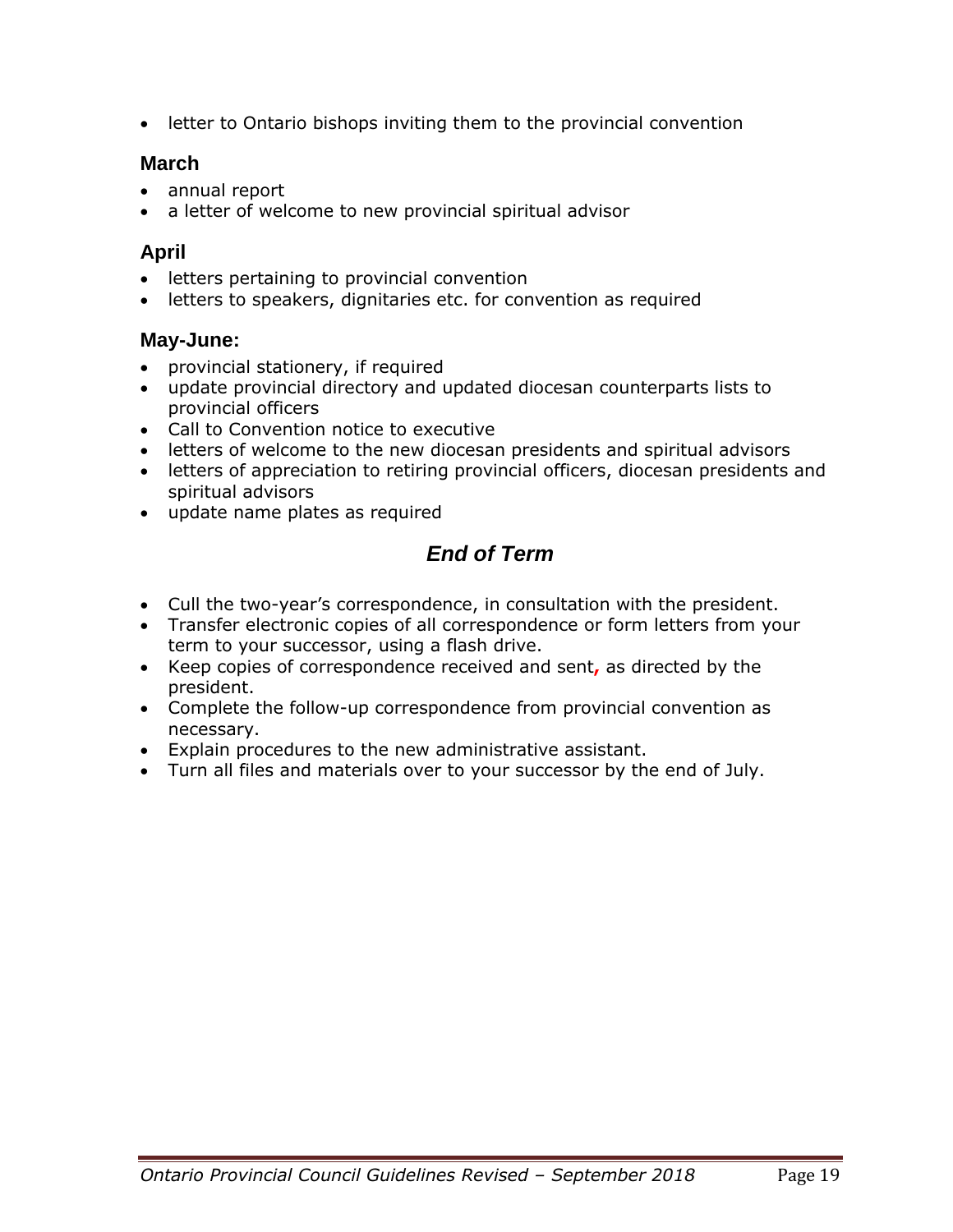## **Treasurer**

Refer to Article Part XI – Section 5, *Constitution & Bylaws; Ontario Provincial Manual of Policy & Procedure, Ontario Provincial Council Guidelines and Ontario Provincial Convention Guide*

### *Responsibilities*

- A detailed list of duties and copies of all forms will be found in the treasurer's file.
- The treasurer manages the funds for provincial council, working with the president, recording secretary and the administration committee.
- Deposit and invest income for the provincial council.
- Promote and process donations from Ontario diocesan councils to League charities such as the Bishop Bernard F. Pappin Memorial Bursary Fund and other projects as required.
- Receive per capita fees from national and record the number of members in each diocese.
- Keep the president and organization chairperson informed of membership.
- Pay all bills incurred in the normal operation of provincial council.
- Maintain accurate, up-to-date financial records.
- Arrange with an approved professional accounting firm for an annual financial review.
- By May 15, forward the financial review to the organization chairperson to be included in the annual report book.
- By June 01 forward a copy of the financial review to voting and accredited delegates registered for the provincial convention.
- Prepare a budget and three-year projection for presentation at the winter executive meeting.
- Prepare an interim financial report for presentation at convention.
- Be a member of the administration committee meetings preceding the executive meetings. Prepare financial and membership reports for this meeting and executive meetings.
- Book hotel for two subsequent meetings.
- Book hotel accommodations, meeting rooms and meals for meetings as requested by the president.
- Organize rooming list and expense accounts for meetings.
- Prepare the annual report form for parish councils to be included in the August organization mailing.
- Process annual invoice for insurance.
- Process all subscriptions as per 2.6.2 in the Policy and Procedure
- Process all memberships in other organization per 2.7.1 in the Policy and Procedure
- Send expense information to invited resource persons.
- Process registration, accommodations and meals for provincial executive, spiritual advisor, appointees, and guests for convention.
- Prepare rooming list for officers, appointees, spiritual advisor, guests and resolution and election committee members as authorized for convention.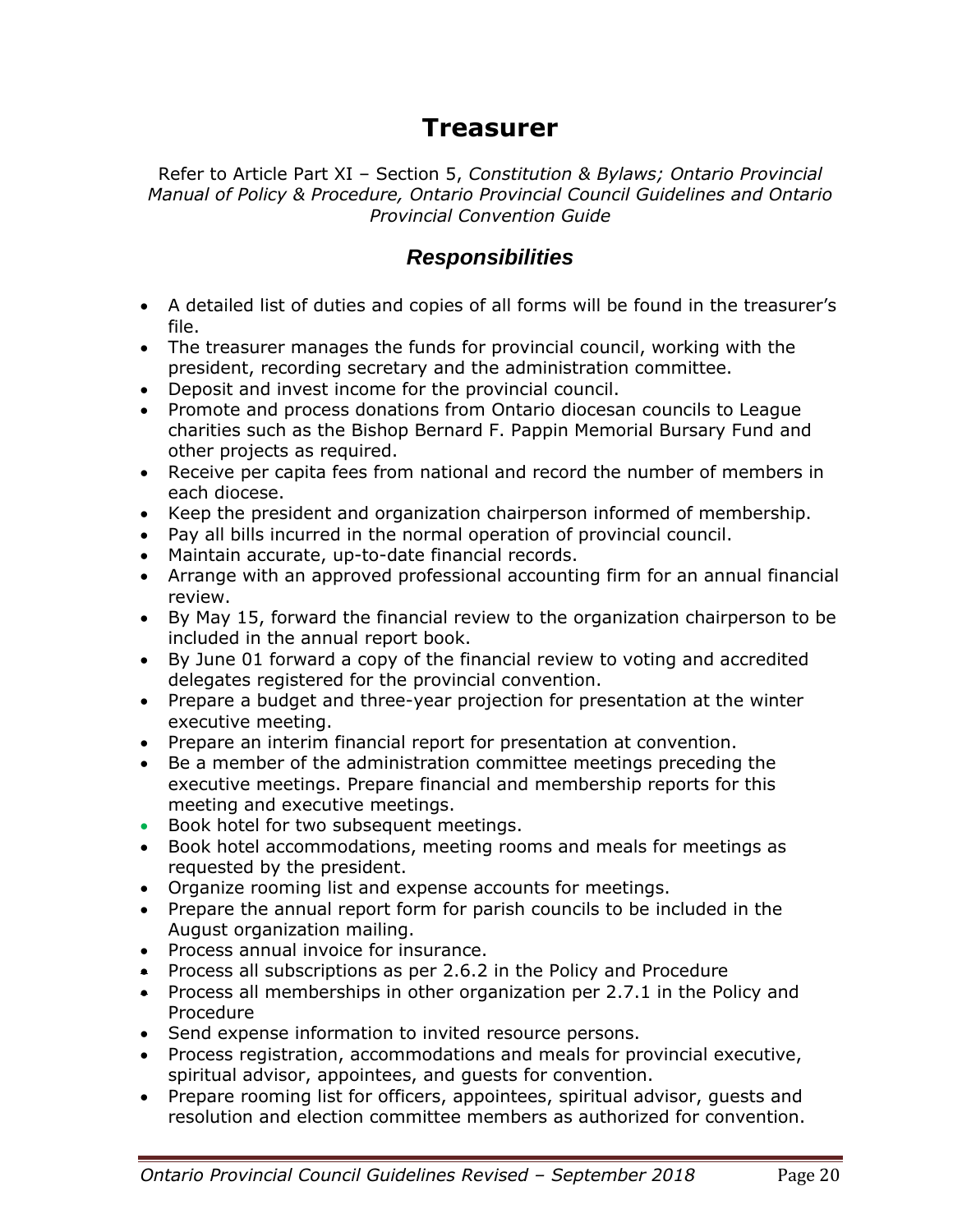- Prepare cheques (September) for mailing to the bursary recipients by the president once it is established that the recipient(s) has returned to the seminary for further study.
- Retain bursary applications as per privacy table
- Update and send out treasurer's report form to the organization chair by August 15<sup>th</sup>. Specify provincial and national voluntary funds.

## *End of Term*

- Pay all outstanding expenses pertaining to the provincial convention. Request that officers submit expenses immediately.
- Turn over to the new treasurer any new funds received, but not deposited.
- Spend the time necessary to instruct the new treasurer about the various accounts, investments and procedures. Be available to answer questions at a future time.
- Put file in order with an indexed list of information and materials in the front of your binder.
- Arrange hotel contracts for incoming executive.
- Turn all files over to the new treasurer by a mutually agreed upon date (no later than September 30).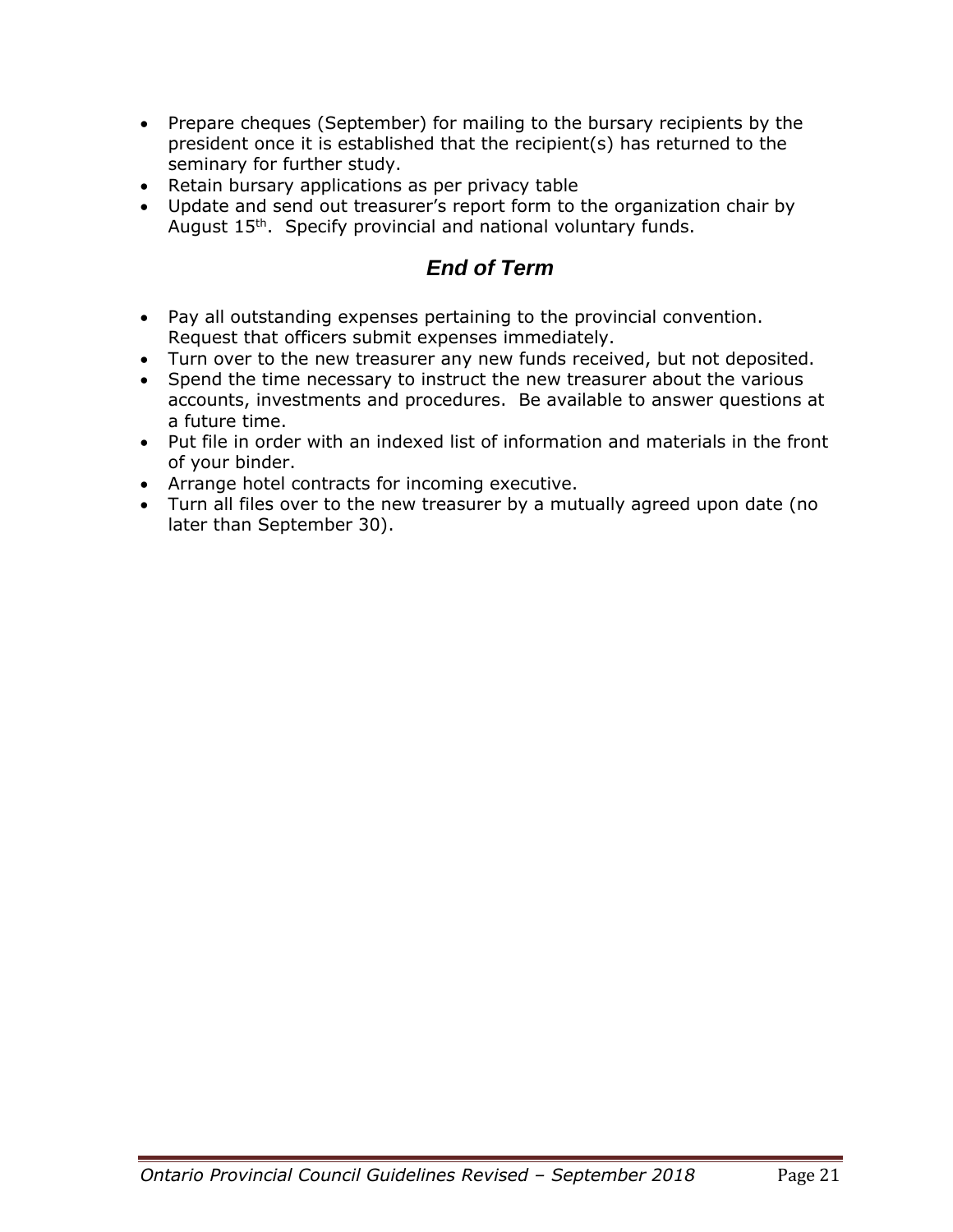## **Past President/Historian**

Refer to Article Part XI, Section 7, *Constitution & Bylaws*; *Ontario Provincial Council Manual of Policy and Procedure;* and *Ontario Provincial Council Guidelines and* Ontario *Provincial Convention Guide*

### *Responsibilities*

- At the beginning of the term, circulate a list of materials required for the archives to the provincial executive.
- Follow up until materials are collected.
- Be prepared to advise on matters of protocol and procedure.
- Encourage the study of the *Constitution & Bylaws*.
- Be willing to serve as the chairperson of nominations and elections at the request of the president.
- Obtain the updated eligibility list from the recording secretary
- Be prepared to chair the Constitution & Bylaws amendments committee at the request of the president.
- Maintain the provincial history.
	- o Add highlights of the previous term.
	- o Place updated history in the archives.
- Promote the study of manuals of policy and procedure at all levels.
- Encourage the study and review of the *Ontario Provincial Manual of Policy and Procedure and Ontario Provincial Guidelines* by all provincial executive members.
- Keep an electronic copy of *Ontario Provincial Manual of Policy and Procedure, Provincial Guidelines* and *Convention Guide.*
- Be a member of the administration, resolutions review, resolutions government visitation and resolutions archive committees.
- Participate in government receptions at the invitation of the president.

### *Archives*

Be responsible for the archives.

- Review and update archival material and assure that the index of archival material is current.
- Refer to the *Ontario Provincial Council Manual of Policy and Procedure* for the policy on archives
- Receive other photos, news clippings and memorabilia from the communications chairperson.
- Be prepared to visit or arrange for a visit to the archives (presently in Library of Hamilton Chancery Office).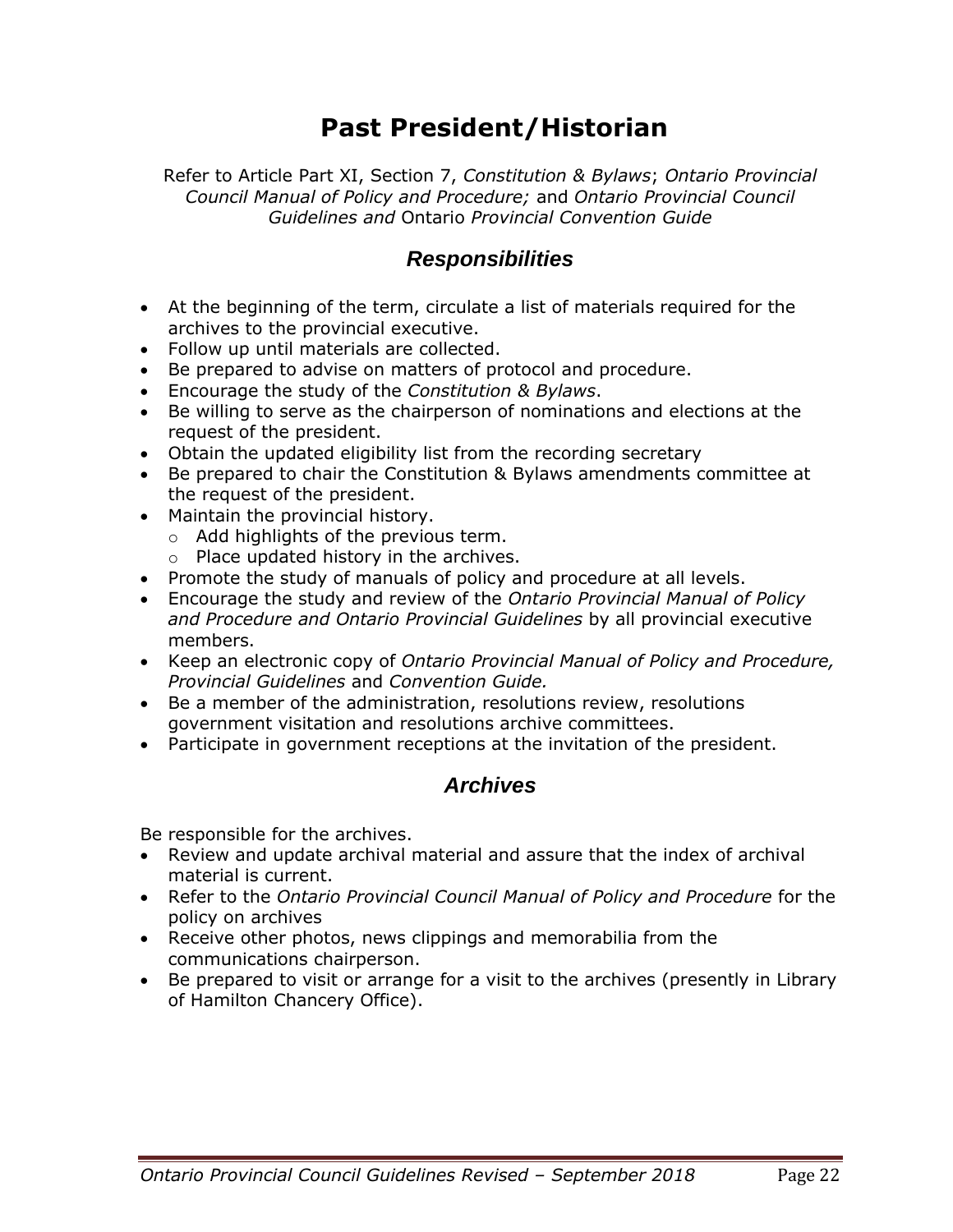# **Spiritual Development Chairperson**

Refer to Article Part XII – Section 1 (1), *Constitution & Bylaws*; *Ontario Provincial Council Manual of Policy and Procedure;* and *Ontario Provincial Council Guidelines and Ontario Provincial Convention Guide*

### *Responsibilities*

- Consult with the spiritual advisor on an ongoing basis. Prayer/scripture services used or sent out require his approval.
- At the beginning of each League year make arrangements for a mass to be offered monthly for the intentions of the provincial executive, and a second monthly mass for the intentions of all members in Ontario.
- The treasurer will subscribe to the *Living with Christ* daily missal for your use.
- Purchase an *Ordo* to use in planning masses.
- Prepare spiritual exercises for all sessions of provincial executive meetings in consultation with the president and spiritual advisor.
- Prepare the Eucharistic celebration held at all executive meetings. The mass of the day is used, with readers chosen from the executive.
- Requirements for mass are:
	- o appropriate set-up of the room
	- $\circ$  table covered with a white cloth from the hotel or brought from home
	- o candles and vessels from the provincial mass kit
	- o text and readings of the day, prayers of general intercession
	- $\circ$  spiritual advisor may supply his own vestments or use the vestments in the mass kit
	- $\circ$  spiritual advisor is asked to provide hosts and wine
- Promote the study of papal documents and other Catholic teachings.
- Encourage women to take leadership roles in the church and serve in lay ministries.
- Participate in and promote ecumenism and interfaith endeavours.
- Create opportunities to share your Catholic faith at home and abroad.
- Assist in the formation and/or presentation of programs that qualify for the Provincial Development Fund.
- Prepare annual spiritual bouquet for the spiritual advisor.
- Bring items to set up the Marian table at fall and winter executive meetings and convention.
- Book of Life to be maintained by Keeper of the Book of Life
- Forward prayer services to the webmaster for inclusion, if material is not copyrighted.
- Copy all directives to the provincial spiritual advisor prior to distribution.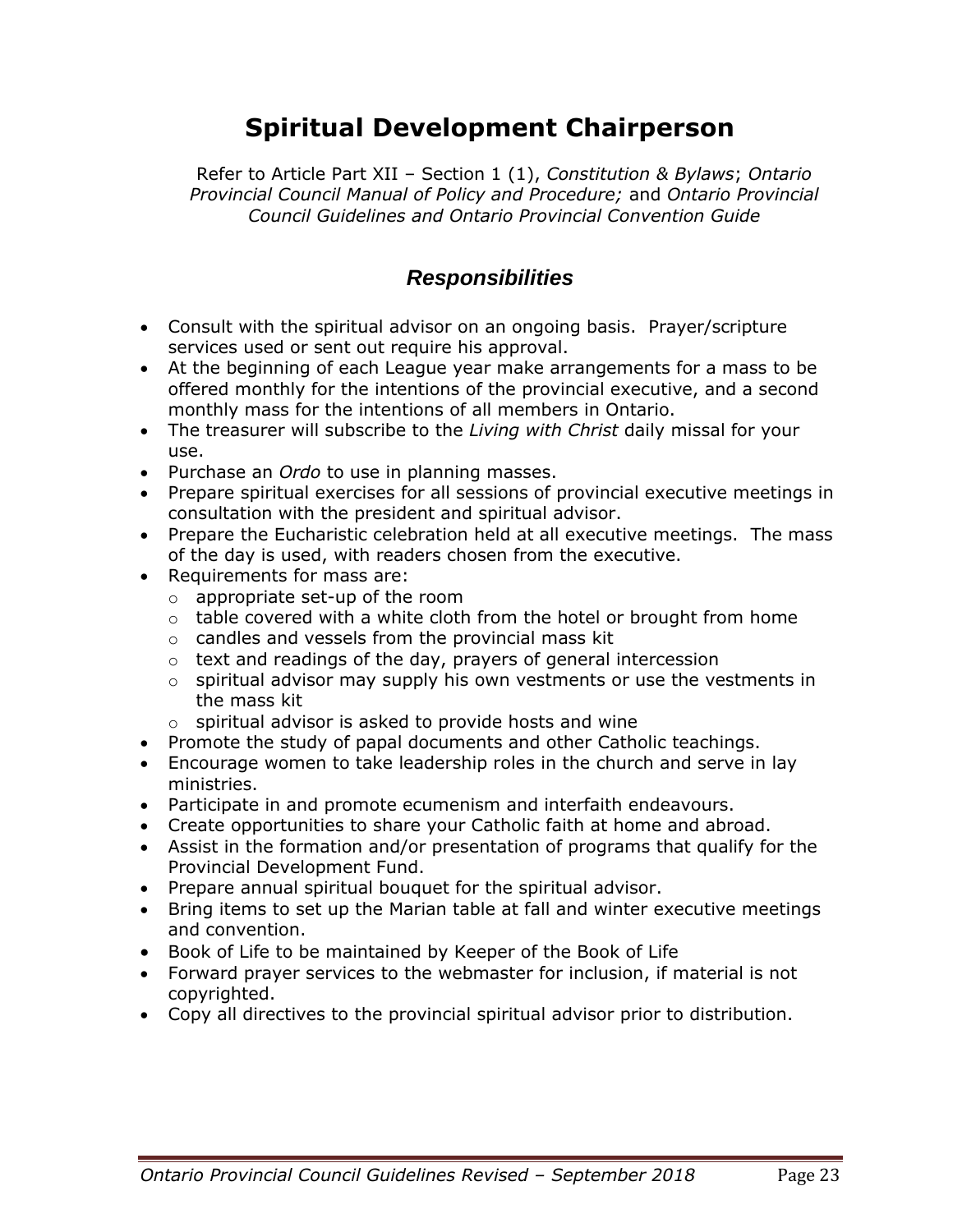## *Convention Timeline*

#### **November**

• Contact the liturgy convener of the host committee**,** for the provincial convention. Review the responsibilities, in the liturgy outline, that the host liturgy committee is to follow, as prepared by the provincial spiritual development chairperson in consultation with the provincial president and approved by the provincial spiritual advisor.

#### **January**

• Prepare the liturgy outline for the convention masses. Send a copy to the provincial spiritual advisor for approval. Send a copy of the approved liturgy to the provincial president.

#### **February**

- Prepare prayers and services for the general business sessions of the convention.
- Prepare the copy of prayers and services to be printed and confirm the deadline date that it is to be received by the convention chairperson, with the provincial president.
- Forward a copy of all convention liturgies to the host liturgy convener.

#### **March-May**

- Check periodically on the progress of the host liturgy committee and arrangements for the masses.
- Prepare the prayers and services for the pre-convention and post-convention meetings.

#### **June**

- Prepare for the ceremony of installation or re-affirmation of officers according to the *Handbook for Spiritual Advisors* and *Ceremonies Booklet.*
- Discuss the ceremony with the president and the spiritual advisor.
- Check on the progress of the liturgy for the convention and make final spiritual preparations.
- Display the Book of Life during the convention and at opening and closing Eucharistic celebrations.

### *End of Term*

Prepare the following for the incoming president to give to the incoming spiritual advisor:

- *Spiritual Advisor's Handbook*
- *Constitution & Bylaws*
- minutes of last year's post-convention meeting
- copy of the report of the spiritual advisor given during the convention
- *Ontario Provincial Council Annual Report* book
- spiritual advisor's pin
- spiritual advisor's stole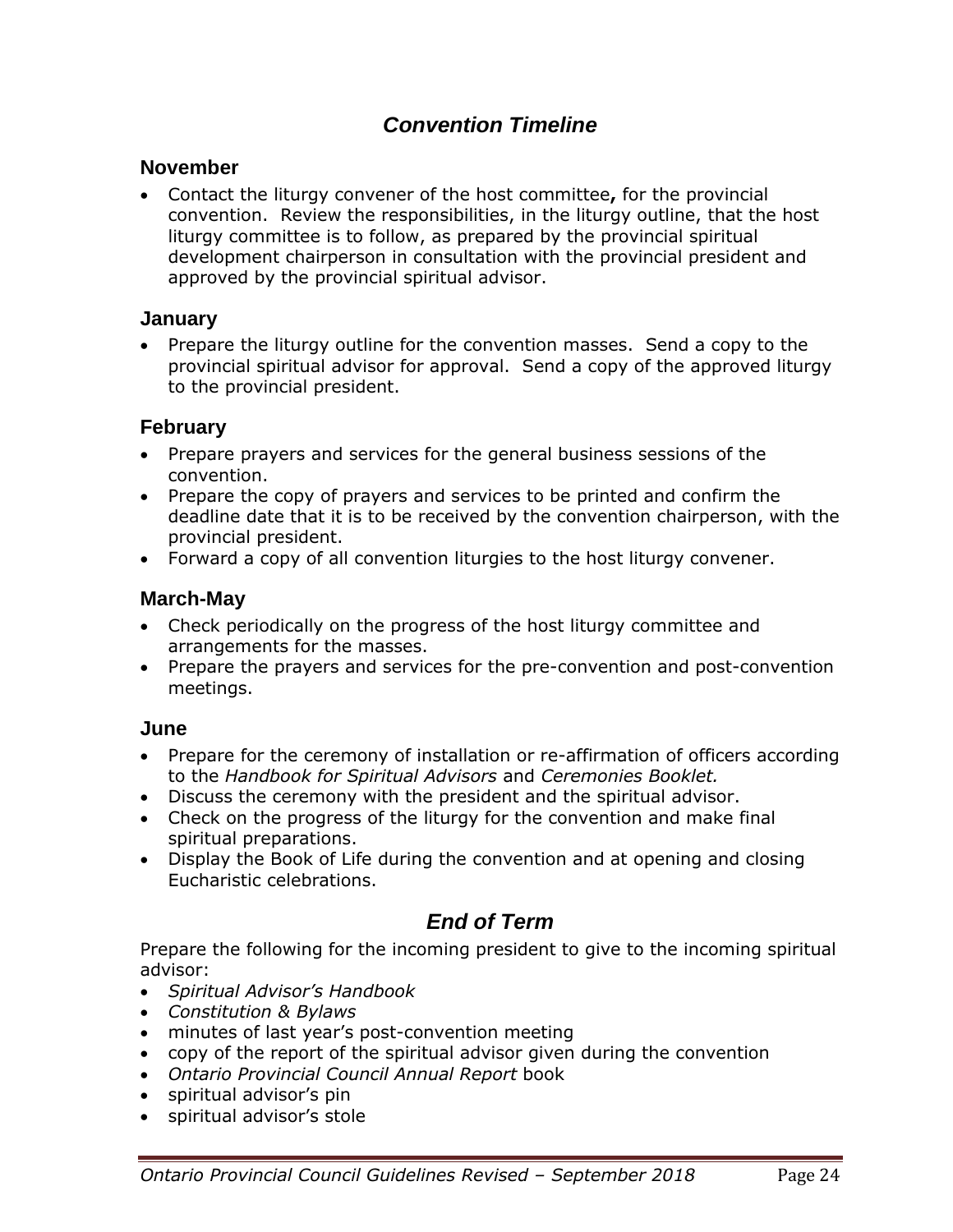# **Organization Chairperson**

Refer to Article Part XII – Section 1 (2), *Constitution & Bylaws*; *Ontario Provincial Council Manual of Policy and Procedure;* and *Ontario Provincial Council Guidelines and Ontario Provincial Convention Guide*

### *Responsibilities*

- Promote recruitment of members, membership development and leadership training opportunities.
- Prepare annual report book according to the guidelines.
- Send letters of welcome to new and reorganized councils and letters of acknowledgement to disbanded councils, national office, provincial president or provincial treasurer.
- Be a member of the committee that attends annual meetings with the provincial government and the Assembly of Catholic Bishops of Ontario.
- Participate in committee meetings as outlined in provincial policy; resolutions and administration.
- Chair Guidelines, Convention Guide and Policy Review Committee.
- Update the electronic copy of revised *Provincial Guidelines, Convention Guide* and *Provincial Manual of Policy and Procedure*. Send copy to past president for her to keep electronically.
- Distribute revisions to provincial executive and spiritual advisor in a timely manner at or before the next meeting.
- Update the electronic copy of revised *Provincial Convention Guide*. Distribute as required.
- Receive approved copies of application for subsidy from the Provincial Development Fund from the provincial president and implement requests as outlined.
- Receive requests for workshops, development days, etc., at diocesan level from the provincial president and implement requests in a timely manner.
- Establish short-term goals.
- Promptly read all correspondence received and respond as required.
- Be available to chairpersons of the organization standing committee at all levels.
- Encourage the provincial executive to study the *Executive Handbook* and *Leading the League.*
- Train facilitators and develop, promote and/or present leadership training materials and workshops for provincial, diocesan and parish levels of the League.
- Develop a training program to educate provincial executive members and implement at least once per provincial executive term.
- In consultation with the president, prepare the agenda and plan fall leadership training day for diocesan organization chairs every second year.
- Arrange provincial dinner(s) at national convention.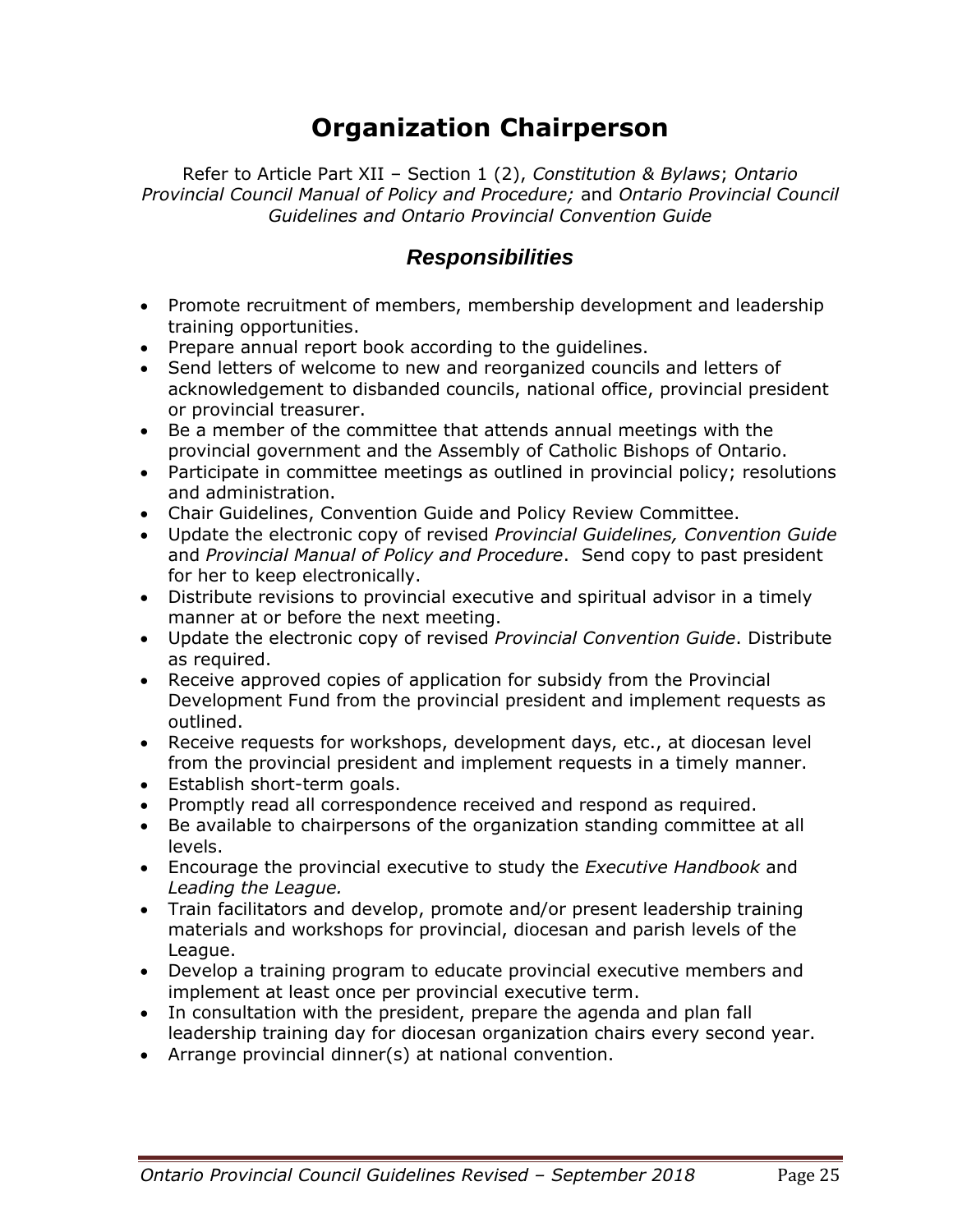## *Annual Reports*

Chair the annual reports editing committee.

#### **August**

- Set the due dates for reports to be received.
- Remind the diocesan organization chairpersons to encourage their executive to fill in the online annual reports providing:
	- othe due dates for reports
	- oguidelines for completion of the reports
	- oa copy of the urls (Uniform Resource Locator, internet address) to be used by parish councils (distributed by the diocese).
- Reminders to be sent out mid-August.
- Send a copy to the diocesan presidents.
- Set agenda and plan materials for the bi-annual fall training of diocesan organization chairs.

#### **September-October**

- Send a memo to the diocesan presidents giving annual report instructions (format, length, headings, number of copies, copy of previous year's camera ready report, due date, etc.)**.**
- Select an annual reports editing committee.

#### **November**

- Send a reminder to diocesan presidents concerning their diocesan standing committee annual reports due date.
- Lead provincial training session for diocesan organization chairs.

#### **January**

- Send a reminder to diocesan presidents giving instructions and due date for their report of activities at the diocesan level**.**
- Arrange for a typist and proofreaders.
- Decide on a cover design in consultation with the president.
- Obtain printing prices.

#### **February**

- Receive annual reports from diocesan officers, compiled by standing committees and forward to the provincial chairpersons with instructions for completing and a reminder of the due date.
- Send a memo to the provincial president and spiritual advisor requesting a letter for the annual report and the due date.
- Alert the treasurer to the due date for the auditor's report and verify the number of pages.
- Notify the recording secretary, administrative assistant, treasurer, life member liaison and president, of instructions and the due date for the annual report.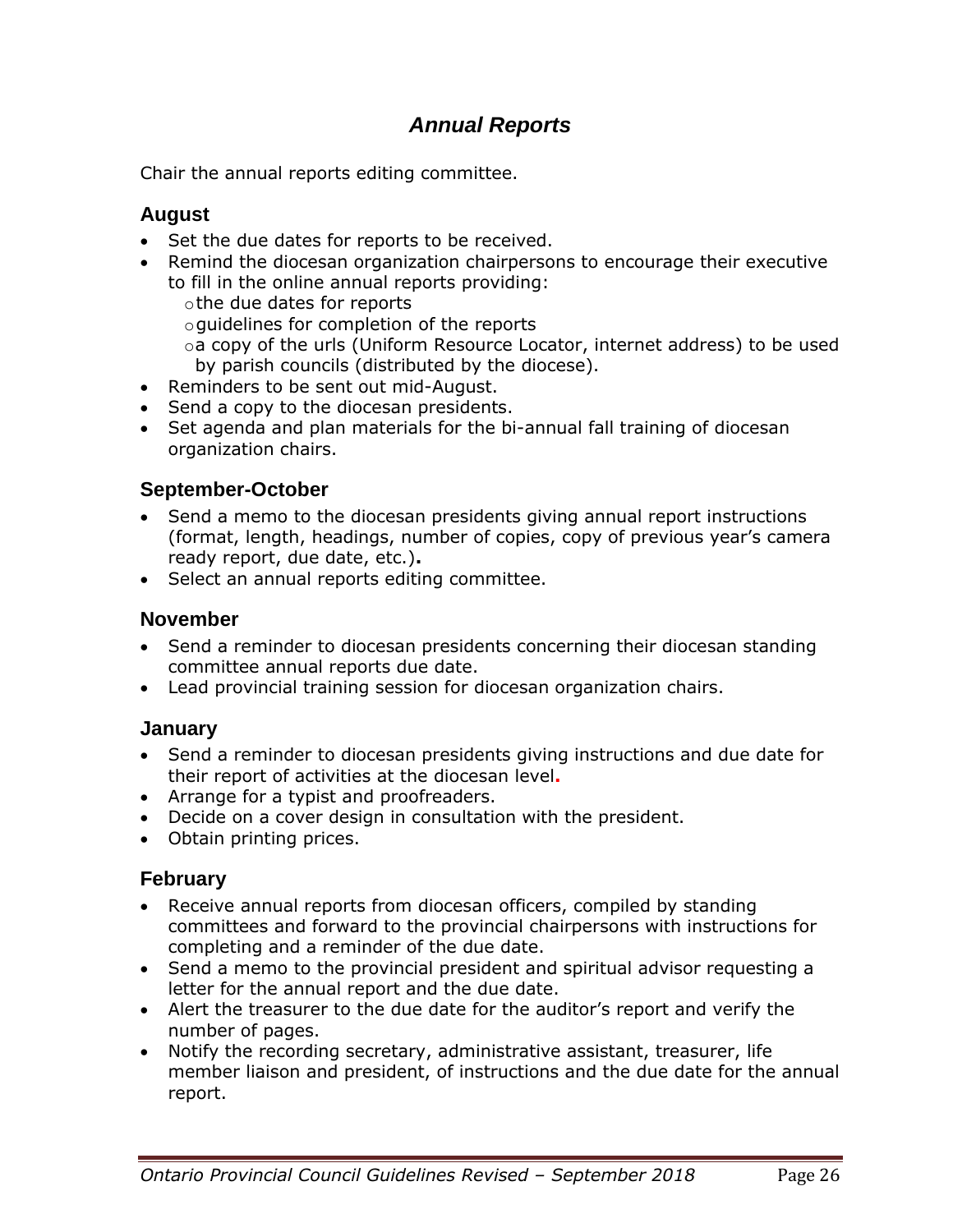#### **March**

- Receive copies of the annual reports from diocesan presidents and provincial officers for inclusion in the annual report book. Return copies of reports, which do not meet the criteria, for revision.
- Receive letters from the president and spiritual advisor for inclusion in the annual report book.
- Receive report from the president of activities at the provincial level and other comments about status of the League in Ontario, for inclusion in the annual report book.

#### **April**

- Have reports computerized, edited and proof read.
- Check information for accuracy and duplication and ensure that it applies to the standing committee or office.
- Ensure that the reports of diocesan presidents, recording secretary, administrative assistant, treasurer and life member liaison do not exceed one page, edit if necessary
- Edit the reports of the standing committee chairpersons and president for length and content, in accordance with the annual report writing directive.

#### **May**

- Revise reports and have them proof read again.
- Ensure that names of sub-committee chairpersons are added under the chairperson's name.
- Photocopy or scan the president's and spiritual advisor's messages, which are normally one page in length. Do not edit these reports.
- Provide the president with the "camera ready" version for her review and comments.

#### **June**

- Establish the number of copies to be printed, based on registration numbers and distribution list.
- Arrange to have agreed number of report books printed by mid-June.
- Arrange to have the report books delivered to the convention site a week before the convention (or to a location mutually agreed upon with the president and convention chairperson). The convention chairperson will then advise the registration convener where she can obtain the report books for inclusion with the registration materials and the number of copies available for sale.
- Reserve copies for everyone registered at the convention plus 150 additional copies.
- Give required copy, for the archives**,** to the past-president.

#### **July**

- Collect unused copies, not required at the convention, for use during the year.
- Keep copies for public relations purposes.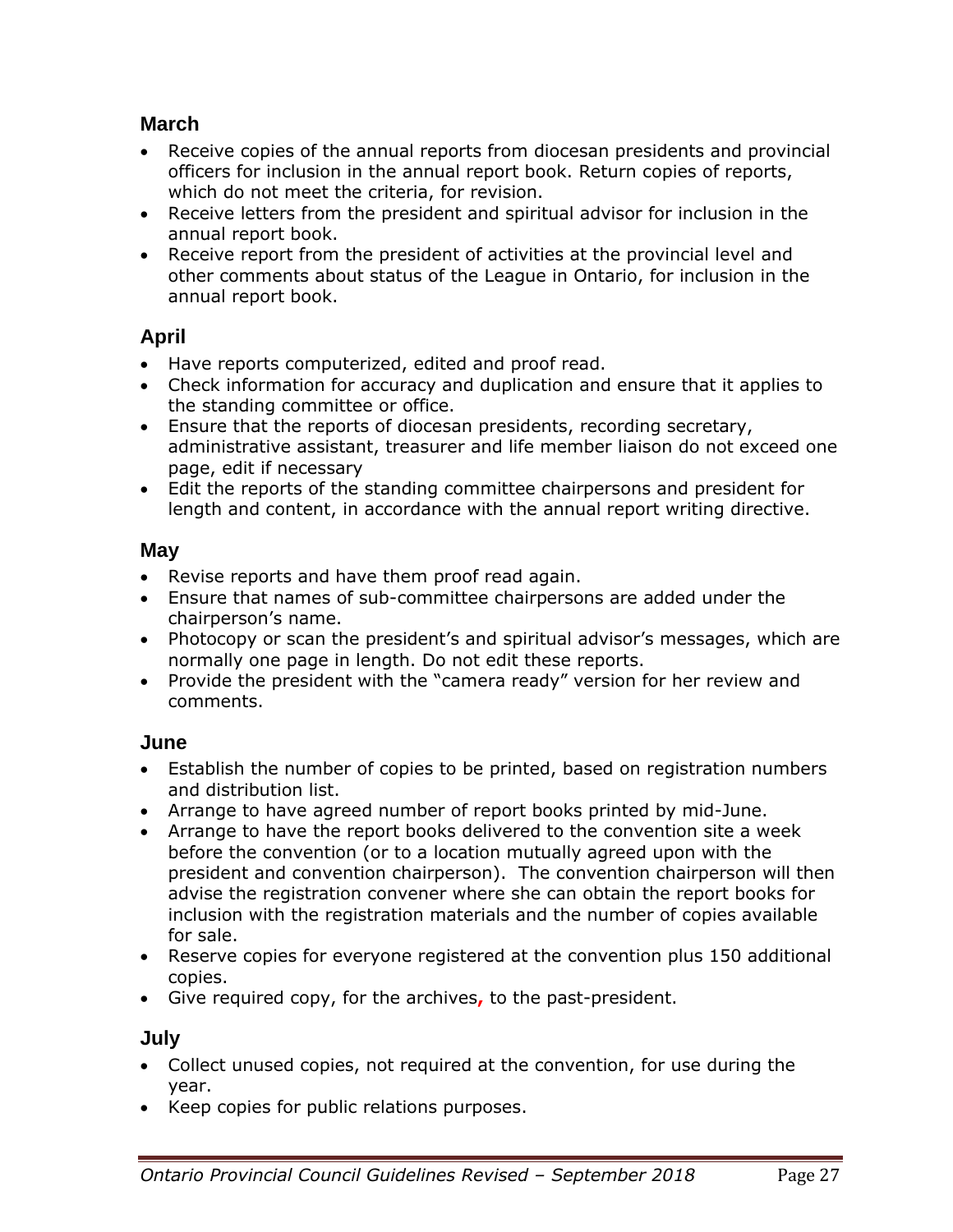- Give 150 copies to the president / administrative assistant for distribution. See Annual Reports and Report Book page of the *Guidelines.*
- Immediately following the provincial convention, send an electronic copy of the annual report book, to the communications chairperson in PDF format for posting to the website.

Encourage the participation of sub-chairs so all categories will be well covered.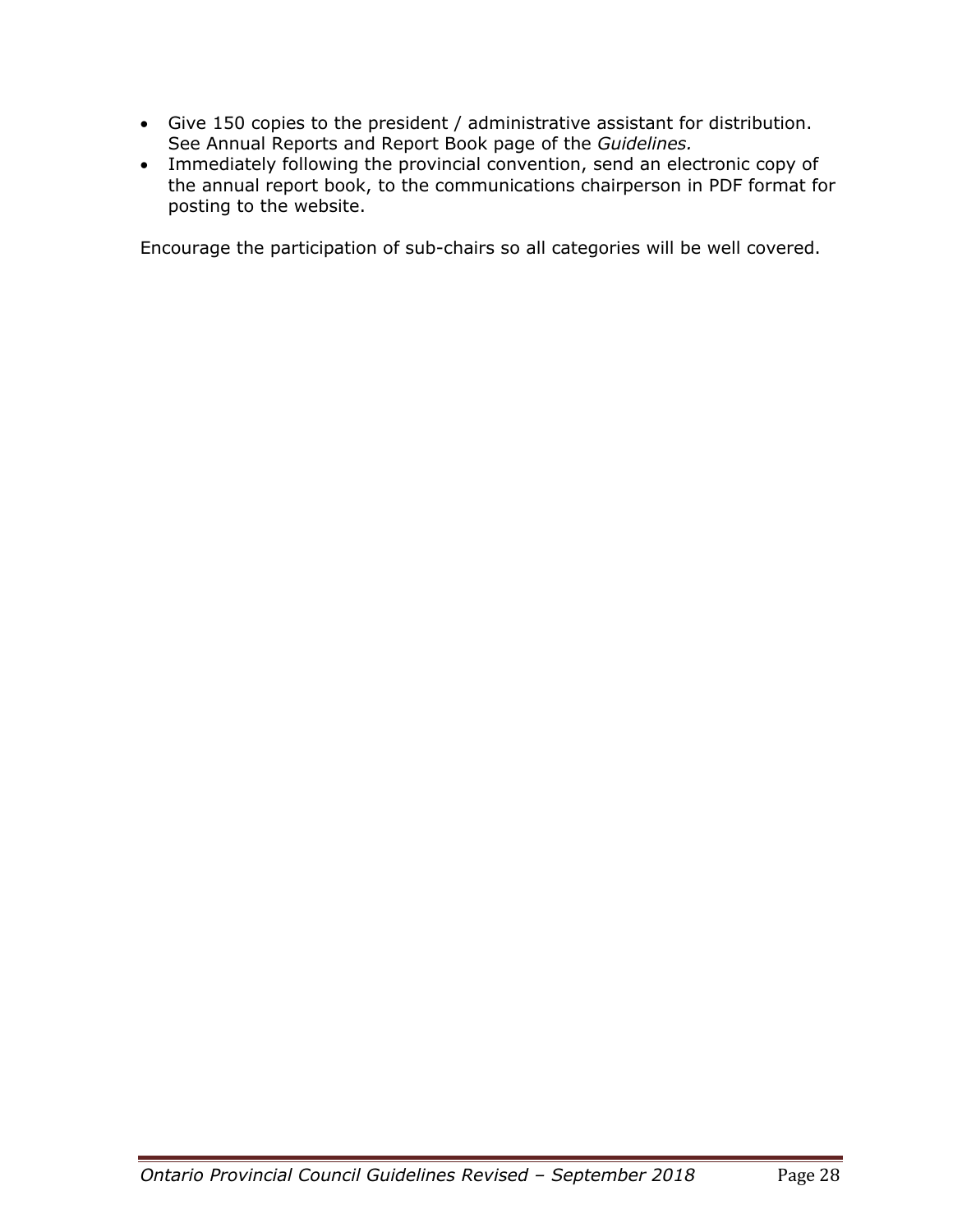# **Christian Family Life Chairperson**

Refer to Article Part XII– Section 1 (3), *Constitution & Bylaws*; *Ontario Provincial Council Manual of Policy and Procedure; Ontario Provincial Council Guidelines and Ontario Provincial Convention Guide*

#### *Responsibilities*

• Advise the diocesan chairpersons to acquaint themselves with the services offered by their own diocesan office. Each has a chancery office or pastoral centre with services that address many of the Christian family life concerns. For example:

Family Life Office Catholic Family Services Bereavement Counseling Diocesan Vocation Director New Beginnings

Marriage Tribunal Outreach to the Elderly Children's Aid Ministry to Youth Respect Life Office

- Research the various headings of this standing committee. Obtain and share current material.
- Have your name put on the mailing list for the Catholic Organization for Life and Family (COLF) and Euthanasia Prevention Coalition.
- Share information with the national chairperson, to promote appropriate national action on current issues.
- Encourage the formation of Catholic Girls' Leagues.
- Promote and encourage donations to the Bishop Bernard F. Pappin Memorial Bursary Fund.
- Send the revised brochure explaining the Bishop Bernard F. Pappin Memorial Bursary along with the application form, to the following:
	- o three seminaries
	- o vocations directors and
	- o the bishop of each diocese for forwarding to seminarians in his diocese who are studying outside Ontario for ministry in Ontario.
- Instruct all applicants to return applications addressed to the president marked confidential.
- Reports/materials for fall meeting to provincial president.

Encourage the participation of sub-chairs so all categories will be well covered.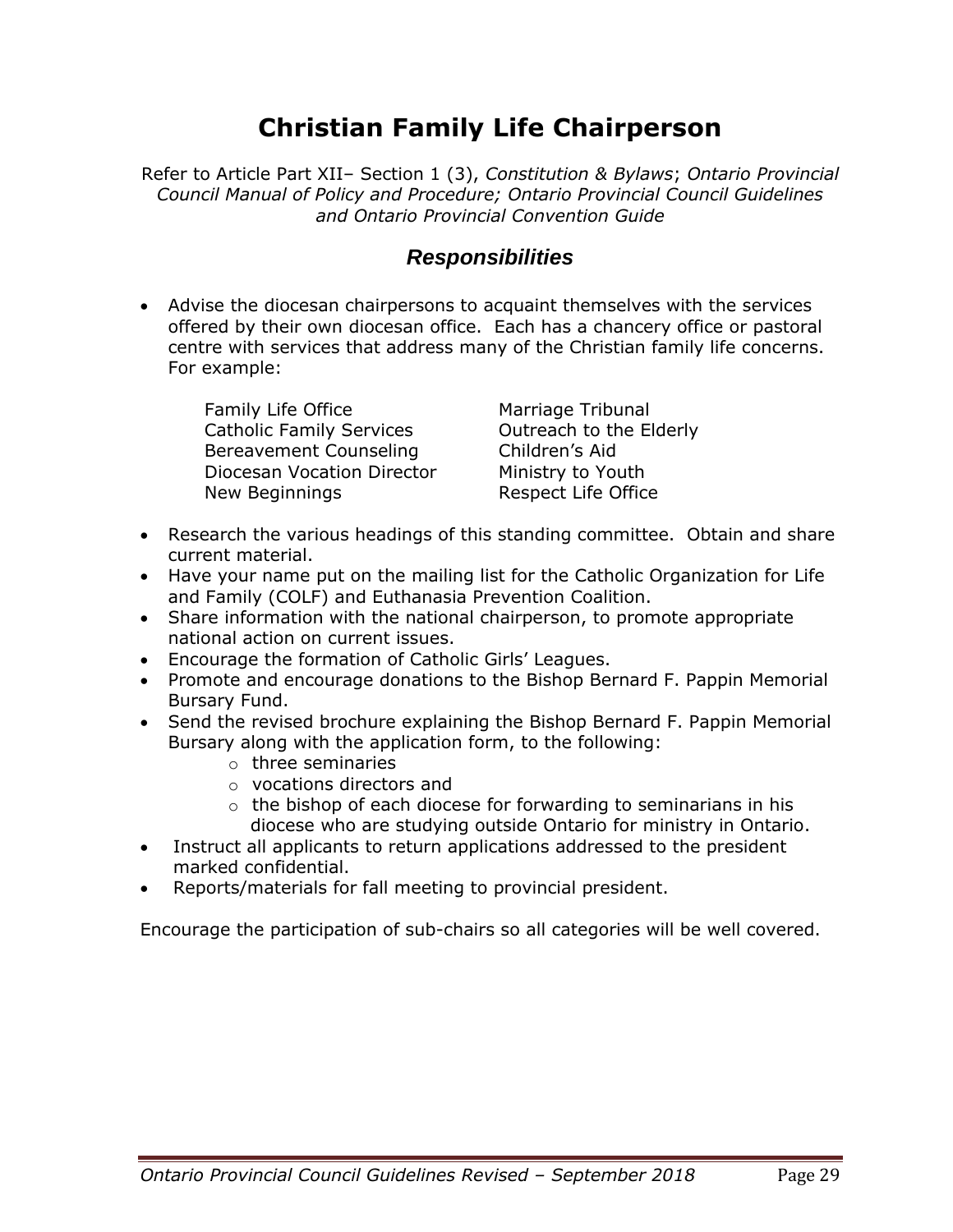# **Community Life Chairperson**

Refer to Article Part XII, Section 1 (4), *Constitution & Bylaws*; *Ontario Provincial Council Manual of Policy and Procedure; Ontario Provincial Council Guidelines and Ontario Provincial Convention Guide*

### *Responsibilities*

- Advise diocesan chairpersons to contact their diocesan Development and Peace committee and ask to be put on their mailing list.
- Receive provincial CCODP material.
- Promote the CWL 1% Development and Peace resolution.
- Initiate study and action on resolutions pertaining to this standing committee and keep informed of all legislation on community life issues.
- Promote community involvement.
- Write letters re: resolutions and current issues concerning this committee in accordance with P&P 1.3.2
- Promote awareness of products such as Fair Trade coffee, tea and cocoa.
- Make members aware of issues that affect human dignity such as human trafficking and sweat shop labour.
- Encourage interaction with immigrants and refugees, championing their rights.
- Encourage the participation of sub-chairs so all categories will be well covered.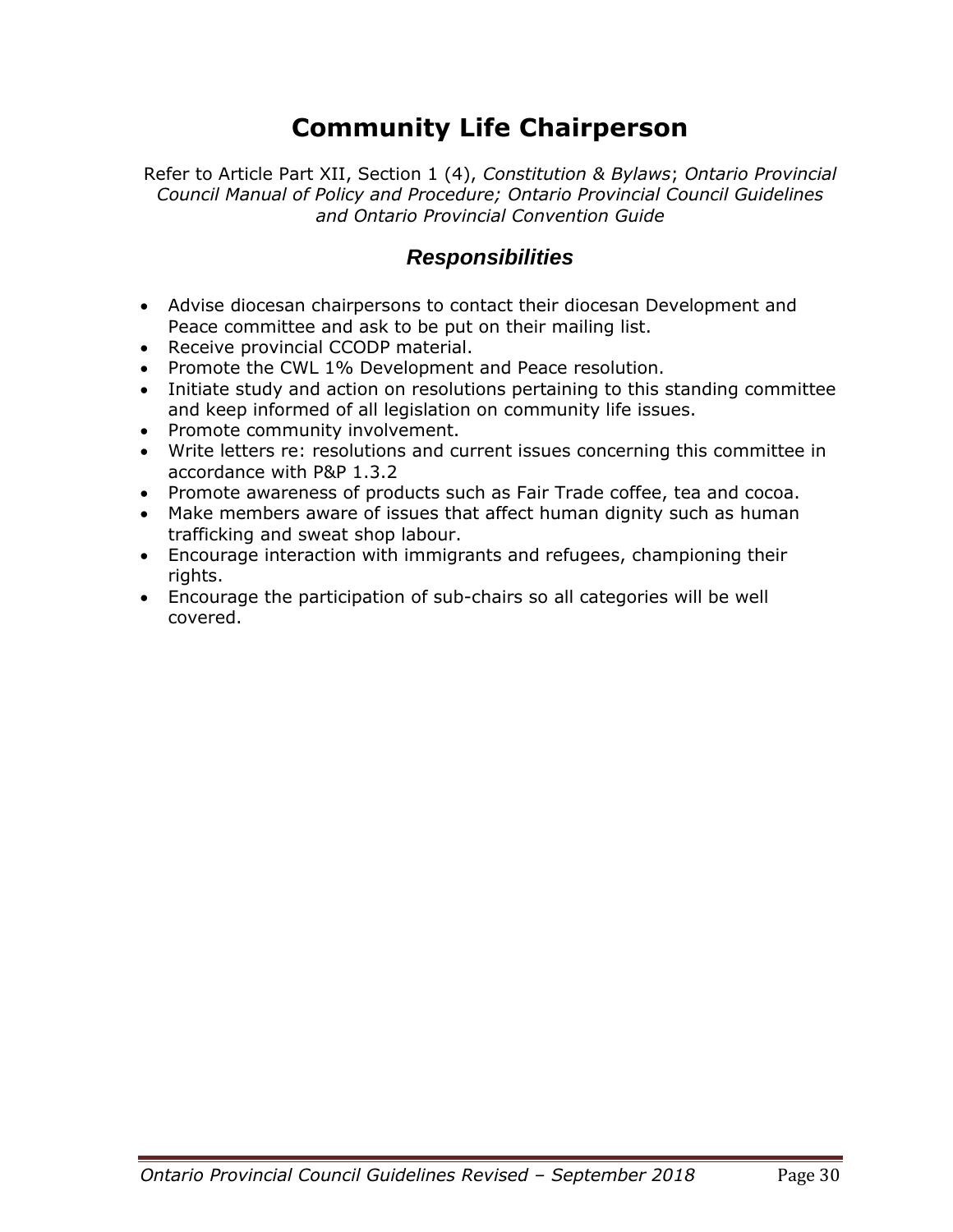## **Education and Health Chairperson**

Refer to Article Part XII, Section 1 (5), *Constitution & Bylaws*; *Ontario Provincial Council Manual of Policy and Procedure;* and *Ontario Provincial Council Guidelines and Ontario Provincial Convention Guide*

#### *Responsibilities*

- Receive materials from:
	- o ICE Institute for Catholic Education
	- o OCSTA Ontario Catholic School Trustees Association
	- o OECTA Ontario English Catholic Teachers Association
	- $\circ$  OAPCE Ontario Association of Parents in Catholic Education
	- o LLO Laubach Literacy Ontario
	- o Diocesan Pastoral Centres
	- o CCBI Canadian Catholic Bioethics Institute
	- o CHAC Catholic Health Alliance of Canada
	- o CHAO Catholic Health Association of Ontario
	- o HAO Hospice Association of Ontario
- Be in contact with and encourage communications with:
	- o Catholic school boards
	- o Catholic school community councils
	- o parent teachers associations
	- o religious consultants
	- o family life consultants
	- o Holy Childhood representatives etc.
- Promote and encourage members to participate in curriculum development, parent advisory councils, etc.
- Promote and encourage support for:
	- o CWL National Bursary Fund
	- o Coady International Institute
- Encourage the participation of sub-chairs so all categories will be well covered.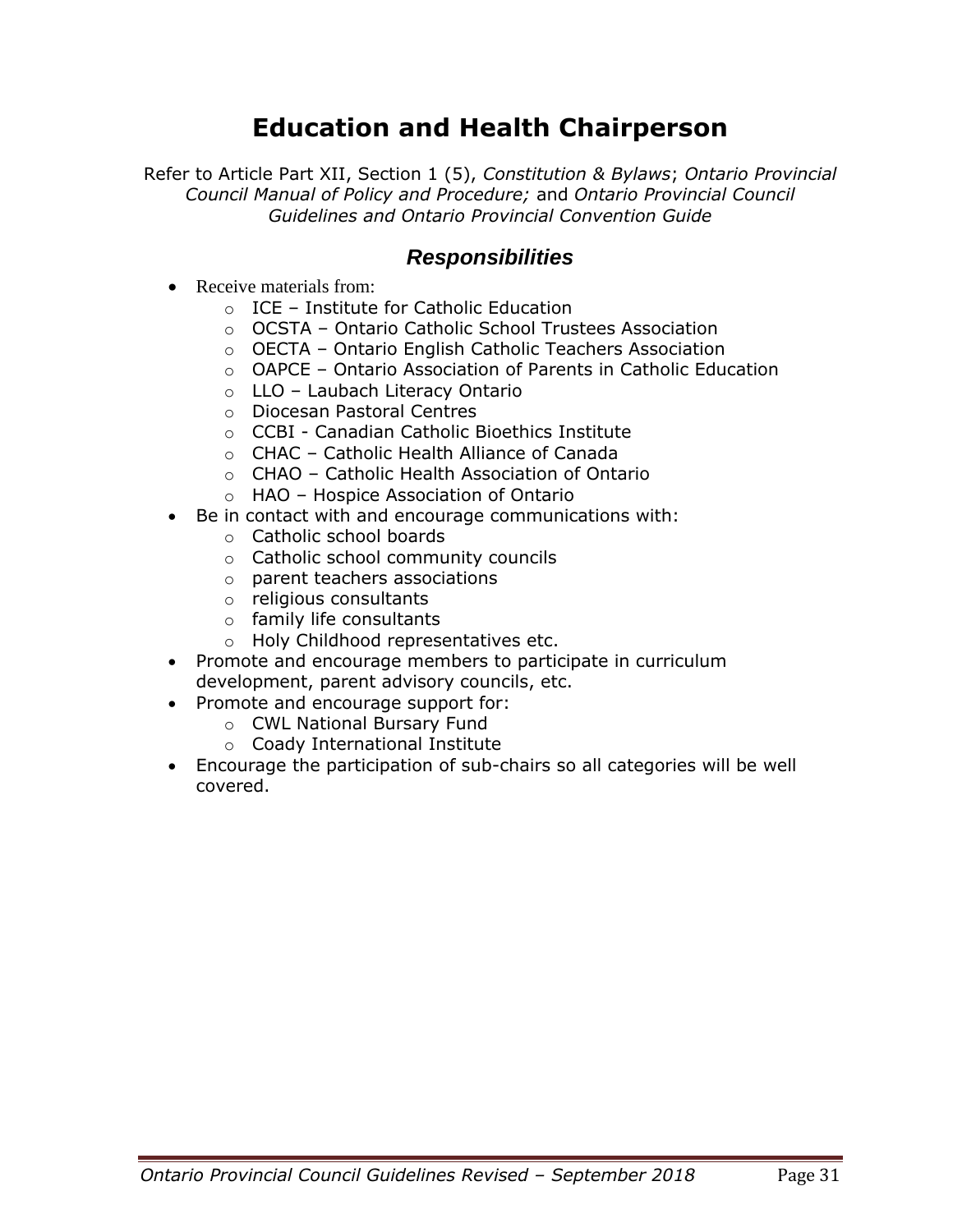# **Communications Chairperson**

Refer to Article Part XII, Section 1 (6), *Constitution & Bylaws*; *Ontario Provincial Council Manual of Policy and Procedure;* and *Ontario Provincial Council Guidelines and Ontario Provincial Convention Guide*

### *Responsibilities*

#### **Timeline and Budget**

- At the beginning of the term arrange to meet with the president and review the existing timelines and budget for ads and website updates. Prepare a timeline and budget for your term based upon the discussions with the president. After approval, provide appropriate information to treasurer, diocesan counterparts and final copy for president.
- Once approved by the president, provide the treasurer with this info for inclusion in provincial budget as "Media."

#### **Provincial Website**

- At the beginning of the term send a directive to all members of the provincial executive indicating the procedure for submitting directives/newsletter articles for placement on the website.
- Ensure all submissions have been approved by the president prior to posting.
- After elections and with the submission of the new chairperson's first directive delete the previous chairperson's directives.
- Review website and retain other items as decided in consultation with the president.
- Review the website on a regular basis to ensure that items are consistent with current League policy.
- Keep the website up to date, making deletions/additions as appropriate.
- Liaise with the website administrator as appropriate.
- Add the following in PDF format:
	- o Annual Report Book
	- o Policy & Procedure
	- o Guidelines
	- o Convention Guide

#### **ON Line Newsletter**

- Prepare monthly online newsletters.
- Arrange for an editing committee composed of the president elect, past president and the communications chair to review the draft newsletters prior to sending it to the president for approval.
- Encourage members to subscribe to the monthly online newsletter.
- Maintain a list of online newsletter email recipients.
- Submit final online newsletter approved by the provincial president for posting on the website.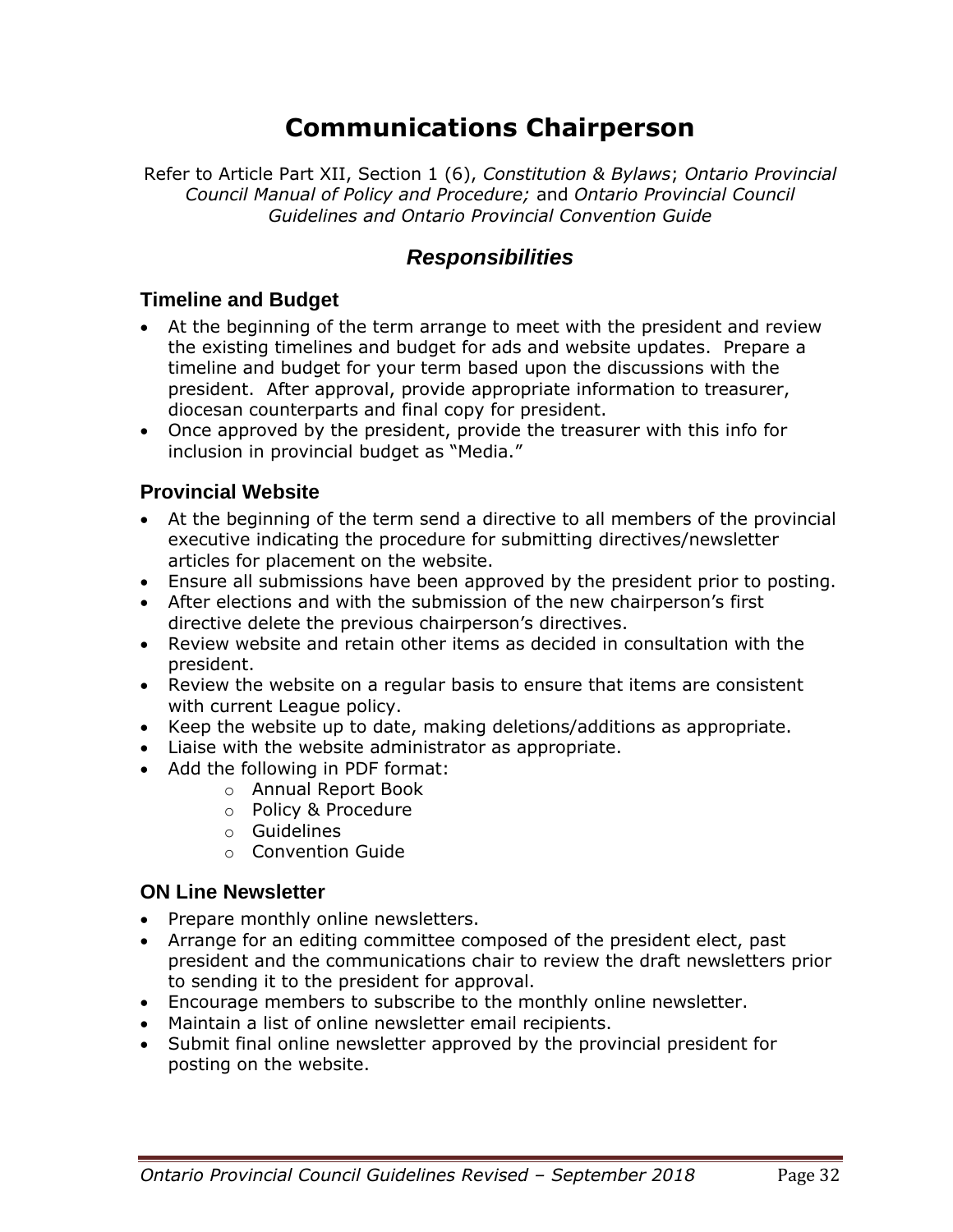#### **The Canadian League Magazine**

- Be prepared to send in news from the province**,** for any of the issues**,** if needed.
- Provide counterparts with the up to date procedure for submitting, as each national chairperson sets the format.

#### **Media Evaluation**

• Promote positive programming, Internet links and literature by making calls and writing letters of affirmation.

#### **Pornography**

- Promote activities that discourage the manufacture and distribution of pornography.
- Promote and use anti-pornography strategies. Promote awareness of the damages of pornography use and manufacturing.

#### **Press Releases**

- Prepare press releases.
- Upon approval of the provincial president, place press releases on letterhead and send to *The Catholic Register*, the provincial executive and the diocesan and national counterparts. Have this item posted on the website.
- Send a copy of all press releases to the diocesan communications chairpersons requesting that they contact their local papers and the diocesan paper/newsletter for insertion.

#### **Archival Materials**

- Arrange for a group photo of the provincial executive once each year. Send labelled copies to the historian (at fall meeting)
- Keep the communication file of newspaper clippings, and photos up to date.
- Send a copy of all newspaper clippings and other pertinent photos to the historian for the archives.

### *Convention*

- Contact the publicity convener for the host convention committee to explain her responsibilities.
- Make use of a local committee to put together drafts, for your use, to ensure the press release for the convention is timely.
- Prepare press release prior to the provincial convention in consultation with the provincial president and the diocesan publicity convener, for the convention.
- Distribute press releases to the local media at convention location, and to diocesan communication chairpersons. Post these items on the Ontario website one month prior to convention.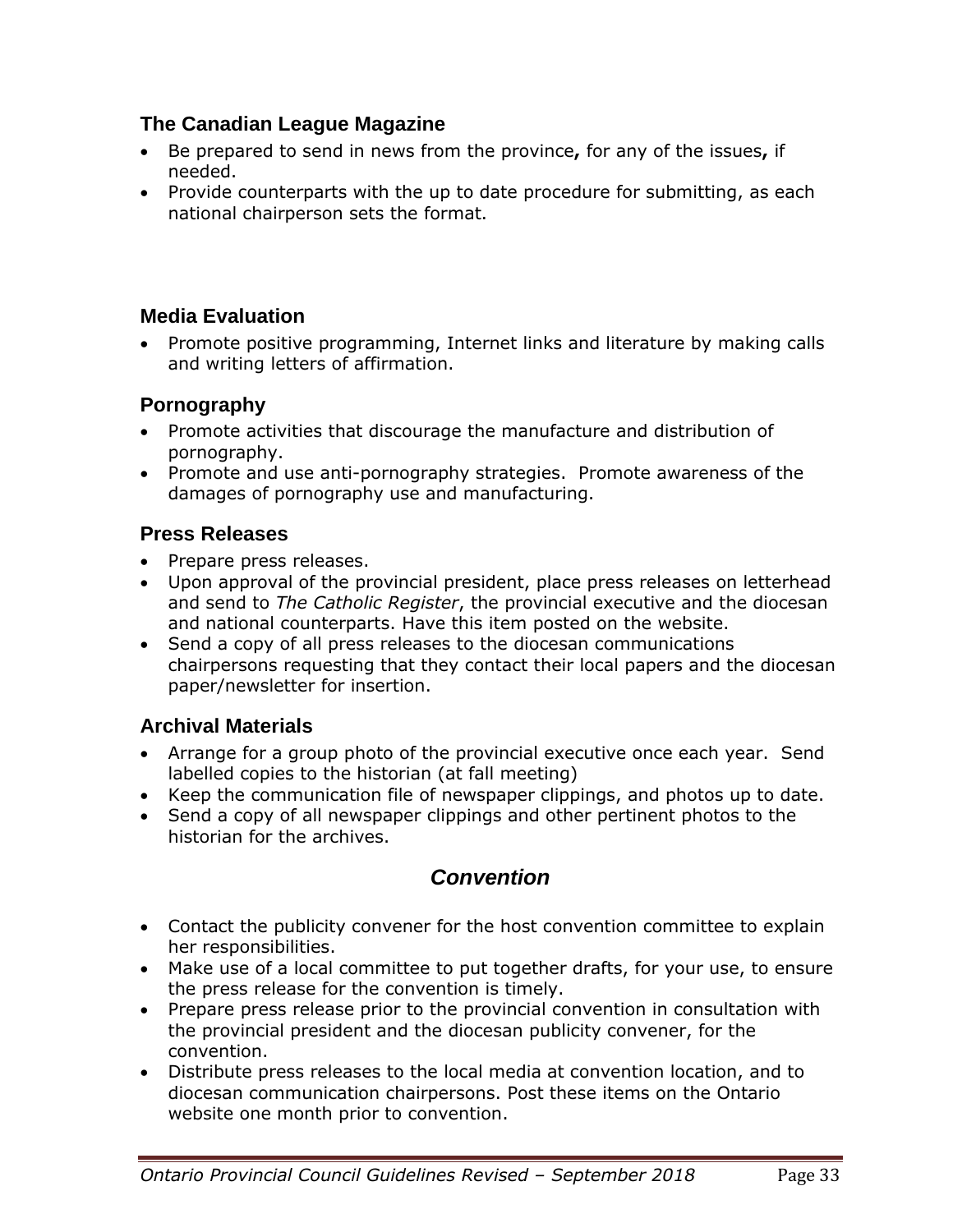- Prepare a press kit containing information on speakers, programs and important business of the convention. Send to the president for her approval. Once approved, make five copies to be given to any media persons providing coverage. Send kits to the convention publicity convener with directions for distribution, etc.
- Arrange with the host publicity convener for photographs**,** in digital format**,** to be taken during the convention. These should include:
	- o installation/reaffirmation ceremony
	- o speakers
	- o head tables
	- o display areas
	- o special guests or activities.
- Meet with the host publicity convener when you arrive at the convention to go over local coverage.
- In consultation with the president, prepare a press release immediately following the convention. Fax or e-mail a copy to *The Catholic* Register. Forward it to the diocesan communications chairpersons within two weeks of the convention and post this on the OPC website.

Encourage the participation of sub-chairs so all categories will be well covered.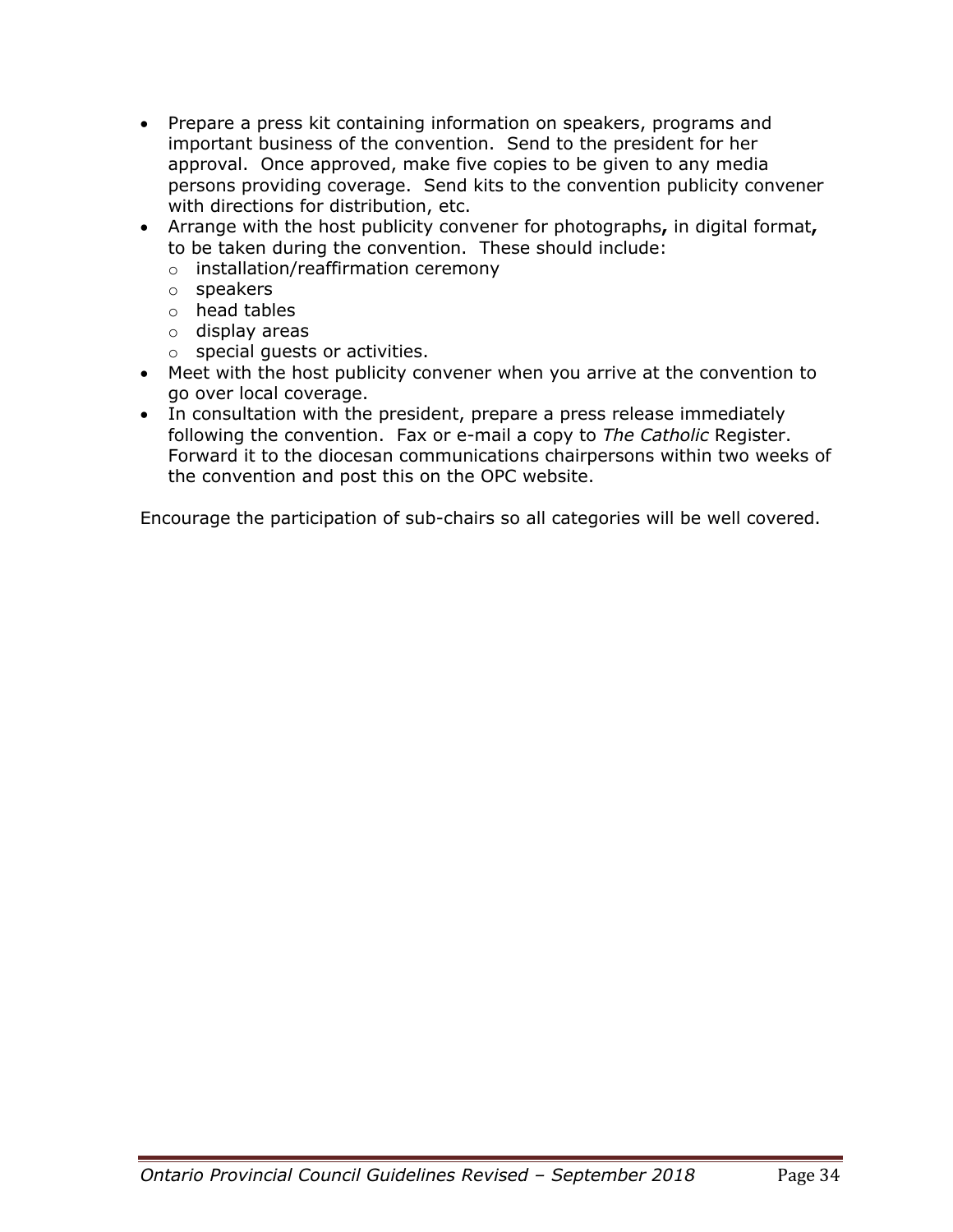## **Resolutions Chairperson**

Refer to Article Part XII, Section 1 (7), *Constitution & Bylaws*; *Ontario Provincial Council Manual of Policy and Procedure;* and *Ontario Provincial Council Guidelines and Ontario Provincial Convention Guide*

### *Responsibilities*

- Check the file from the previous chairperson. File should contain:
	- $\circ$  national resolutions resource file which contains all active resolutions since 1975
	- $\circ$  provincial resolutions resource file which contains all active provincial resolutions for the past five years
	- $\circ$  official correspondence including memos or directives from the resolutions chairpersons at other levels, press releases, government letters
	- $\circ$  recent briefs listed by topic, date, to whom and by whom presented
	- o resource information on current and potential resolutions
- List of resource people to assist the dioceses.
- Read *Hansard* as the official report of the proceedings of the Ontario Legislature and the federal House of Commons. These are available on the web or at the local public library.
- When preparing directives, confirm the deadline dates:
	- o resolution topics by December 15
	- $\circ$  one copy of the resolution, brief, resource list and action plan by March 15
	- $\circ$  immediately following the diocesan convention, at which the resolution is approved, checklist, three copies of the final resolution in binders, brief, resource list, complete resources and action plan; and send the final resolution, brief, resource list and action plan by email (not in pdf). **Do not put pages into protective sheets.**
- Chair the following resolutions committees:
	- $\circ$  reading review resolutions prior to the meeting of the resolutions review committee
	- $\circ$  review study resolutions and back-up materials
	- $\circ$  archive- to co-ordinate archiving of completed, outdated or irrelevant resolutions (once every four years)
	- $\circ$  government visitation committee to make arrangements and provide resources, as required

#### **Resolutions Review Committee Meetings**

- The meeting shall be held immediately following the last diocesan convention.
- Immediately after the winter executive meeting, in consultation with the president, arrange for the treasurer to make hotel arrangements.
- Notify other members, of the committee**,** about the arrangements.
- Appoint a secretary for the committee.
- Arrange for the printing of copies of the resolutions and briefs for the committee members, in advance of the meetings.
- Prepare prayer services for the opening and closing of each session.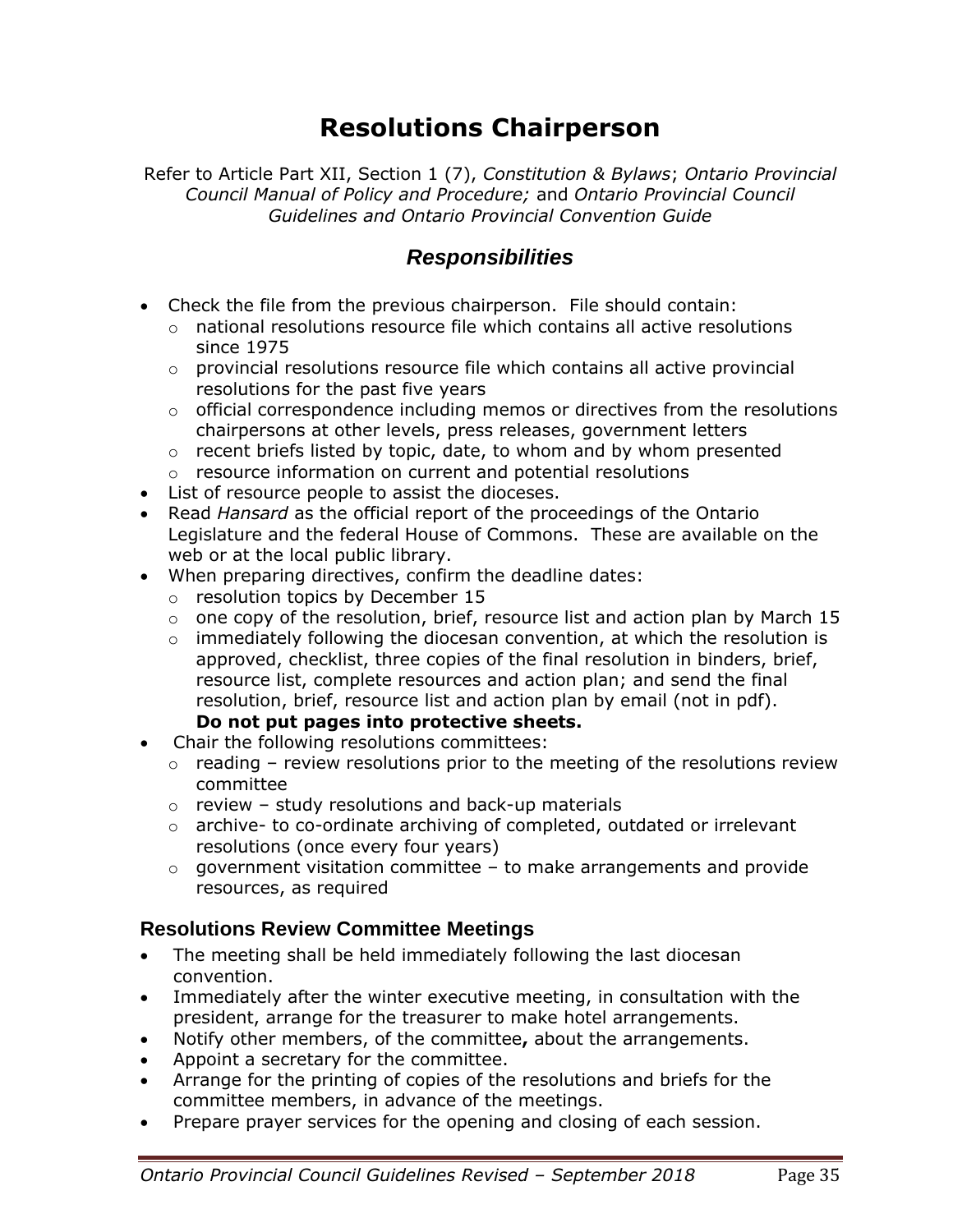- Act as chair of the committee, setting the agenda, chairing the meetings, arranging for meals.
- Invite the General Secretary of the ACBO to attend the final session.

## **Resolutions Archiving Committee**

- In consultation with the president, appoint committee members to determine which resolutions may be archived.
- Consult standing committee chairs under whose committee the resolutions fall.
- Prepare and lead an archiving ceremony at convention; this is done every four years (last done in 2015)

### **Government Visitation Committee**

- In consultation with the president, make arrangements for appointments with government (requires two to three months advance preparation).
- Arrange to meet with government ministers or opposition critics based on resolutions from recent years.
- To arrange an appointment with a government minister, it is advisable to go through your own MPP's office.
- A formal request is made by letter and followed up with emails and phone calls.
- Prepare a booklet which includes: a cover page listing the recent provincial resolutions, followed by the resolutions, briefs, resource lists and action plans; do the same with national resolutions; add another section if discussing resolutions from previous years.
- Forward a copy of the booklets and an outline of the topics to be discussed, to each government official being visited, so that the package is received several days in advance of the meetings. A copy should also be forwarded to the Premier and leaders of the opposition parties.
- Notify the MPP of the names of the government visiting committee, their position on council and their hometown. Request an invitation to question period.
- Copies should also be sent to the committee members.
- Make hotel arrangements for the delegation members attending the meetings.
- Co-ordinate discussion points and distribution of tasks for each committee member.
- Ensure that photographs are taken at each meeting.
- Write a brief report and send pictures to the communications chair, for posting on the website.
- Compile the notes, taken by the committee members, into a report of the government visit; once approved by the president, send copies to the diocesan resolutions chairs and the communications chair for posting on the website.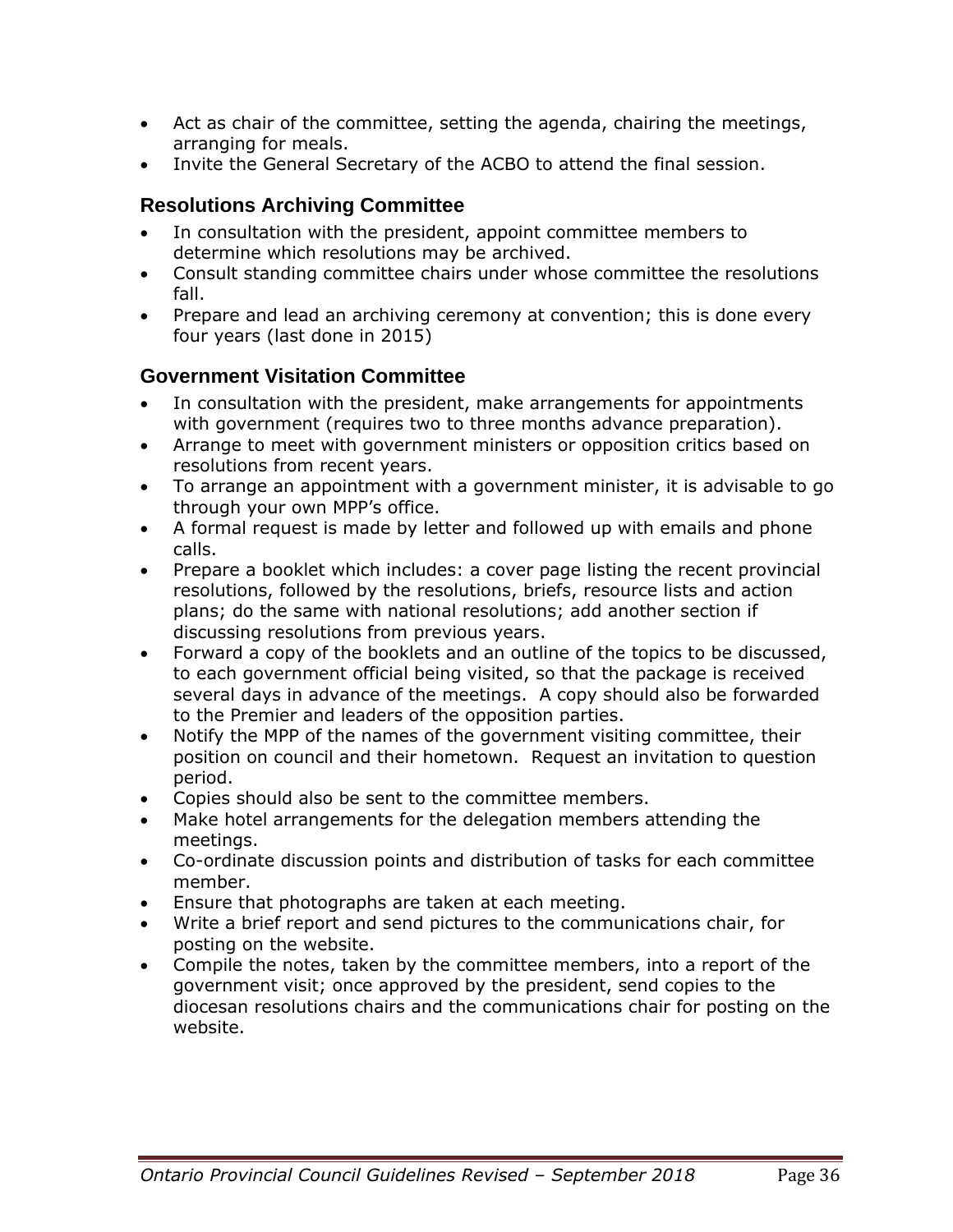#### **Bi-Annual Government Reception**

- In consultation with the president, set a date for the government reception.
- Form a committee to assist with preparations and hostess duties.
- The reception must be sponsored in writing by an MPP.

#### **Provincial Convention**

- Write report for convention, as directed by the president.
- Prepare, as requested by the president, for pre and post-convention meetings.
- Contact the president to determine the number of attendees at convention.
- Arrange for the printing of booklets for each convention delegate, comprised of a title page and each of the resolutions and briefs.
- The president chairs the presentation of resolutions at convention and the resolutions chair is at a second microphone. Prepare a script for the president.
- Organize the resolution dialogue program (see below).
- Following the resolutions dialogue, meet with members of the resolutions reading and review committees to discuss the proposed revisions.
- Contact members who proposed revisions, to discuss how the changes are to be made.
- Prepare the resolutions with housekeeping, to be displayed during presentation of resolutions to the general assembly.
- Immediately following the convention, send approved resolutions to the national resolutions committee. Including:
	- o resolution (as approved at this convention)
	- o brief
	- o resource list
	- o action plan
	- o binder of resource material
	- $\circ$  letter signed by president and secretary stating the resolution was approved
- Email to national the following: the resolution, brief, resource list and action plan

#### **Resolutions Dialogue**

- Prayer service is prepared by legislation chair.
- Prepare agenda and possibly a short presentation (depending on the number of resolutions).
- Contact diocesan resolutions chairs, legislations chairs and life members to act as facilitators, at each table (about 25).
- Prepare an information folder for facilitators with the resolutions, a single page motion form to use for drafting and suggestions; and NCR motion forms for the final motion.
- Bring copies of backup materials to use as reference.
- Bring extra NCR motion forms to use for any revisions.
- Discuss any revisions with the members proposing revisions in-person and record contact information on the NCR motion forms before they leave the assembly.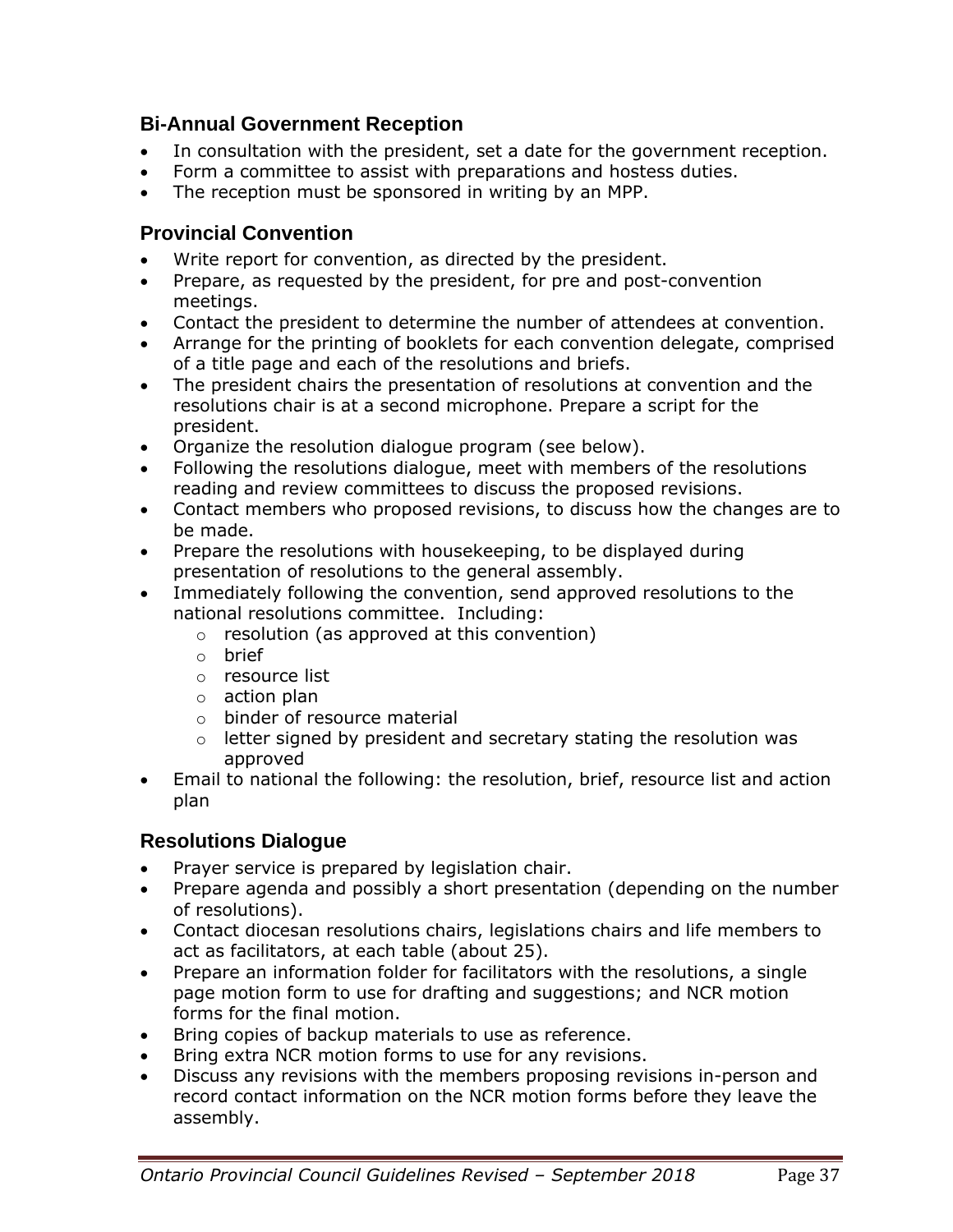#### **National Convention**

- Plan to attend the national convention, as per policy, and be prepared to speak to Ontario's resolutions.
- The provincial president will move the motion to introduce the resolution, the provincial resolutions chair seconds the motion and speaks to the resolution (three minutes).

#### **Assembly of Catholic Bishops of Ontario Executive Meeting**

- The resolutions chair prepares a brief, for use by the president and president-elect, when attending the ACBO in early September.
- Immediately following the national convention prepare a brief including: a cover page, an introduction signed by the provincial president, a cover page listing the provincial resolutions, the resolutions, briefs, resource lists and action plans, a cover page listing the national resolutions, the resolutions, briefs, resource lists, action plans and any current national position papers.
- Send one copy to the provincial spiritual advisor, one to the provincial president, one to the provincial president-elect and six (6) copies to the office of the ACBO General Secretary, so that they are received 10 days prior to the meeting.

## *Timetable*

#### **September**

- If government meetings are to be held in November, contact your MPP to arrange meetings with the provincial government.
- Make direct contact with opposition party members (If meetings are to be done in spring, do this in January).
- Select resolutions reading committee members.

#### **November**

If government meetings are taking place follow directions previously listed.

#### **December**

• Following December 15, forward the list of topics to all diocesan resolutions chairpersons, provincial executive, resolutions reading committee members and national resolutions chair.

#### **January**

- Begin making arrangements for government meetings, if they are to be held in the spring
- See *the government meetings*.

### **February**

In consultation with the president, set the dates for the Resolution Review Committee Meetings**.**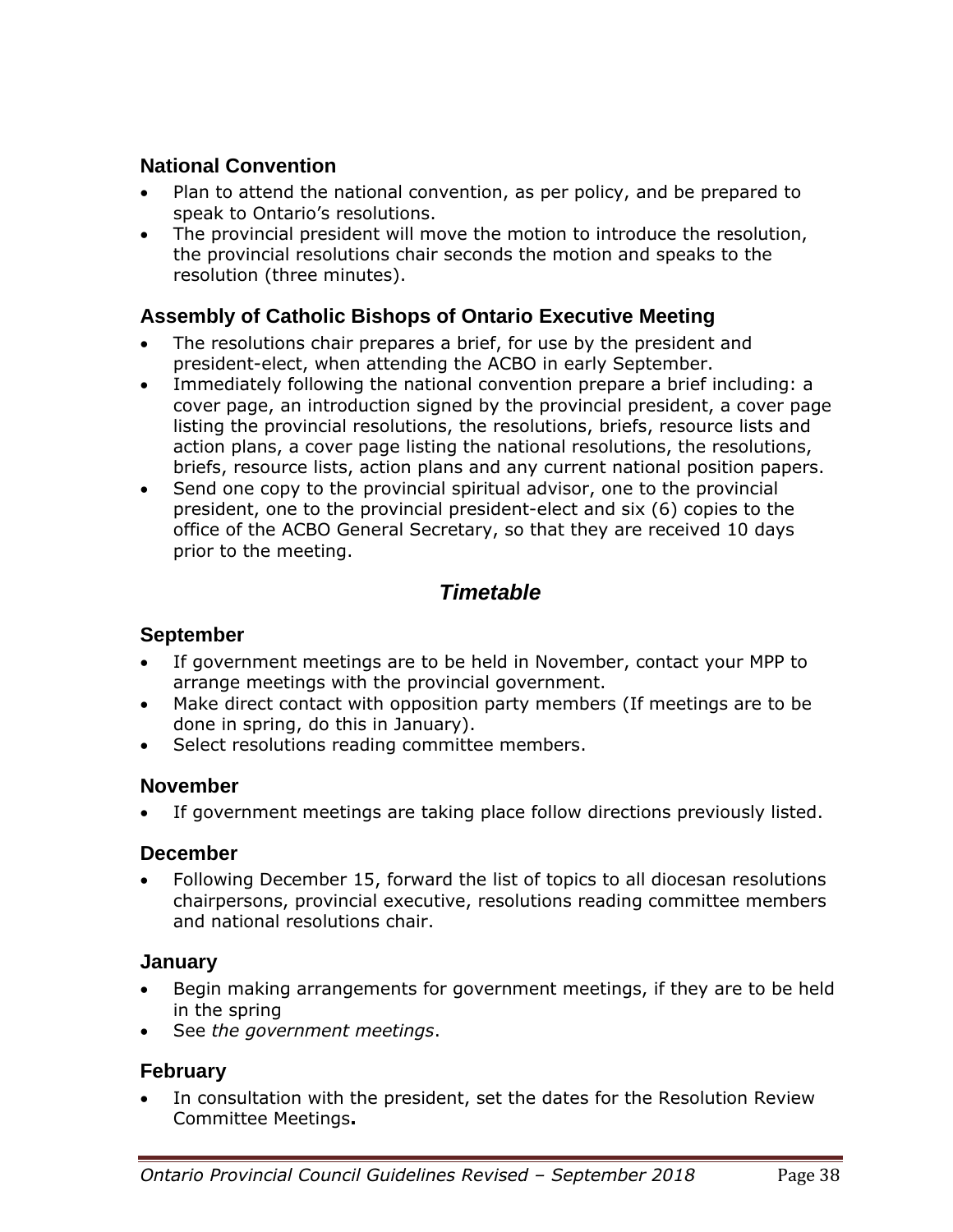- Contact the ACBO General Secretary to invite him to attend the Resolutions Review Committee Meeting.
- Request that the president instruct the treasurer to make necessary hotel arrangements.

#### **February/March**

• Dialogue with the dioceses submitting resolutions, as needed**.**

#### **April**

• Circulate the resolutions to the Resolutions Reading Committee members, for review.

### **April/May**

• If government meetings are taking place, follow directions previously listed**.**

#### **June**

- See *Resolutions Review Committee Meeting.*
- See *Resolution Dialogue*.
- Write report for provincial convention.
- Organize files for end of term.
- Put resolutions directives and other information on memory stick for end of term.

#### **July**

- See *Provincial Convention*.
- See *Resolutions Dialogue*.
- Following the provincial convention, you may receive a request from national, for additional information regarding resolutions. Work with the diocesan committee to fulfill the requirements.
- Prepare the three-minute defence of the resolution, for the national convention.

### **August**

- See the *National Convention*.
- See *Ontario Bishops' Executive Meeting.*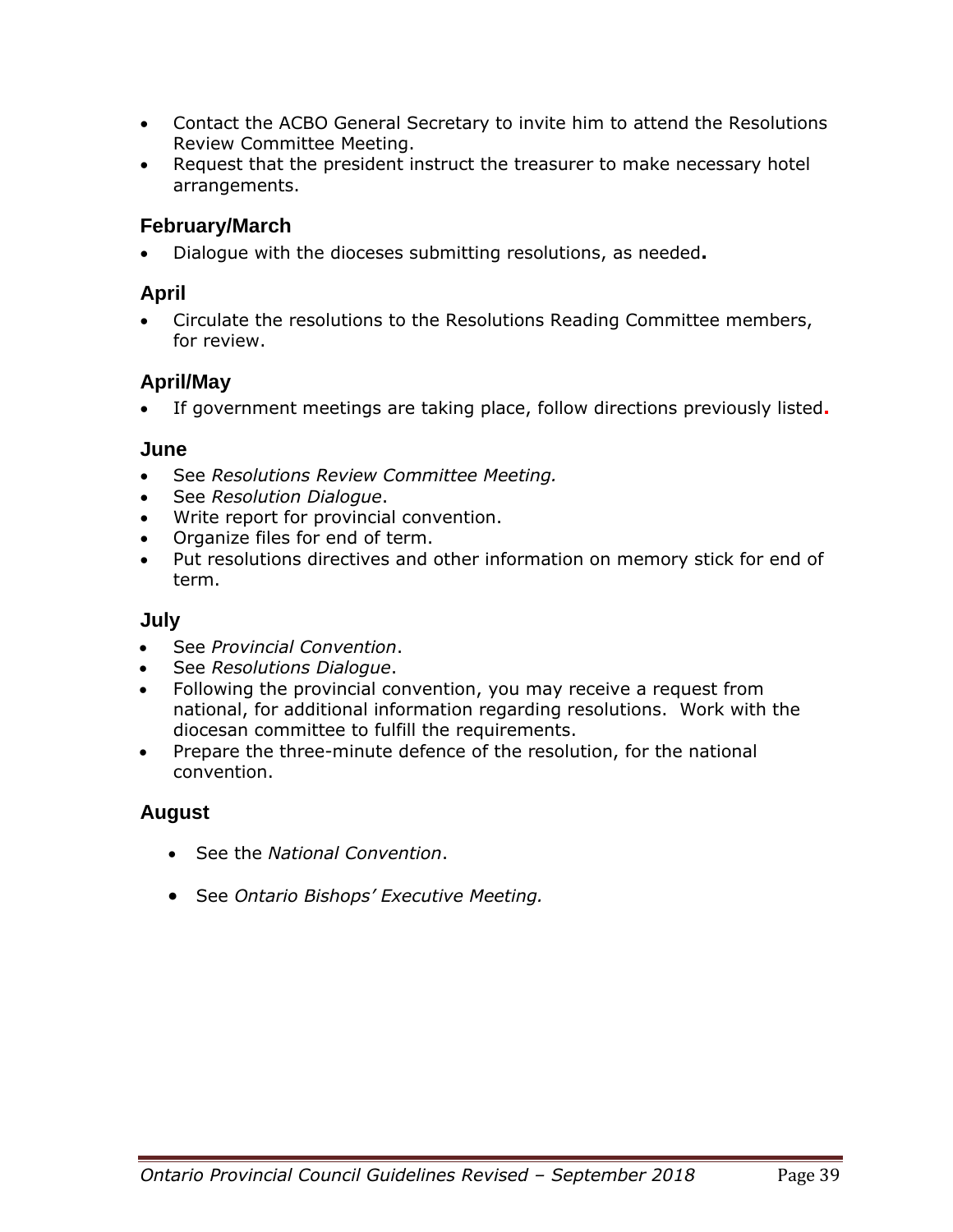# **Legislation Chairperson**

Refer to Article Part XII, Section 1 (8), *Constitution & Bylaws*; *Ontario Provincial Council Manual of Policy and Procedure;* and *Ontario Provincial Council Guidelines and Ontario Provincial Convention Guide*

#### *Responsibilities*

- Monitor provincial and federal government legislation.
- Work in close co-operation with the chairperson of resolutions at the provincial level.
- Read *Hansard* as the official report of the proceedings of the Ontario Legislature or the Federal House of Commons. This is available online or at a local public library.
- Communicate with your local MP and MPP on a regular basis to supply you with recent happenings in government.
- Obtain a list of provincial and federal cabinet ministers. Prepare a mailing list and send them out in a directive/newsletter.
- Study resolutions passed at the provincial level.
- Help facilitate the resolutions dialogue at convention.
- Determine which resolutions pertain to legislative matters.
- Establish a method to do necessary follow-up to resolutions briefs and position papers. Develop an action plan for diocesan legislation chairpersons to give to parish councils.
- Present an action plan to diocesan legislation chairs for parish councils to review current resolutions.
- Establish a sub-committee to do factual research for resolutions, briefs and position papers.
- Work with the appropriate chairperson depending on the topic of the resolution.
- Prepare and submit resolutions pertaining to legislation.
- Assist the resolutions chairperson in preparing the Resolutions Brief to government.
- Be a member of the resolutions review committee, resolutions government visitation committee and resolutions archive committee.
- Attend the bi-annual government reception, at the invitation of the president.
- Be prepared to write a brief on request of the president. After it has been submitted, give a copy to the historian for the archives. Date the copy and include all other pertinent information. Send brief as directed by president.

Encourage the participation of sub-chairs so all categories will be well covered.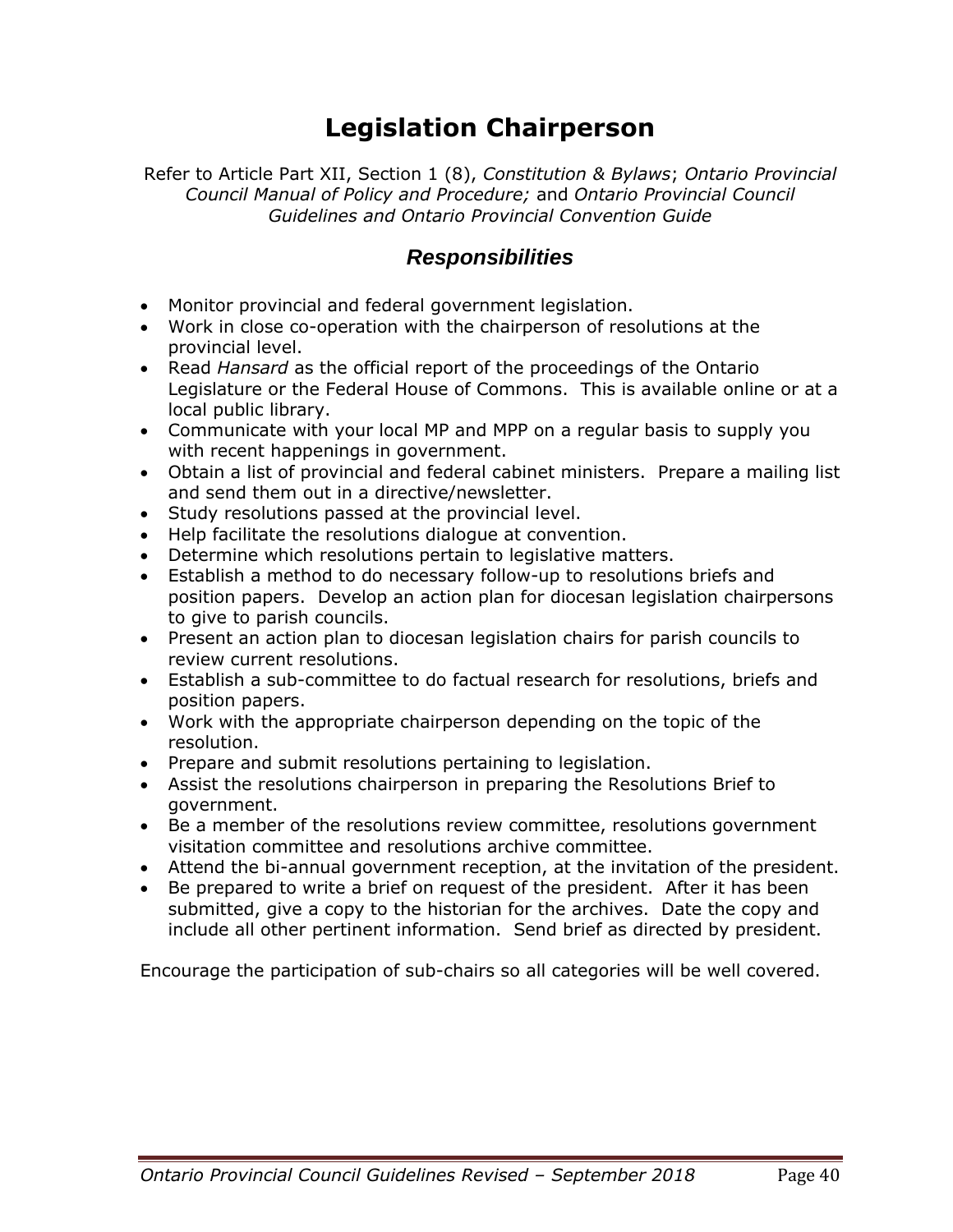## **Newsletter Editor**

Refer to *Ontario Provincial Council Manual of Policy and Procedure;* and *Ontario Provincial Council Guidelines and Ontario Provincial Convention Guide*

The OPC Newsletter discontinued publication in Spring 2017

## **Life Member Liaison**

The life member liaison, who is a sub-chairperson to the organization committee, shall be appointed by the provincial president.

### *Responsibilities*

- Notify diocesan life member liaisons and provincial executive members of changes in contact information, illness, death, prayer requests, and special joys or achievements of life members or their families.
- Work with the national life member liaison.
- Maintain the electronic list of provincial life members with contact information which includes diocese, status, address, phone number and email address.
- Provide an electronic copy of the updated list to the administrative assistant in July. Ensure that information updates are shared, so both copies are always current.
- Notify the national liaison of changes to the status, etc., of life members in Ontario.
- Request each diocesan life member liaison to advise immediately regarding address changes, status, etc., of the life members in her diocese. Forward these changes to the provincial administrative assistant, president and treasurer immediately.
- Maintain the life member binders. Contact new life members to request their stories and photos for this book.
- Forward recommendations of life members to the provincial organization chairperson and the national life member liaison.
- Prepare updated list for the life and honorary life members who attend the honorary and life member luncheon at provincial convention.
- Chair the life member luncheon at provincial convention. Prepare the agenda, the display of life member binders, the memorial prayer service for recently deceased life members and provide table favours.
- Request through the provincial organization chair that each diocesan organization chairperson forward the name of the life member liaison to the provincial life member liaison.
- Prepare and submit a written report of your works and the diocesan life member liaisons for the provincial annual report book by the deadline date.
- Attend the annual provincial convention. Prepare and present an oral report for the LM luncheon.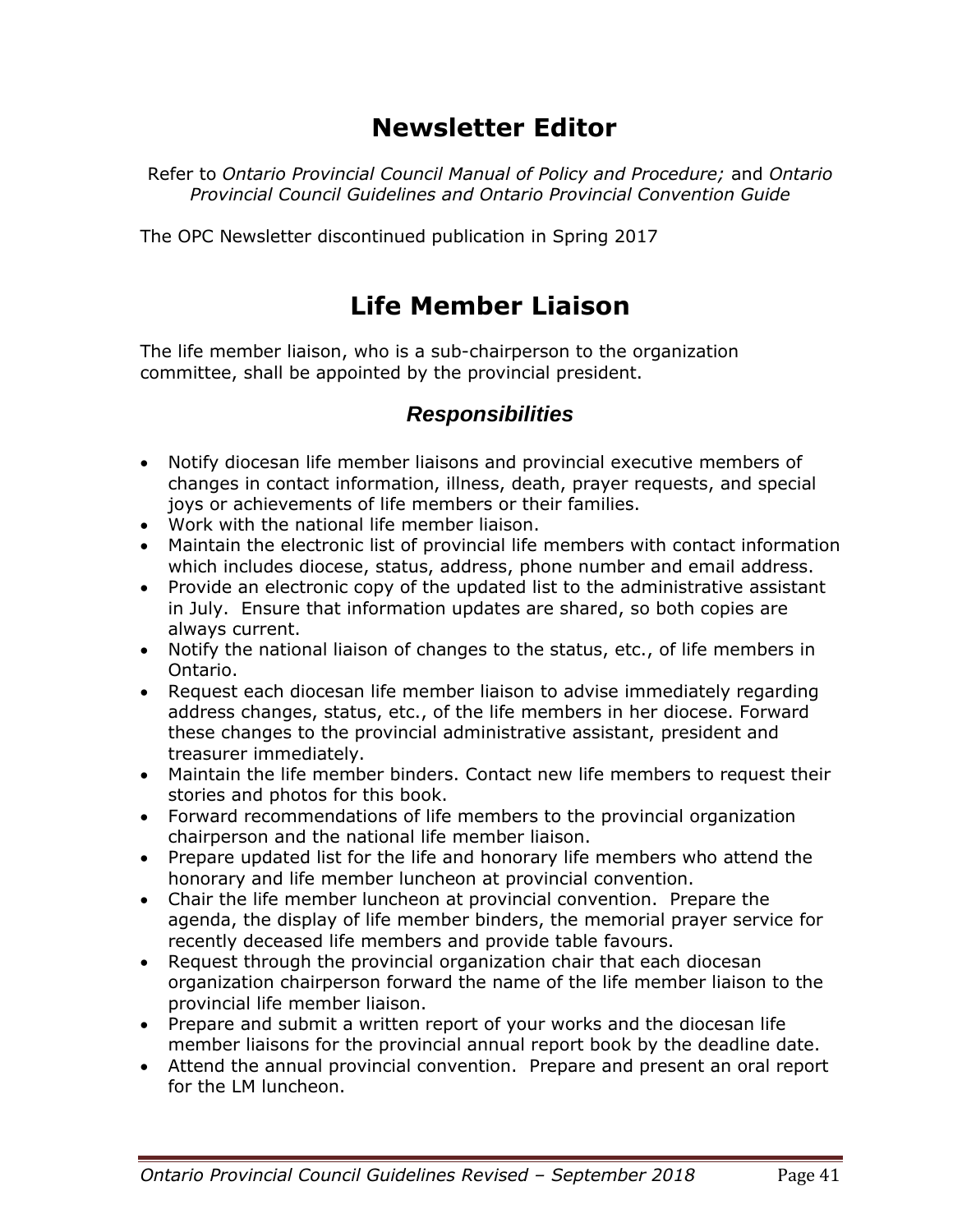- Send cards or emails to all life members including out of province as appropriate.
- Submit expenses for payment for each calendar year, prior to December 15, to the provincial treasurer.
- Provide an up to date life member list to:
	- o the administrative assistant
	- o the treasurer

## **Privacy Officer**

*Ontario Provincial Manual of Policy & Procedure, Section 1.6, A1.6.2-01 to A1.6.2-08*

The privacy officer shall be an executive member appointed by the provincial president for a renewable two-year term.

## *RESPONSIBILITIES*

- Ensure privacy policies are monitored and updated regularly.
- Implement the privacy policy and monitor compliance**.**
- Clarify policy and practice**.**
- Contact provincial executive when their actions have breached the privacy policy and advise them of correct procedures.
- Ensure that the privacy policy is documented, readily available to members and relevant third parties and accessible on the council's website.
- Address all privacy related complaints and disputes once notified in writing and take the following action:
	- $\circ$  Inform the member, third party to cease using the information.
	- $\circ$  Request the member, third party, retrieve any personal information circulated and take any appropriate remedial action to mitigate any harm to members whose personal information has been exposed.
	- o Advise the president of the actions taken and recommend any other corrective actions necessary to prevent this from recurring.
- Be familiar with the current privacy policy as it appears in the *Ontario Provincial Council Manual of Policy and Procedure,* Section 1.6 and A1.6.2- 01 to A1.6.2-08.
- Propose changes to privacy policy as appropriate.
- Monitor directives, website newsletter, and other documents to ensure compliance with the privacy policy of Ontario Provincial Council.
- Monitor changes in federal privacy legislation and ensure provincial policy is updated as required.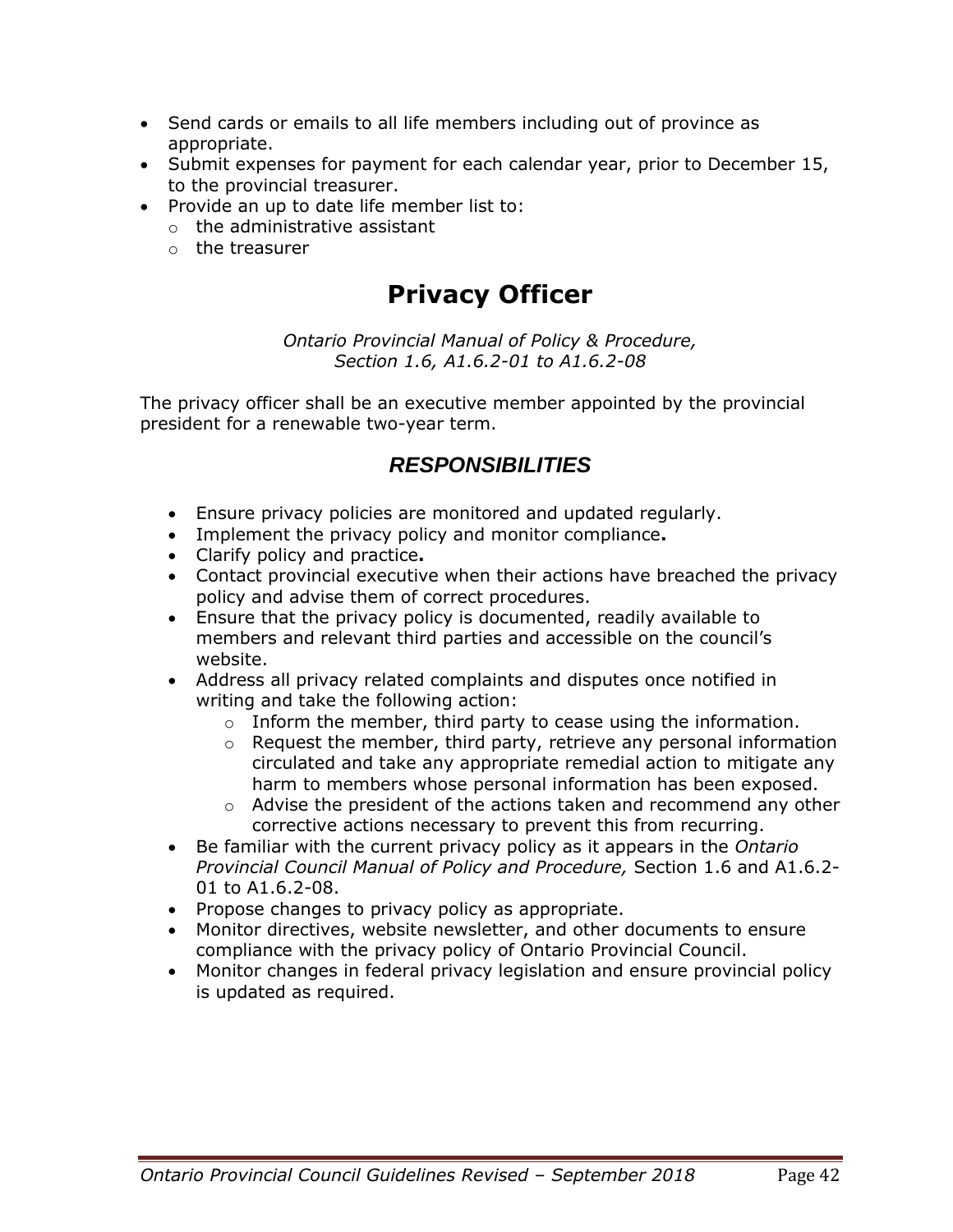## **Screening Officer**

*Ontario Provincial Manual of Policy & Procedure,* Section 1.7, A1.7.2-01 to A1.7.2-02

The screening officer shall be a life member, who is not currently on the provincial executive, appointed by the president for a two-year renewable term.

### *Responsibilities*

- Become familiar with the provincial screening policy as outlined in the *Ontario Provincial Council Manual of Policy & Procedure, section 1.7, A1.7.2-01 to A1.7.2-02.*
- Screen potential candidates for the high trust positions of president, president-elect, recording secretary, treasurer and incoming screening officer on receipt of their screening forms.
- Contact the references provided for an interview and record notes on the interview.
- Review the police records check provided.
- Generate a list of the candidates who passed the screening and provide to the nomination and elections chairperson by the deadline date. A copy of this list will be kept in the screening binder.
- Establish a screening binder that will include a file for each member being screened. Each file will include the following documents:
	- o Screening Information Form (See Appendix A1.7.2-01 to Al.7.2-02)
	- o Police Records Check
	- o Notes on interviews with references
- Keep the screening binder under lock and key.
- Keep screening records for five years. Once the member is no longer eligible for election, destroy the file.

## **Administration Committee**

Refer to *Ontario Provincial Manual of Policy & Procedure,* Section 1.10.1

#### **Committee Members:**

This committee consists of:

President (chairperson) President-elect Recording secretary First Vice President Treasurer Second vice president Immediate past president Spiritual Advisor (*ex-officio)*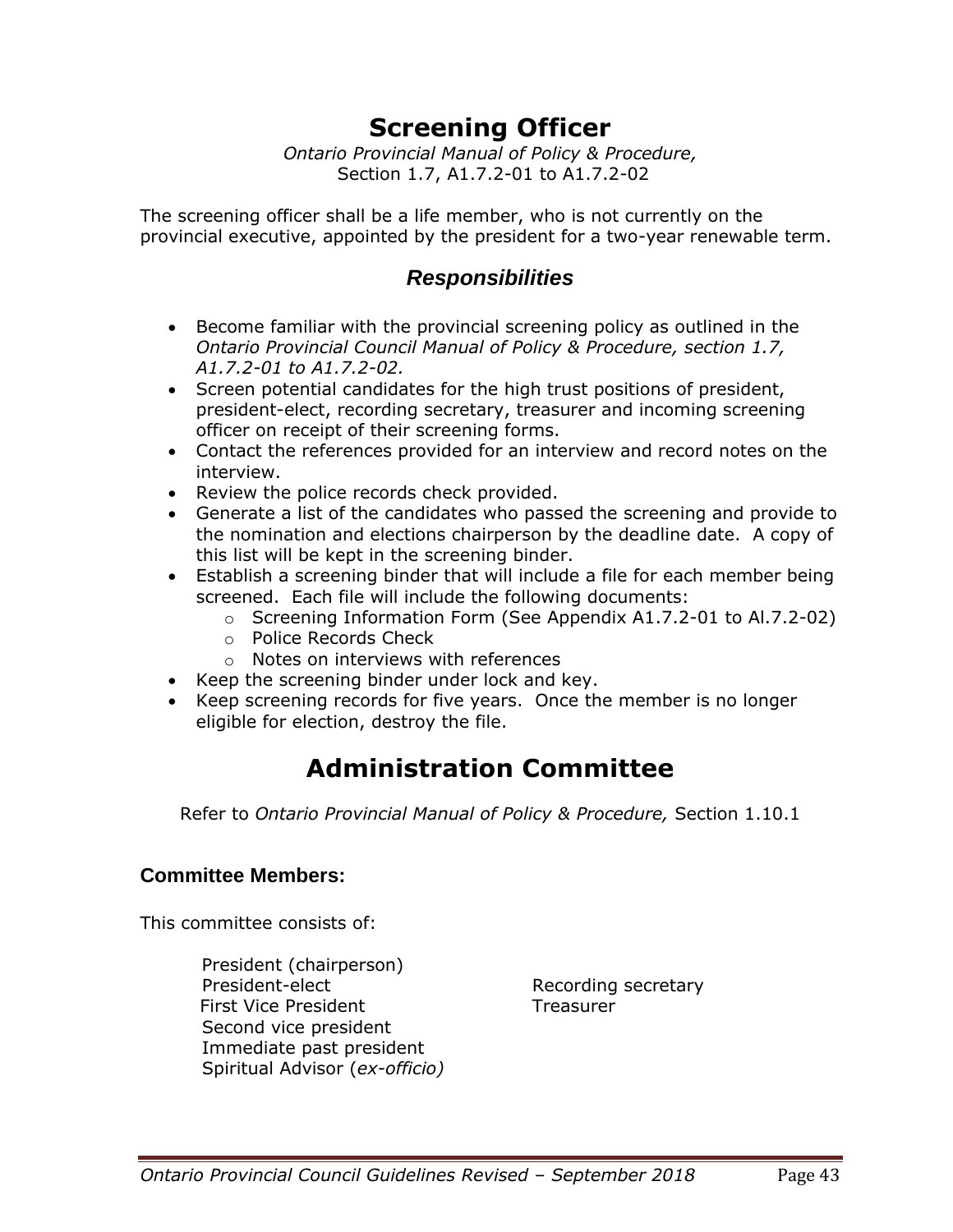### *Responsibilities*

- Meet immediately prior to the fall and winter provincial executive meetings and annual provincial convention.
- Monitor investment activity. Study financial statements and consider recommendations made by the auditors.
- Develop policies relating to financial management and budgeting; provide background information and recommendations to the provincial executive for their decision.
- Engage in long term planning and project provincial council's financial position over a three to five-year term.
- Recommend a budget for the following year and a three-year projection at the fall provincial executive meeting.
- Recommend an external accounting firm to be retained for the purpose of reviewing all accounts and investment activity and preparing an annual financial review and statement.
- Discuss administrative concerns of the Ontario provincial council including:
	- o provincial council sponsored workshops,
	- o special projects
	- o fees/gifts for presenters at conventions and special events; s*ee 2.6.7 and 4.1.4*
	- o Discuss tentative changes to Policy & Procedure, Guidelines and Convention Guide when required by various administrative concerns
- Review on a yearly basis the following:
	- o Insurance Coverage for Officers and Directors
- Review every 2 years the following:
	- o 4.1.2 Convention Registration Fee
- At the fall executive meeting of the treasurer's second year, review guidelines for incidental expenses, and fees for per capita, convention registration, and annual report book, making appropriate recommendations to the executive.
- At the winter administration meeting, review the applications received by the president for the Bishop Bernard F. Pappin Memorial Bursary and recommend amounts and recipients. Announce recipients' names and bursary amounts at the February meeting.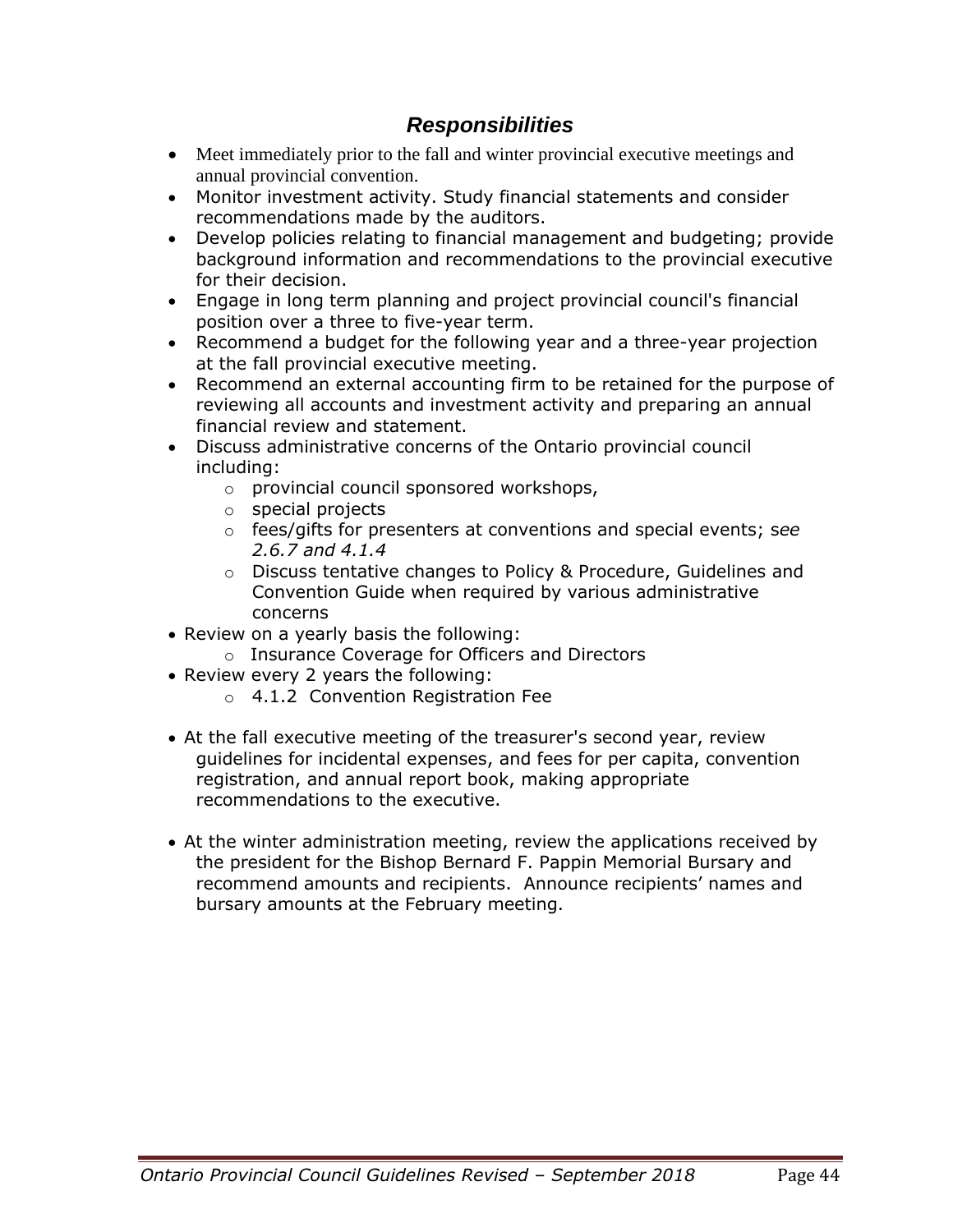## **AMENDMENT COMMITTEES**

*Refer to Ontario Provincial Manual of Policy & Procedure, Section 1.10.2.*

## *POLICY, GUIDELINES, AND CONVENTION GUIDE REVIEW COMMITTEE*

#### **Committee Members**

The president will appoint a committee chaired by the organization chairperson. Provincial president-elect - chairperson Past provincial president One or two former or current provincial officer(s) One or two former or current diocesan president(s) Provincial president – *ex officio*

#### **Responsibilities**

Review motions since the last policy review.

Review and propose changes to the *Provincial Manual of Policy and Procedure, Provincial Guidelines* and *Convention Guide* at least once every two years.

- Seek the input of all executive members and appointees re: changes.
- Seek the input of convention chairpersons and others as appropriate re: changes to the *Convention Guide*.
- Meet as required to review proposed changes.
- Reach a consensus on revisions to be presented to the executive for approval.
- Circulate the revised document to the executive at least 30 days prior to the vote.
- Be prepared to speak to the rationale for the proposed changes prior to acceptance.
- The chairperson shall update the electronic copy of revised *Provincial Guidelines,* and *Provincial Manual of Policy and Procedure*. She will send a copy to past president for her to keep electronically as well. She will distribute revisions to provincial executive, appointees and spiritual advisor.
- The chairperson shall update the electronic copy of revised *Provincial Convention Guide*. She will send a copy to past president for her to keep electronically as well. She will distribute the guide to provincial president, president-elect, recording secretary, administrative assistant, treasurer, past president, spiritual development chairperson, hosting diocesan president and convention chairperson.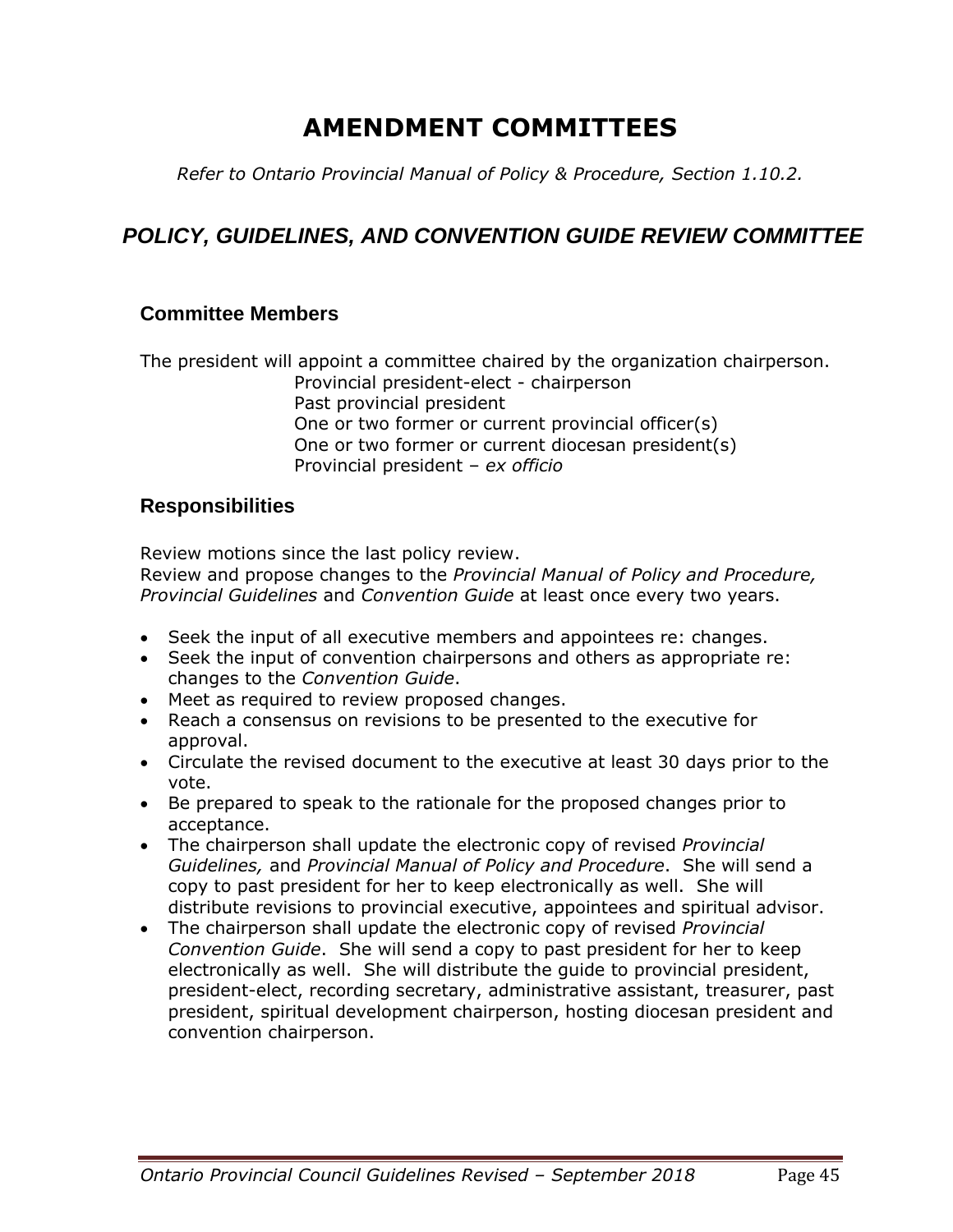## *CONSTITUTION AND BYLAWS REVIEW COMMITTEE*

Refer to Article Part XIX, *Constitution & Bylaws*; *National Manual of Policy & Procedure*,

#### **Committee Members**

When required this committee shall be composed of:

Immediate past provincial president — chairperson Provincial president-elect and others as required Provincial president-*ex officio*

#### *ANNUAL REPORTS EDITING COMMITTEE*

Refer to *Ontario Provincial Manual of Policy & Procedure,* Section 1.11.1

#### **Committee Members**

The organization chairperson shall select a committee to edit and proof-read the annual reports for the preparation of the annual report book.

#### **Responsibilities**

- Using the League Style Guide, review and edit all reports submitted, correcting grammar, combining like items, and removing excess wording, inconsistencies and duplications.
- Ensure that all materials reported are relevant to the position and do not belong in other reports.
- Ensure that diocesan presidents have reported on diocesan events and have not duplicated parish events which appear in committee reports.
- Once the review is completed, send suggestions for changes to the organization chairperson in a timely manner so that all changes can be incorporated before the final draft (April).
- Send the final draft to the president for approval.
- Review the final draft before it goes to print (June).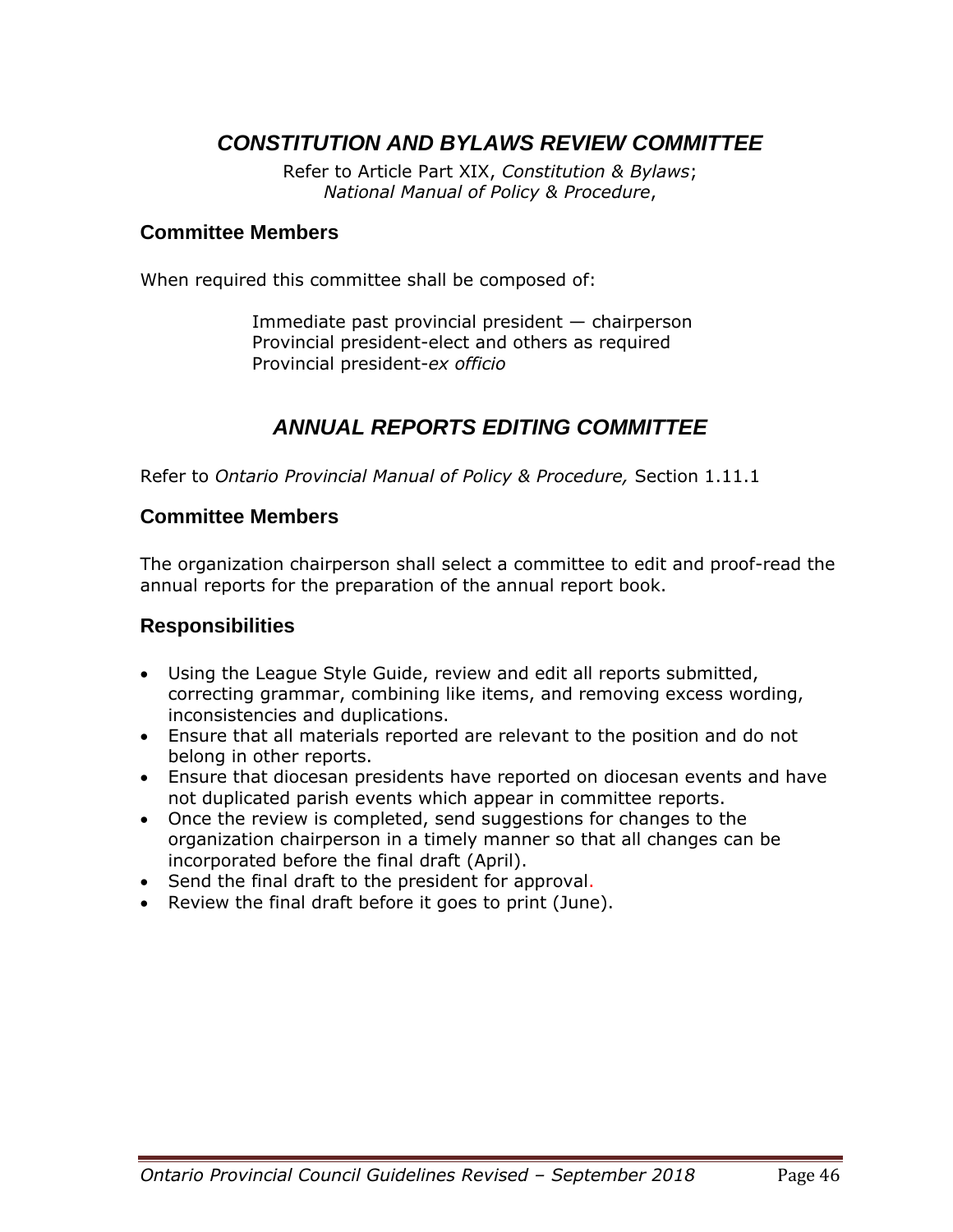## *MINUTES REVIEW COMMITTEE*

Refer to *Ontario Provincial Manual of Policy & Procedure,* Section 1.11.3

#### **Committee Members:**

For provincial executive meetings, the president, in consultation with the recording secretary, shall appoint three members from the provincial executive**,** with expertise in taking notes.

For the provincial convention, the president, in consultation with the recording secretary, shall appoint three or four members (usually diocesan presidents – elect) with expertise in taking notes.

#### **Responsibilities**

- The recording secretary shall chair this committee.
- The recording secretary shall ensure that a copy of the duties of the minutes review committee is available to members of these committees prior to their acceptance as committee members.
- Committee members will take careful notes during the meeting especially:
	- o attendance (spelling of names)
	- o location
	- o date, starting and adjournment times
	- o all motions (mover, seconder, carried or defeated or tabled); plus delegate status and diocese at convention
	- o action items
	- o the spirit of the discussion
- Minutes should be sent out to the president and committee for review within one month following the meeting; the secretary and review committee must ensure that sufficient time is given to review the minutes before distribution.
- If the minutes are not received within six weeks following the meeting, committee members shall gently remind the secretary that sufficient time is needed to review the minutes before distribution.
- Committee members shall verify that the draft minutes forwarded by the recording secretary are accurate before she forwards them to the executive for approval, requesting feedback within two weeks (14 days).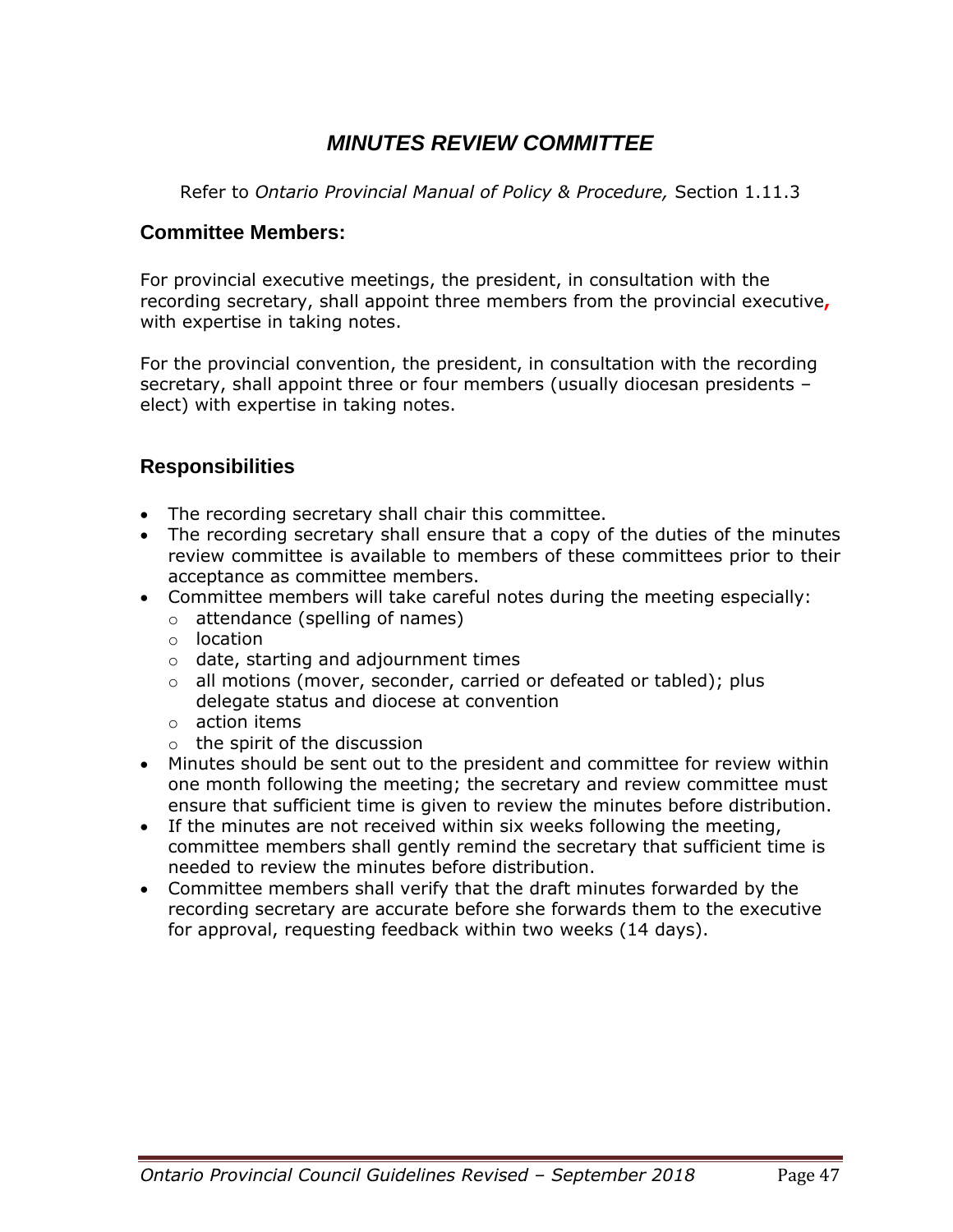## *NOMINATIONS AND ELECTIONS COMMITTEE*

Refer to *Ontario Provincial Manual of Policy & Procedure,* Section 1.10.3

#### **Committee Members:**

On or before the fall executive meeting, prior to an election year, the provincial president will appoint a committee of three with the past president as chairperson.

> Immediate past provincial president – chairperson Two committee members who are not eligible for office Spiritual advisor – *ex officio*

At the convention the president, in consultation with the elections committee, chairperson will appoint a member who is not an eligible candidate for office to be the secretary and record the elections procedures during the convention*.*

#### **Responsibilities**

- The chairperson shall contact the committee members to familiarize them with the process.
- The chairperson shall write to the president-elect requesting confirmation of her willingness to assume the office of president.
- The chairperson shall keep the updated elections binder and ensure that the recording secretary updates the elections register and the eligibility list annually.

#### **Steps to follow prior to convention:**

- 1. Following the fall meeting, the chair prepares to mail the following to each member named on the eligibility list:
	- o cover letter with detailed instructions and recommendations to review the descriptions of positions
	- o discernment materials
	- o eligibility list
	- $\circ$  screening information consent form and instructions to return the documents to the screening officer
- 2. In January of the election year, the chair prepares to mail to those on the eligibility list the required forms.
- 3. Eligible members must return by Xpresspost no later than February 15 or hand delivered at the winter executive meeting:
	- o a passport photo
	- o acceptance letter
	- o resume form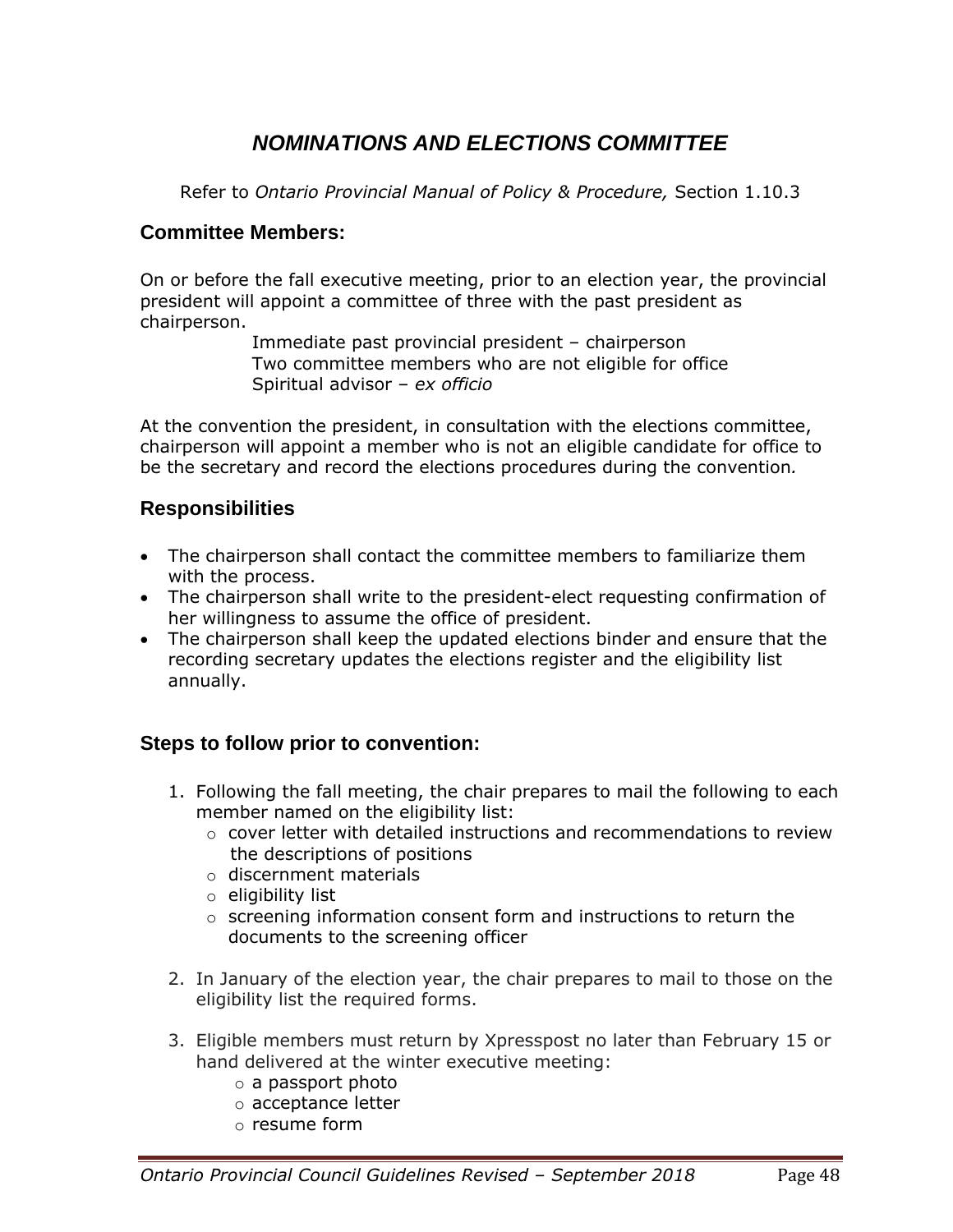- 4. When replies are received from eligible members, prepare the acceptance list, using only the names of those successfully screened for positions identified as high trust along with all names of those accepting to stand for all other positions.
- 5. Send the acceptance list and resumes to the diocesan presidents by April 1<sup>st</sup> along with a nomination form and letter of instructions. This confidential information must be sent by mail and/or email and refer diocesan presidents to the privacy policy table (P&P A1.6.2-08) for handling.
- 6. Following the due date for the receipt of all application forms the chairperson will:
	- $\circ$  Prepare the official nomination form (14 copies). Ensure that each copy bears the official seal.
	- $\circ$  Request the return of the completed nomination form as soon as possible following the diocesan election.
	- o Write a letter of acknowledgement to those willing to accept nomination. Include a copy of the acceptance list.
- 7. Immediately following the return of the nomination forms:
	- o Write a letter of acknowledgement to those willing to accept nomination. Include a copy of the acceptance list.
	- o Immediately following the return of the nomination forms, prepare a list of the names of the candidates for each office.
	- o Notify the candidates by letter of the offices for which they have been nominated. No information is provided regarding the number of nominations received.
	- o Write a letter to any member who is not nominated advising her and thanking her for her willingness to serve.

## **At Convention**

- Bring the sealed copy of all nomination forms for reference and access by each president for her own diocese only.
- Hold a meeting during the provincial convention with the committee members and the spiritual advisor to review the nomination forms, verify the numbers and plan the election. The president-elect may be invited to attend this meeting with the understanding that all information is to be held in strict confidence.
- The chairperson shall conduct the election during the convention.
- Committee members will count and record the ballots for each position.
- The results of all ballots will be announced by the president, who remains in the chair during elections.
- When there is only one candidate for a position**,** the **p**resident will ask the voting delegates for a motion to acclaim that person.
- Prepare and make a motion that all ballots be destroyed**.**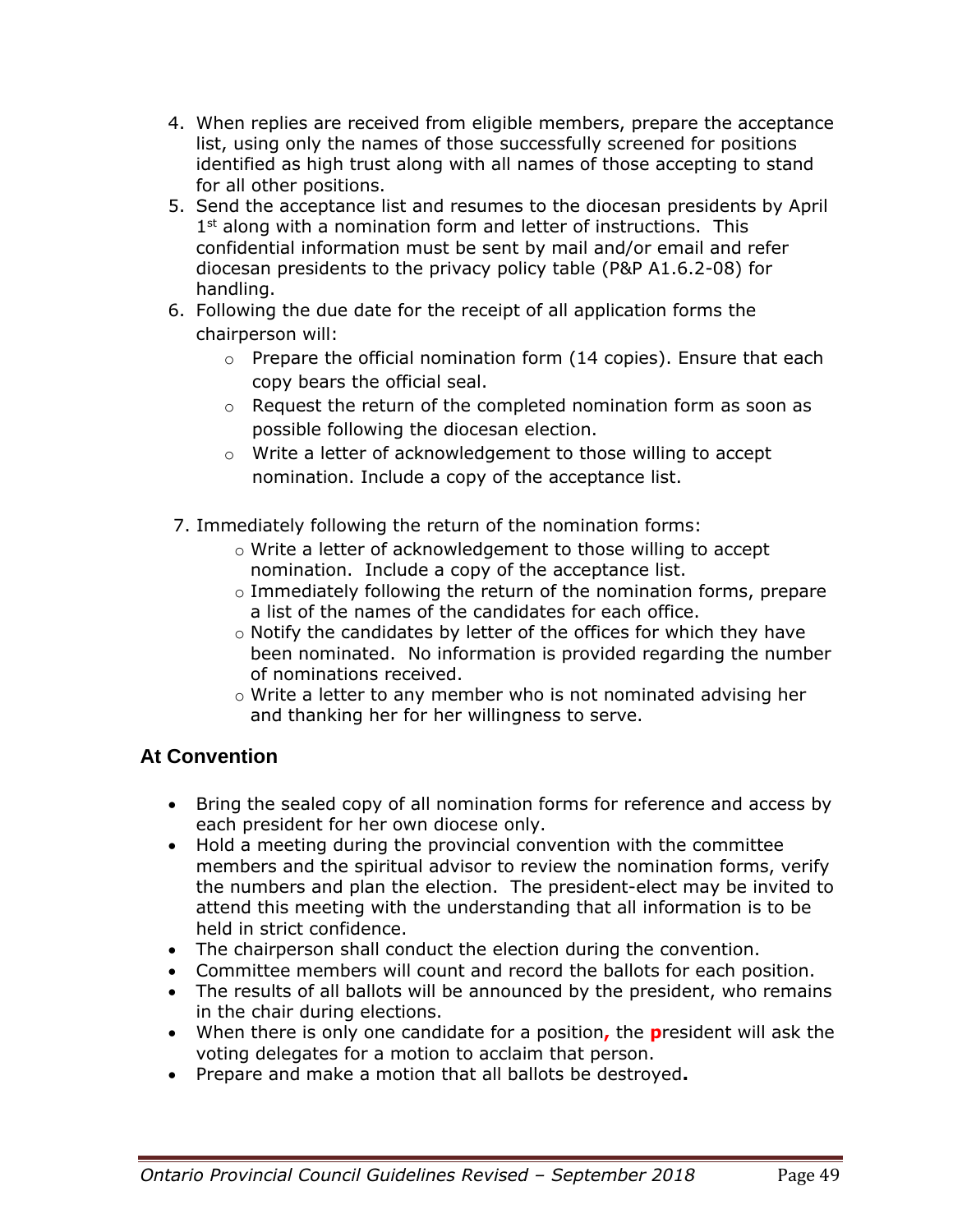• Following the convention, write to any unsuccessful candidate advising her of this fact if she was not in attendance and expressing appreciation for her commitment.

## *RESOLUTIONS COMMITTEES*

Refer to *Ontario Provincial Manual of Policy & Procedure,* Section 1.10.4 and 1.11.2

#### **RESOLUTIONS READING COMMITTEE**

The resolutions chairperson selects the resolutions reading committee in September. They will review the resolutions prior to the meeting of the resolutions review committee.

### **RESOLUTIONS REVIEW COMMITTEE**

#### **Committee Members**

- provincial resolutions chairperson chairperson
- provincial president-elect
- provincial legislation chairperson
- immediate past provincial resolutions standing committee chairperson (if a member of the current executive)
- current provincial past president
- appointed resolutions secretary
- provincial president *ex officio*
- provincial spiritual advisor or his designate from the ACBO *ex officio*.

#### **Responsibilities:**

- Study resolutions and backup materials for all resolutions.
- Make suggestions for changes to resolutions.
- Participate in the review of resolutions at the resolutions meeting in late May or early June.
- Make recommendations about the disposition of resolutions.
- Assist with the resolutions dialogue at the convention.
- Assist with wording and investigating proposed amendments.
- Assist with the presentation of resolutions at the provincial convention.
- Ensure that all amendments have backup materials and assist with referencing.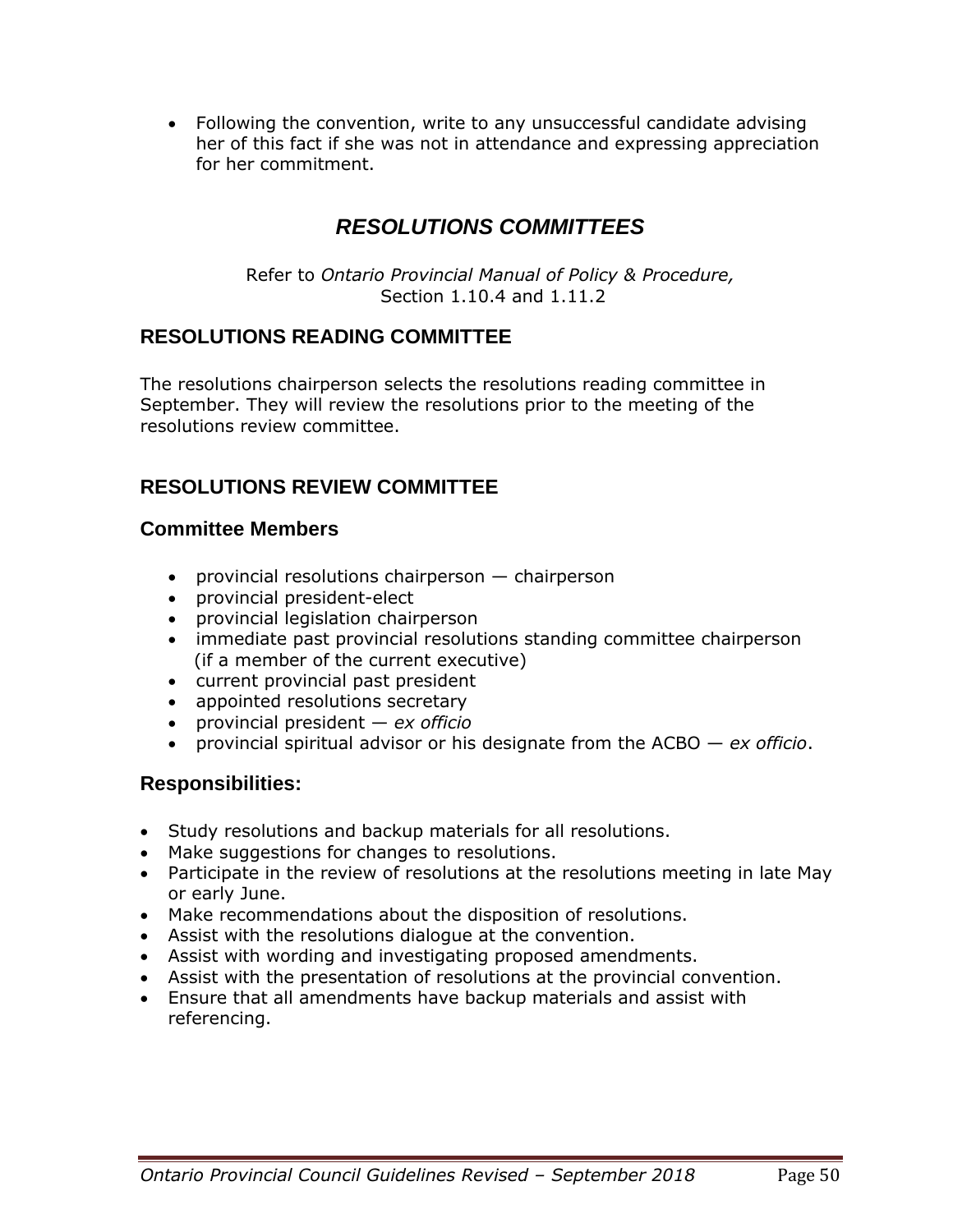## *RESOLUTIONS GOVERNMENT VISITATION COMMITTEE*

#### **Committee Members**

- provincial resolutions chairperson chairperson
- provincial president *ex officio*
- provincial president-elect
- past provincial president
- provincial legislation chairperson

#### **Responsibilities**

The chairperson facilitates and coordinates annual visits with government officials and meets with the delegation prior to the government visit to plan strategy.

- Prepare materials/kits including Briefs, annual reports, etc., for committee and government offices being visited.
- Study relevant background materials.
- Be prepared to speak on assigned topics.
- Take notes during the meeting.
- Assist with the preparation of the follow up report.

## *RESOLUTIONS ARCHIVE COMMITTEE*

#### **Purpose**

To provide resources necessary for the standing committee chairpersons to review and recommend for the archiving of resolutions relating to their standing committee.

#### **Committee Members**

- resolutions standing committee chairperson chairperson
- past provincial president
- legislation standing committee chairperson
- life members (2) past resolution/legislation chairpersons
- provincial president *ex-officio*

#### **Process**

The committee will:

- list all active provincial resolutions by standing committee.
- review criteria listed below.
- distribute list of resolutions and criteria to standing committees for review and request feedback.
- establish timelines for feedback.
- prepare a report based on feedback from the standing committees.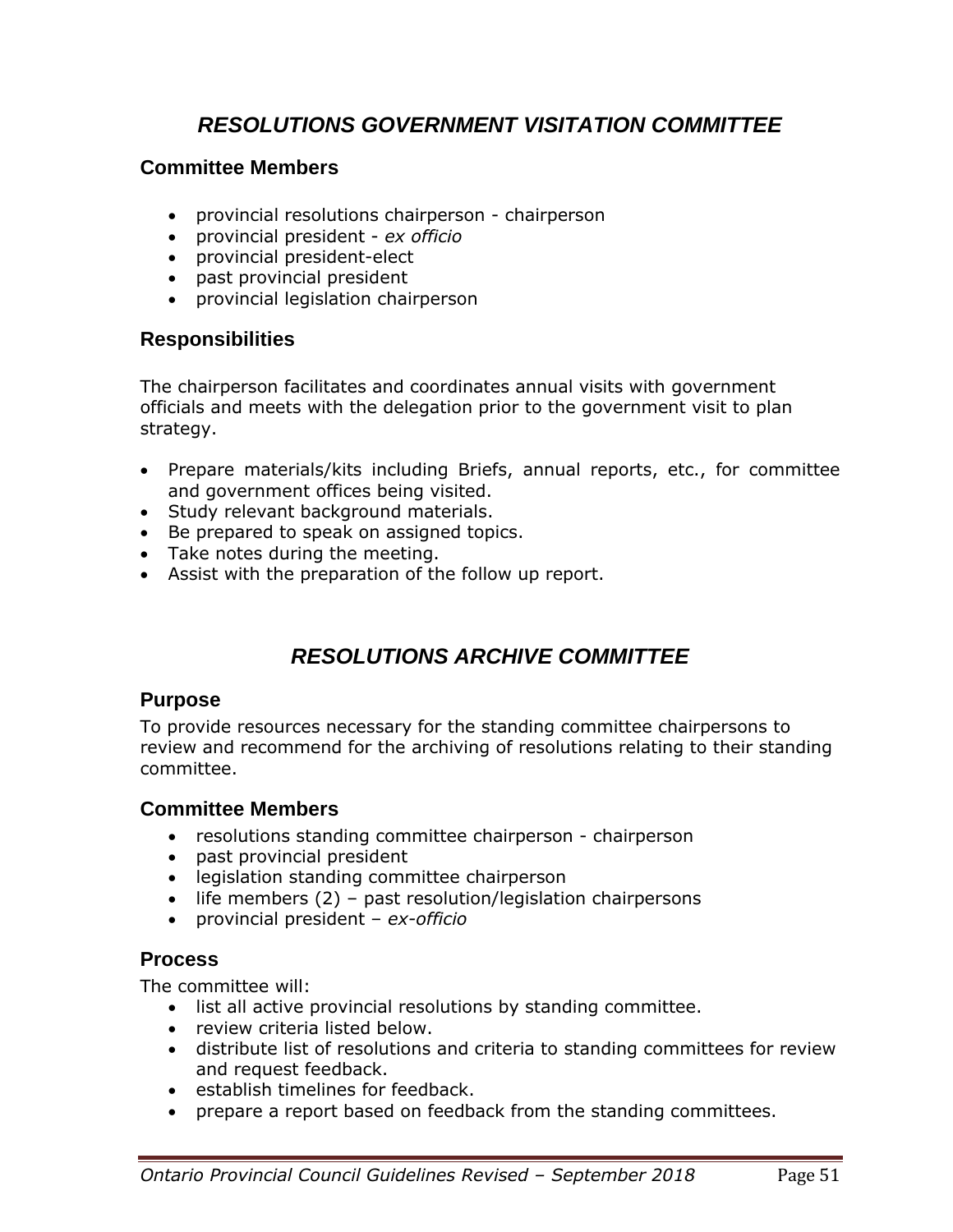- recommend resolutions to be retired to the provincial executive winter meeting.
- prepare the archiving ceremony for convention, if needed.
- send inactive file (including resolution, brief and source list) to the past president for the archives.

#### **Criteria**

The criteria for review of resolutions shall include: All courtesy resolutions.

- all courtesy resolutions.
- resolution topics or action steps addressed in a more current resolution.
- resolution topics or action steps addressed in a more current resolution. with a more current document reference.
- resolutions containing non specific rationale or action steps.
- resolutions referring to organizations no longer in existence.
- resolutions referring to specific dates or events which are now history.
- resolutions where the issue or focus has changed.

#### **Review:**

- Terms of Reference shall be reviewed at the end of the term.
- Activate committee once every four years (as per terms of reference), to review all active resolutions beginning August 2013.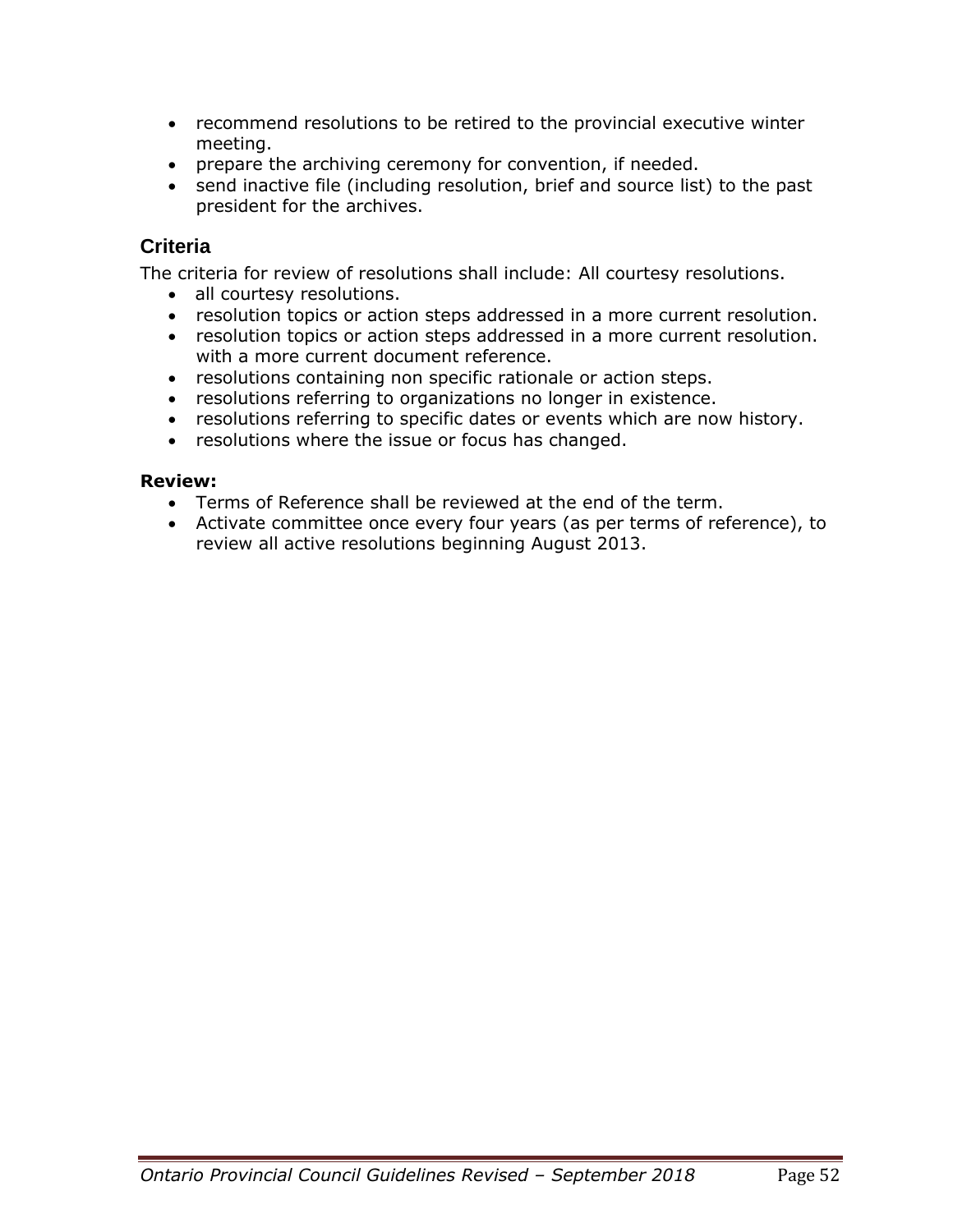## **Directives**

A directive is a communication from a provincial officer to her counterpart at the diocesan level. Directives should be researched, prepared with optional input from sub-chairpersons and sent three or four times per year.

Each sub-heading should be addressed at least once, providing a balanced overview of the committee or officer's position.

Once approved by the provincial president, directives are sent with all enclosures to the diocesan counterparts (or diocesan president if no counterpart). These directives may be sent by email, if all the resources are in electronic form and if the diocesan chairperson agrees, or mailed if enclosures are not in electronic form or the chairpersons do not want or are not able to receive them electronically. The list of diocesan counterparts is sent only to the diocesan counterparts.

Directives and enclosures are emailed to provincial executive, national counterpart and committee sub-chairpersons. Enclosures which are not in electronic form, will not be mailed to other than diocesan counterparts and subchairpersons, unless specifically requested.

A directive should accomplish one or more of the following:

- Direct, motivate and guide the work of the diocesan officers.
- Provide information about provincial initiatives.
- Suggest ways to implement initiatives in dioceses and parishes.
- Pass on current information relating to the office using committee headings listed in the *Constitution & Bylaws.*
- Include information from national communiqués.

The first directive, sent following the provincial convention should include:

• A letter of introduction, outline of your goals and objectives for your term, oral report from convention and a copy of the annual report from the annual report book. Send a list of your diocesan counterparts only to those named on the list – see P & P privacy table  $A1.6.2-02$  (e).

The second directive, sent after national convention but before the fall meeting, should include:

• A copy of national officer's oral report or website address to retrieve these from the national website, pertinent information from the national convention, an update and new instructions and initiatives, resolution action plans (national and provincial) relevant to the officer's position.

The third directive, sent after the fall meeting but before the winter meeting, should include:

• An update, new instructions or follow-up on previous directions, further directions, if any, to national materials from fall mail out.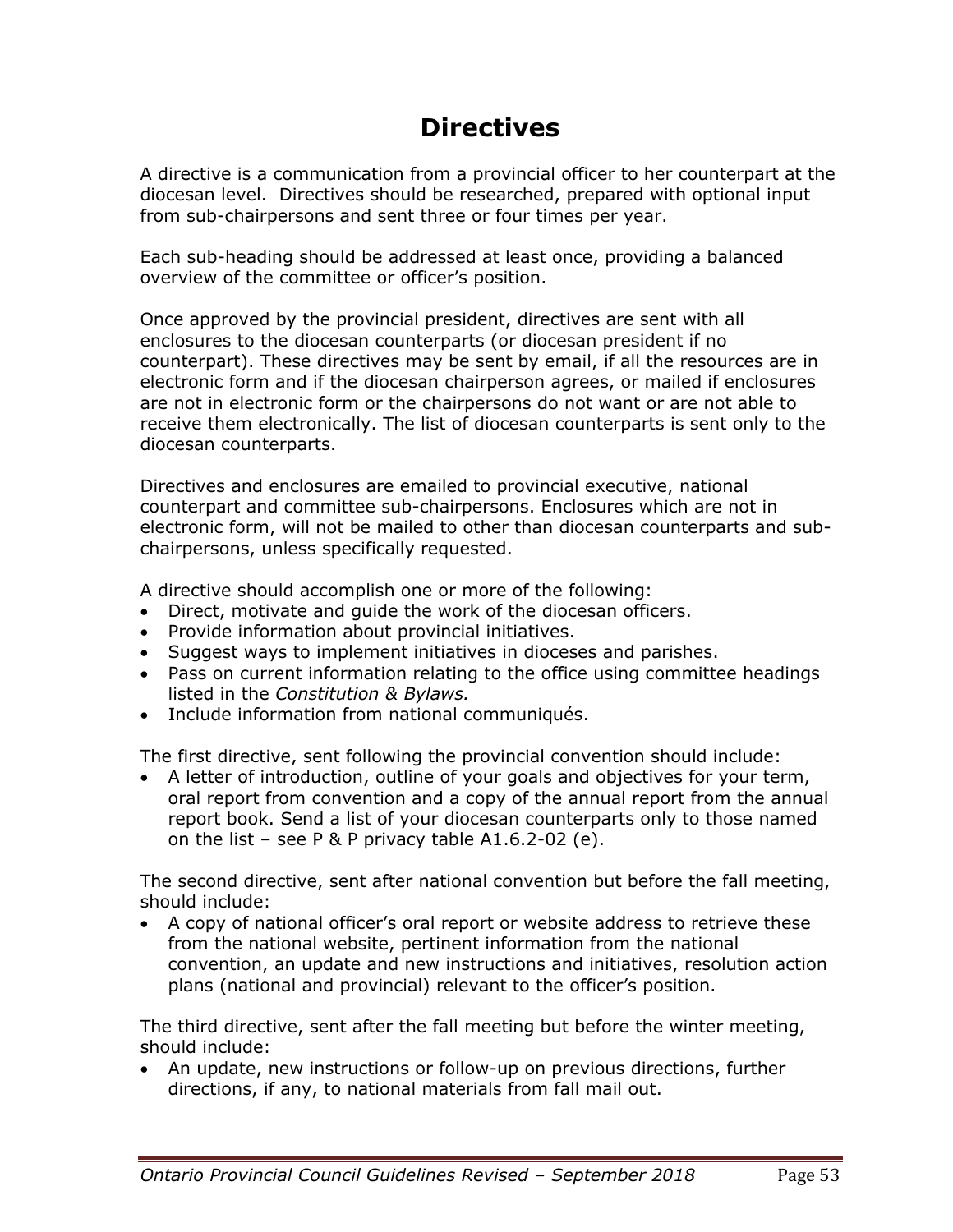The fourth directive should be sent as necessary.

Directives should not be more than one page, both sides, unless approved by the president.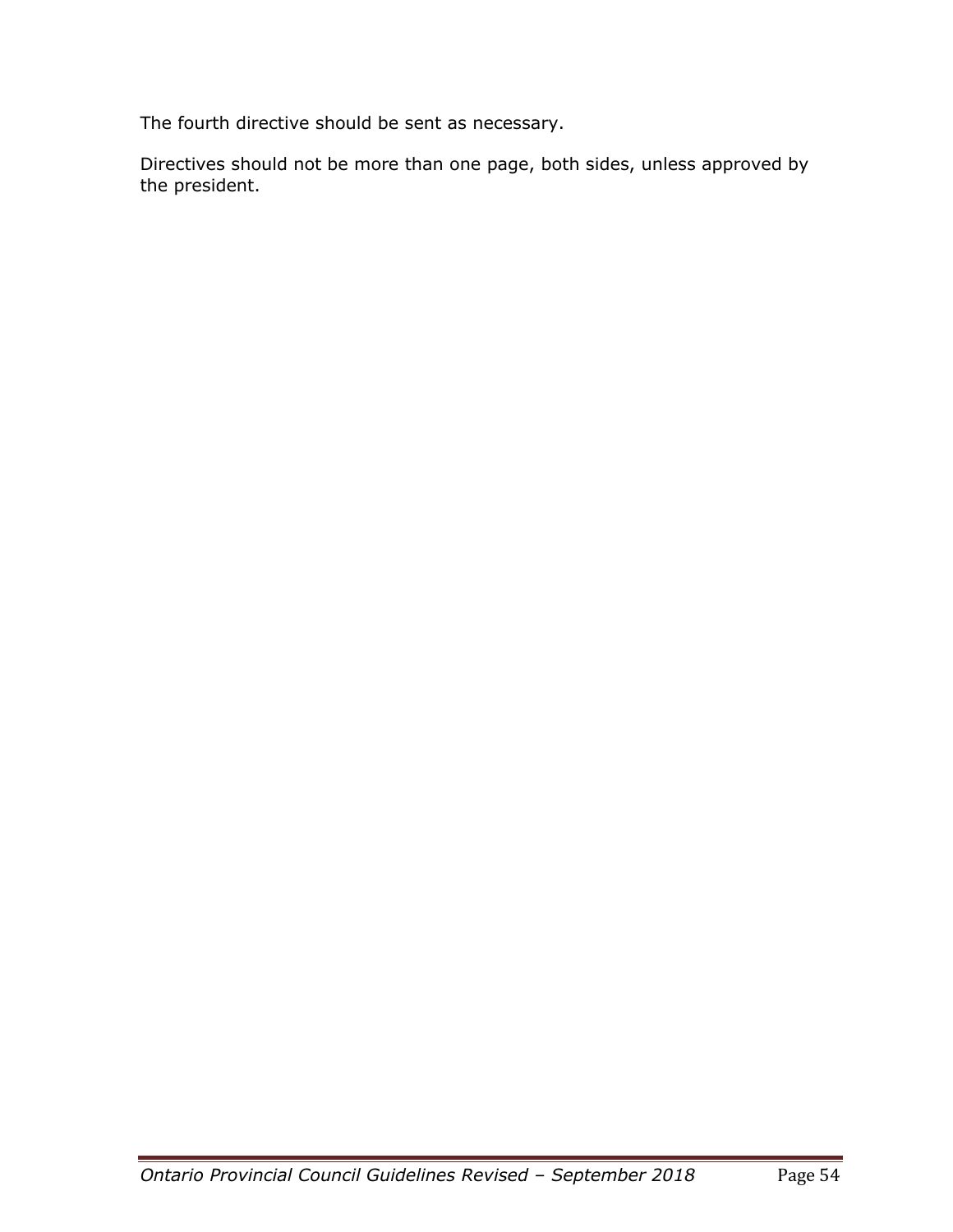

*Sample Directive* 

#### *(theme logo is optional ►)*  **Ontario Provincial Council of The Catholic Women's League of Canada Officer's Position** *National Theme - Provincial Sub-theme*

| Directive # | Pages: | Date: |
|-------------|--------|-------|
|             |        |       |

| To:   | Diocesan Counterpart's Position                                 |
|-------|-----------------------------------------------------------------|
| From: | Officer's Name, Ontario Provincial Council Position             |
| CC:   | Provincial Officers, Diocesan Presidents, National Counterpart, |
|       | Sub-chairperson/Assistant                                       |

*Scriptural quote or inspirational quote from Catholic source.* (*Remember to list the author or source.*)

**Attachments/Enclosures:** List the flyers, backup materials that are included.

#### **Directive Message:**

- ➢ Use the headings that are listed in the *Constitution & Bylaws.* Try to cover one or more sub-headings in each directive so that you have a balanced coverage of all topics at least once per year or term.
- ➢ Give information with facts to back it up. Always verify your sources. Double check spelling of names, phone numbers and contact information.
- $\triangleright$  Suggest ways for the officers to use the information that you sent to them.
- $\triangleright$  Be specific about any action that you would like them to take.
- ➢ Welcome each newly elected or appointed officer by name in your directive.
- $\triangleright$  Offer to send the directive by regular mail.
- $\triangleright$  Invite them to contact you if they need assistance.
	- o Do not include personal contact information.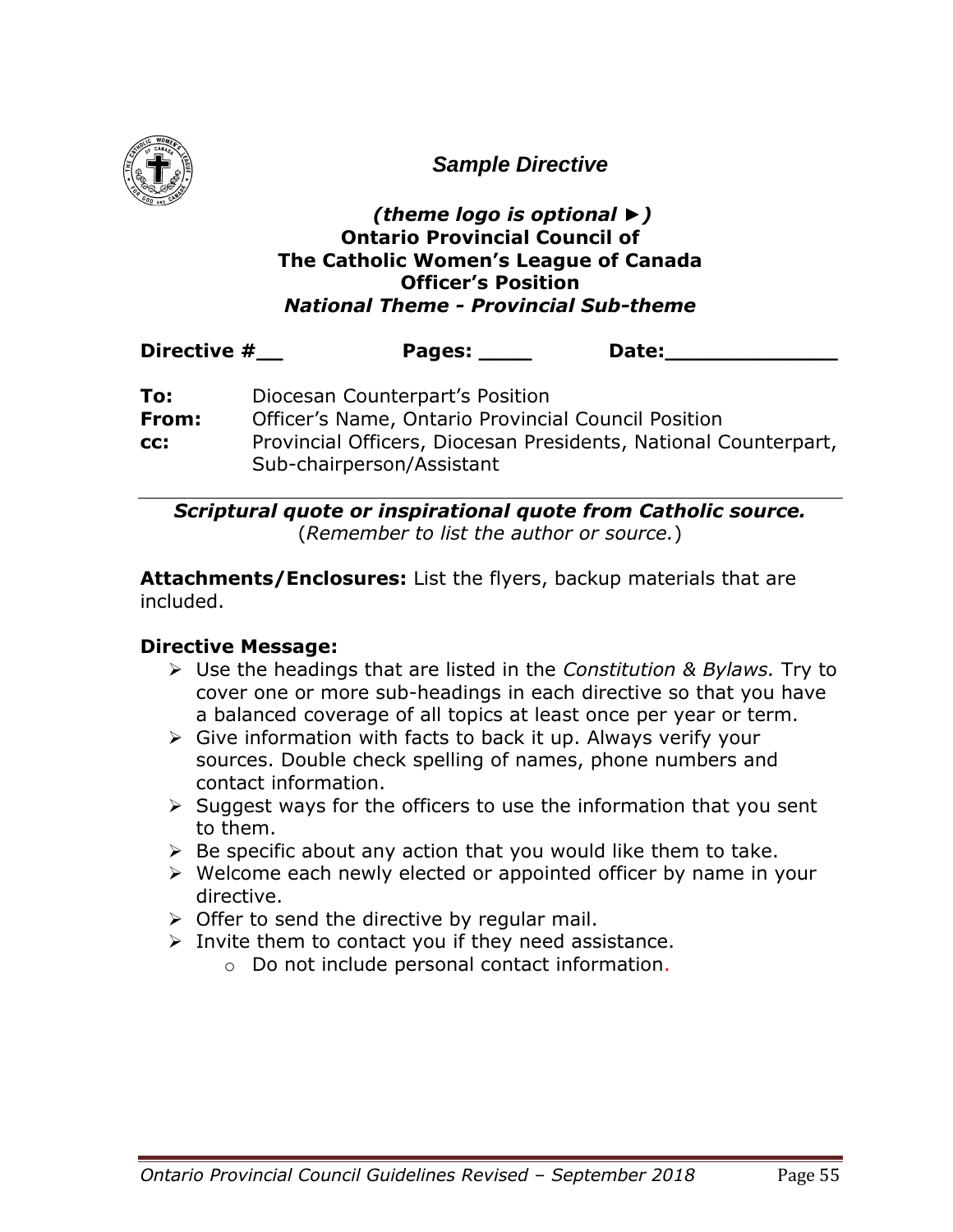# **ANNUAL REPORTS AND REPORT BOOK**

#### **Annual Reports**

The president-elect shall select a committee to edit and proof-read the annual reports for the preparation of the annual report book.

#### **Distribution of Annual Report Books**

The annual report book will be available on the OPC website, minus the financials, one week prior to convention. A printed copy will be available on request on the convention registration form for \$5.

The administrative assistant will prepare letters to accompany report books distributed.

Copies shall be sent electronically, hard copies by request, to:

- all bishops of Ontario
- general secretary of the ACBO
- provincial presidents
- past Ontario presidents not in attendance at the convention
- national office, national president, national president-elect
- Ontario State Deputy of the Knights of Columbus
- Ontario honorary life members not in attendance at the convention

The president or resolutions chair keeps five (5) copies for sharing with the members of government. More may be needed depending on the number of resolutions and visits.

The administrative assistant in consultation with the provincial president determines the number of copies to be printed.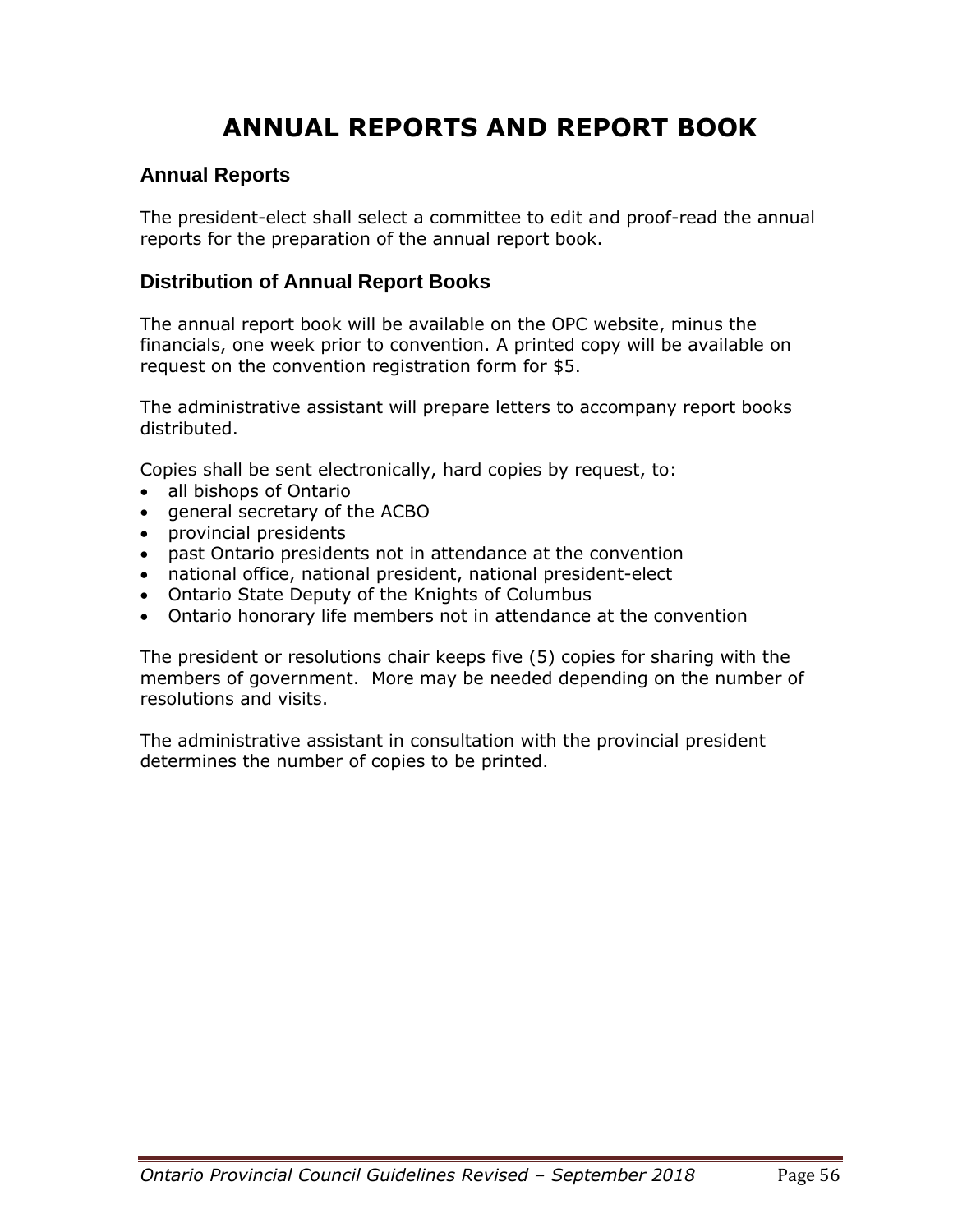# **ONTARIO PROVINCIAL WEBSITE**

Refer to *National Manual of Policy and Procedure*; *Ontario Provincial Council Guidelines*

The Ontario provincial website address is: [www.cwl.on.ca](http://www.cwl.on.ca/)

Incoming e-mail to the website is automatically forwarded to the president who will act or forward for action as required.

The communications chairperson is the only contact for the Web master and inquiries and submissions shall be made via the chairperson.

Information should relate to and benefit the entire province of Ontario. All information is to be kept current and up-to-date.

Dates of upcoming events, both provincial and diocesan, may be posted and removed after event is over.

#### **Content Guidelines**

- current profile of Ontario provincial officers and spiritual advisor, and diocesan presidents
- president's message
- clear and concise information approved by the provincial president
- directives from all current provincial press releases
- report on provincial convention
- index of resolutions by number and title: resolutions and briefs until they become inactive, number and title only of inactive resolutions
- oral convention reports of provincial officers and diocesan presidents
- calendar of events
- upcoming Ontario provincial convention dates and locations
- diocesan convention dates and sites
- links to the websites of CWL National, diocesan and other provincial and parish councils
- provincial reference documents and newsletters
- *annual report book*, *Manual of Policy & Procedure, Guidelines* and *Convention Guide* in PDF format
- application forms for development fund, travel subsidy and conventions
- information on the Bishop Bernard F. Pappin Memorial Bursary
- a list of all conferences and events attended by the provincial council executive or representatives (these will be listed and the availability of a report identified; this report may then be requested using the website email; no reports will be posted).
- no personal information or opinions, or individual items
- prayer services that are not copyrighted